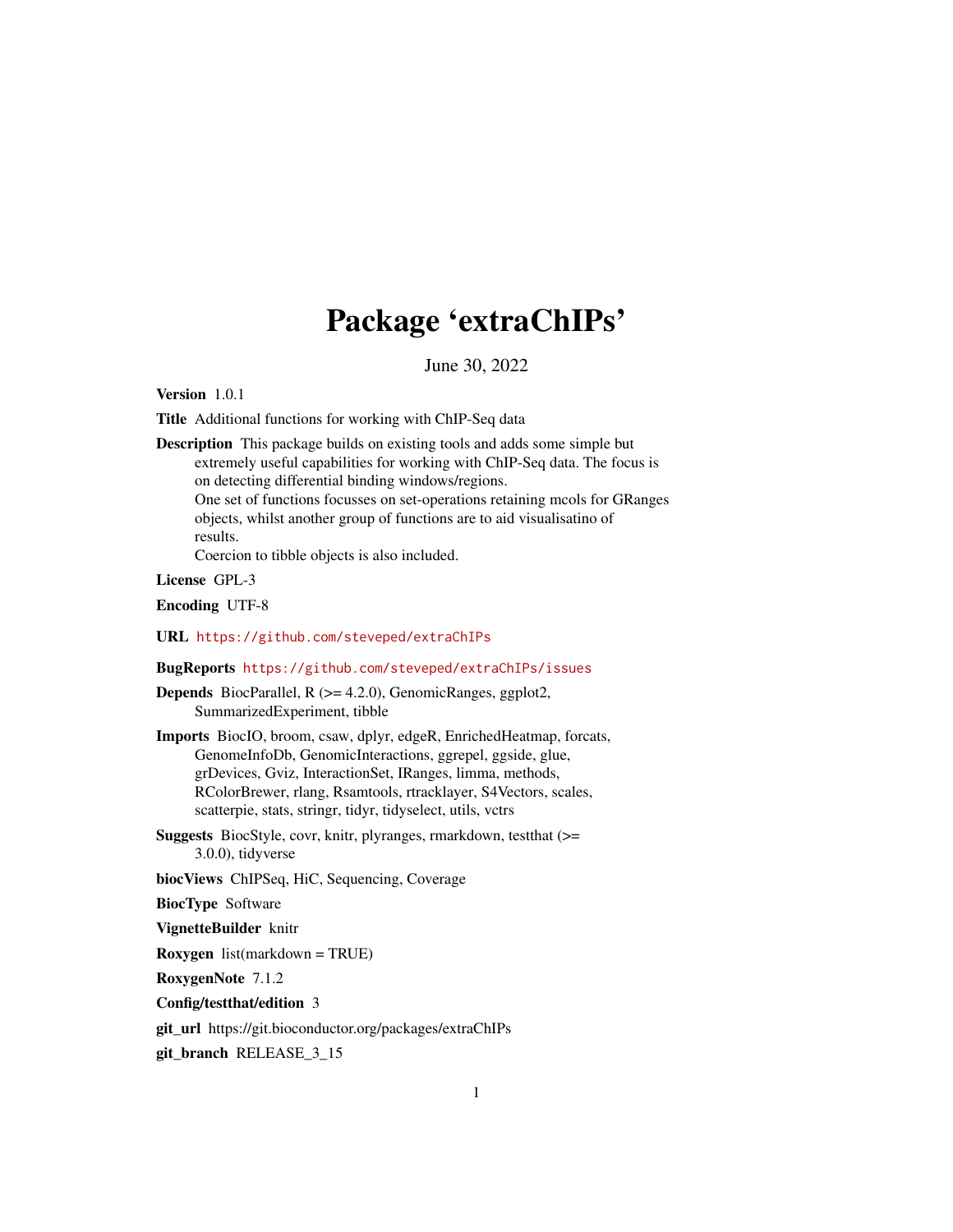git\_last\_commit aef4dfe git\_last\_commit\_date 2022-05-31 Date/Publication 2022-06-30 Author Stephen Pederson [aut, cre] (<<https://orcid.org/0000-0001-8197-3303>>) Maintainer Stephen Pederson <stephen.pederson.au@gmail.com>

# R topics documented:

|       |                  | $\overline{2}$ |
|-------|------------------|----------------|
|       |                  | $\overline{4}$ |
|       |                  | 5              |
|       |                  | 6              |
|       |                  | $\overline{7}$ |
|       |                  | 8              |
|       |                  | 9              |
|       | 10<br>distinctMC |                |
|       | 11               |                |
|       | 13               |                |
|       | 14               |                |
|       | 16               |                |
|       | 17               |                |
|       | 18               |                |
|       | <b>20</b>        |                |
|       | 22               |                |
|       | 23               |                |
|       | 24               |                |
|       | 26               |                |
|       | 27               |                |
|       | 33               |                |
|       | 35               |                |
|       | 38               |                |
|       | 39               |                |
|       | 40               |                |
|       | 41               |                |
|       | 42               |                |
| Index | 44               |                |

extraChIPs-package *extraChIPs: A package for enabling and extending ChIP-Seq analysis*

# Description

The package provides three categories of important functions: Range-based, Visualisation and Convenience functions, with most centred around GenomicRanges objects

<span id="page-1-0"></span>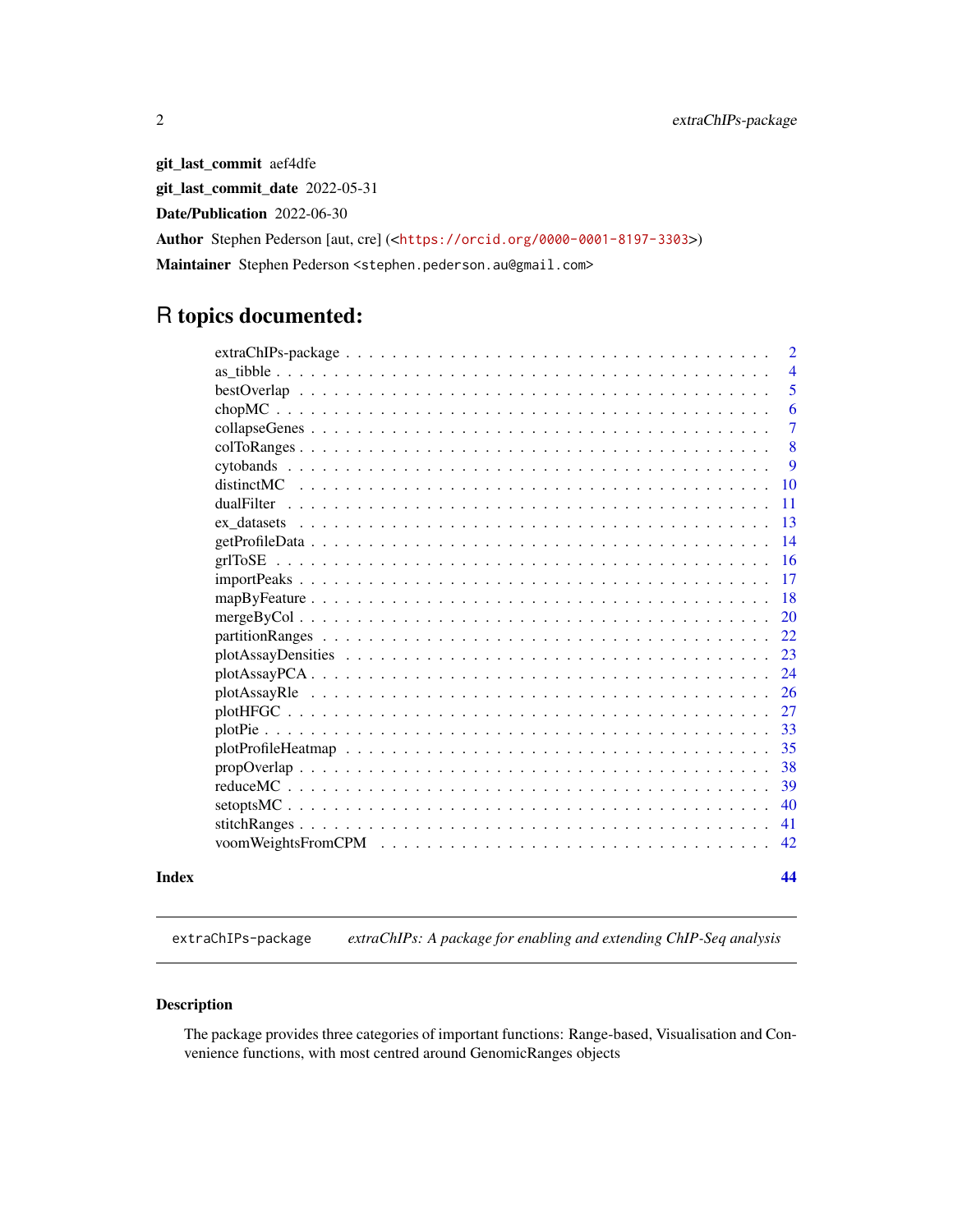#### <span id="page-2-0"></span>Range-based Functions

Many of the range-based functions included in this package have a focus on retaining the mcols information whilst manipulating the ranges, such as [reduceMC\(\)](#page-38-1) which not only reduces the Ranges, but collapses the mcols into vectors or [IRanges::CompressedList](#page-0-0) objects. Key function from this group are:

- [reduceMC\(\)](#page-38-1), [setdiffMC\(\)](#page-39-1), [intersectMC\(\)](#page-39-1), [unionMC\(\)](#page-39-1), [distinctMC\(\)](#page-9-1) and [chopMC\(\)](#page-5-1)
- [bestOverlap\(\)](#page-4-1) and [propOverlap\(\)](#page-37-1) provide simple output easily able to be added as a column within the mcols element
- [as\\_tibble\(\)](#page-3-1) coerces a GRanges object to a [tibble::tibble.](#page-0-0)
- [colToRanges\(\)](#page-7-1) enables parsing of a single column to a GRanges object, setting all other columns as the mcols element.
- [stitchRanges\(\)](#page-40-1) merges nearby ranges setting barrier ranges which cannot be crossed when merging
- [partitionRanges\(\)](#page-21-1) break apart one set of ranges by another
- [dualFilter\(\)](#page-10-1) filters ranges from sliding windows using a guide set of reference ranges where signal is confidently expected
- [mergeByCol\(\)](#page-19-1) merges overlapping ranges, as produced by sliding windows
- [mapByFeature\(\)](#page-17-1) is able to map a set of GRanges to the most appropriate gene, using any optional combination of promoters, enhancers and HiC interactions
- [grlToSE\(\)](#page-15-1) takes selected columns from a GRangesList and sets them as assays within a [Sum](#page-0-0)[marizedExperiment::RangedSummarizedExperiment](#page-0-0) object. Used for combining peak intensities or results across multiple ChIP targets.

#### Visualisation Functions

- [plotHFGC\(\)](#page-26-1) is a wrapper to Gviz plotting functions, able to take any combination of HiC, Features, Genes and Coverage (i.e. BigWig) and plot a specified range.
- [plotProfileHeatmap\(\)](#page-34-1) plots the average signal around a set of ranges, as prepared by [getProfileData\(\)](#page-13-1)
- [plotPie\(\)](#page-32-1) emables simple comparison across multuple annotation columns within a GRanges object.
- [plotAssayDensities\(\)](#page-22-1), [plotAssayPCA\(\)](#page-23-1) and [plotAssayRle\(\)](#page-25-1) provide simple interfaces to plotting key values from a [SummarizedExperiment::RangedSummarizedExperiment.](#page-0-0)

# Convenience Functions

- [collapseGenes\(\)](#page-6-1) prints a vector of genes for an rmarkdown document, using italics.
- [importPeaks\(\)](#page-16-1) imports large numbers of broadPeak or narrowPeak files
- [voomWeightsFromCPM\(\)](#page-41-1) allows creation of an [limma::EList](#page-0-0) object as would be created from counts by [limma::voom\(\)](#page-0-0), but using [edgeR::cpm\(\)](#page-0-0) values as input.

#### Author(s)

Stephen Pederson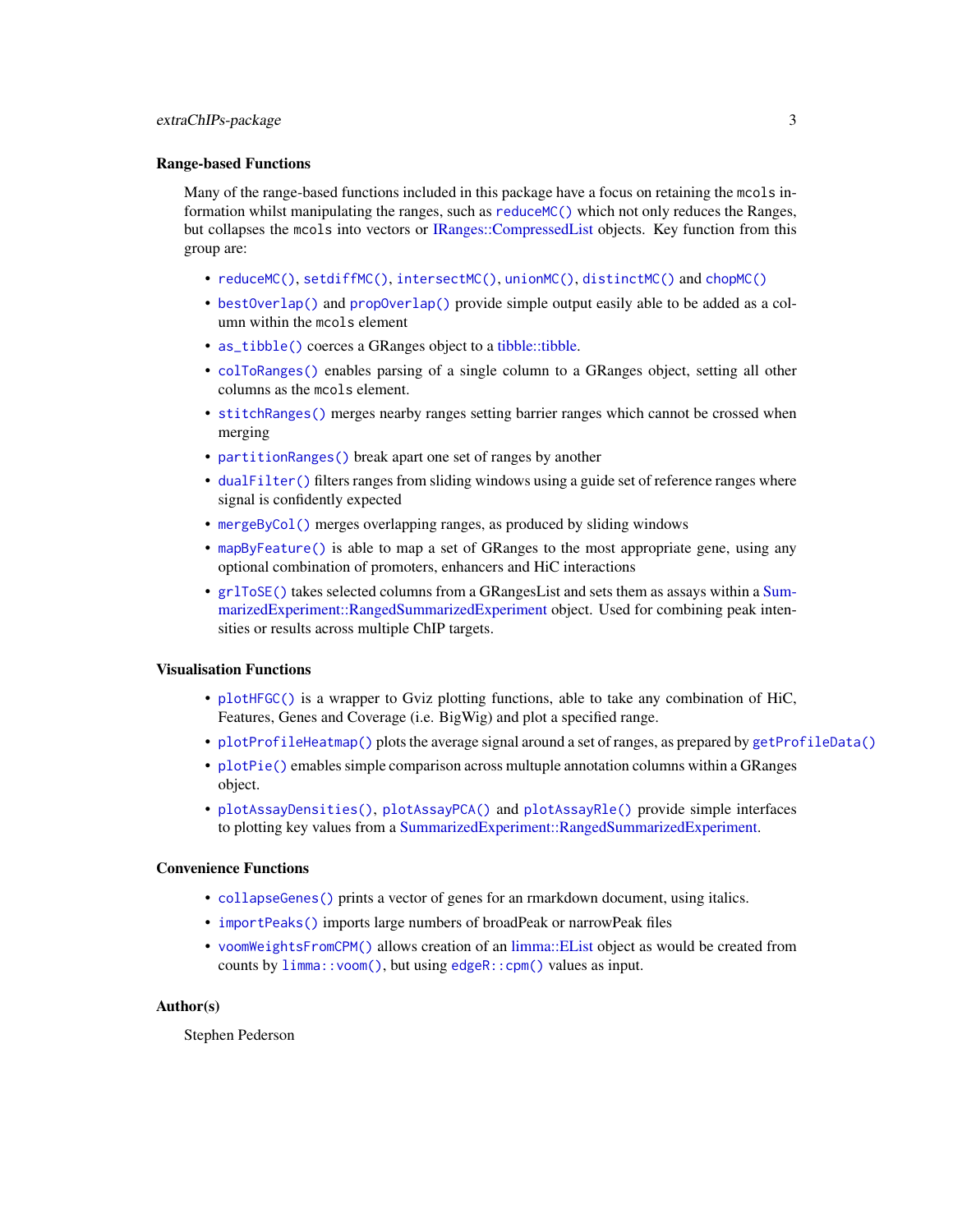<span id="page-3-1"></span><span id="page-3-0"></span>

#### Description

Convert multiple Genomic objects to tibbles

#### Usage

```
## S3 method for class 'DataFrame'
as\_tible(x, rangeAsChar = TRUE, ...)## S3 method for class 'GenomicRanges'
as\_tibble(x, rangeAsChar = TRUE, name = "range", ...)## S3 method for class 'Seqinfo'
as\_tible(x, \ldots)## S3 method for class 'GInteractions'
as\_tible(x, rangeAsChar = TRUE, suffix = c("x", "y"), ...)
```
#### Arguments

| $\mathsf{x}$            | A Genomic Ranges or DataFrame object                                                                                              |
|-------------------------|-----------------------------------------------------------------------------------------------------------------------------------|
| rangeAsChar             | Convert any GRanges element to a character vector                                                                                 |
| $\cdot$ $\cdot$ $\cdot$ | Passed to $tibble::as_tibble()$                                                                                                   |
| name                    | Name of column to use for ranges. Ignored if $rangeAsChar = FALSE$                                                                |
| suffix                  | Suffix appended to column names for anchor and anchor 2 of a GInteractions<br>object. Only used if specifying rangeAsChar = FALSE |

#### Details

Quick and dirty conversion into a tibble.

By default, GenomicRanges will be returned with the range as a character column called range and all mcols parsed as the remaining columns. Seqinfo information will be lost during coercion.

Given that names for ranges are considered as rownames in the mcols element, these can be simply parsed by setting rownames = "id" in the call to as\_tibble()

When coercing a DataFrame, any Compressed/SimpleList columns will be coerced to S3 list columns. Any GRanges columns will be returned as a character column, losing any additional mcols from these secondary ranges

Defined as an S3 method for consistency with existing tidy methods

#### Value

A [tibble](#page-0-0)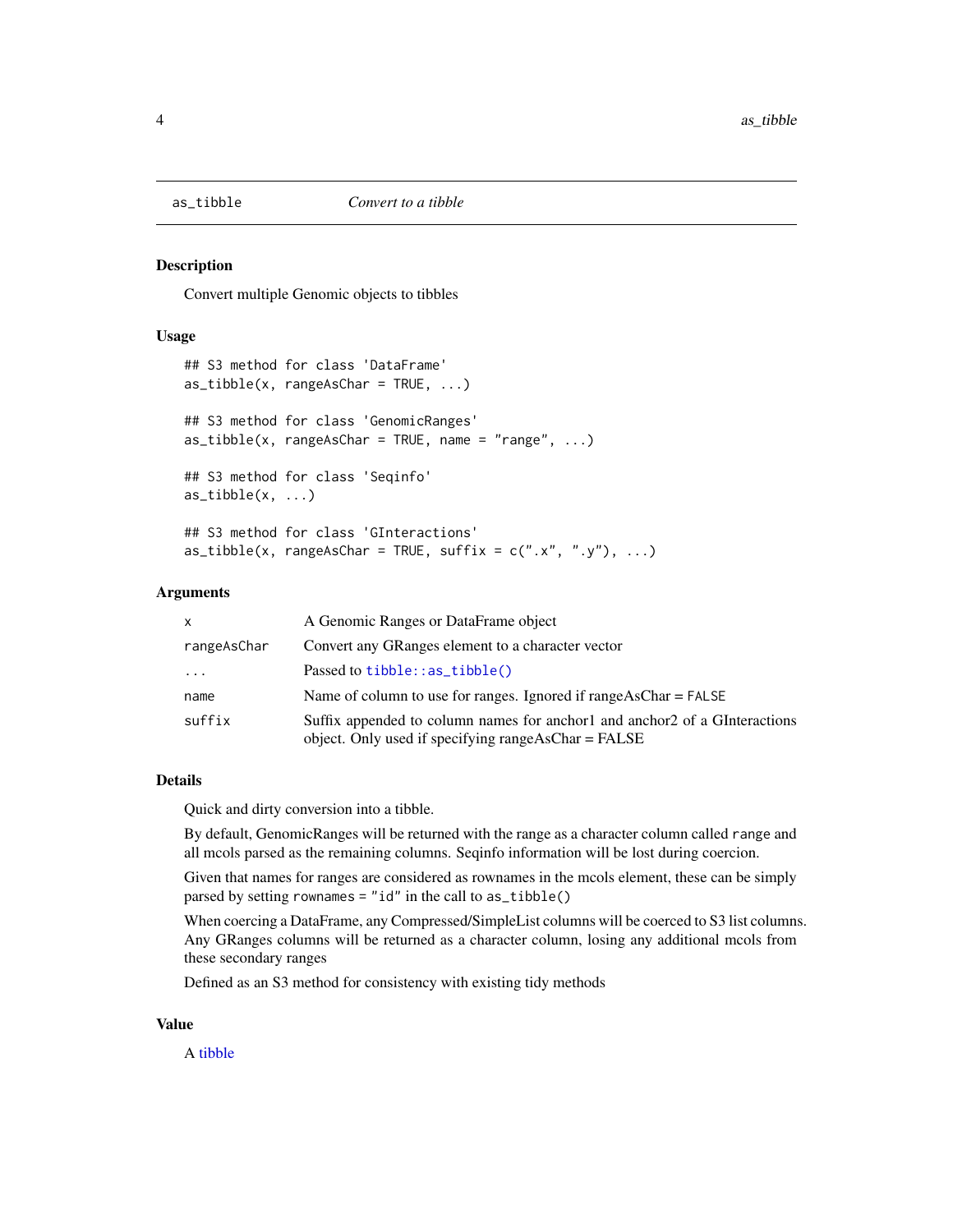# <span id="page-4-0"></span>bestOverlap 5

# Examples

```
gr <- GRanges("chr1:1-10")
gr$p_value <- runif(1)
names(gr) <- "range1"
gr
as_tibble(gr)
as\_tible(gr, rownames = "id")as_tibble(mcols(gr))
as_tibble(seqinfo(gr))
hic <- InteractionSet::GInteractions(gr, GRanges("chr1:201-210"))
hic$id <- "interaction1"
as_tibble(hic)
```
<span id="page-4-1"></span>bestOverlap *Find the best overlap between GRanges*

# Description

Find the best overlap between ranges

```
bestOverlap(x, y, ...)
## S4 method for signature 'GRanges, GRanges'
bestOverlap(
 x,
 y,
 var = NULL,ignore.strand = FALSE,
 missing = NA_character_,
 min\_prop = 0.01,...
)
## S4 method for signature 'GRanges,GRangesList'
bestOverlap(
 x,
 y,
 ignore.strand = FALSE,
 missing = NA_character_,
 min\_prop = 0.01,
  ...
\mathcal{L}
```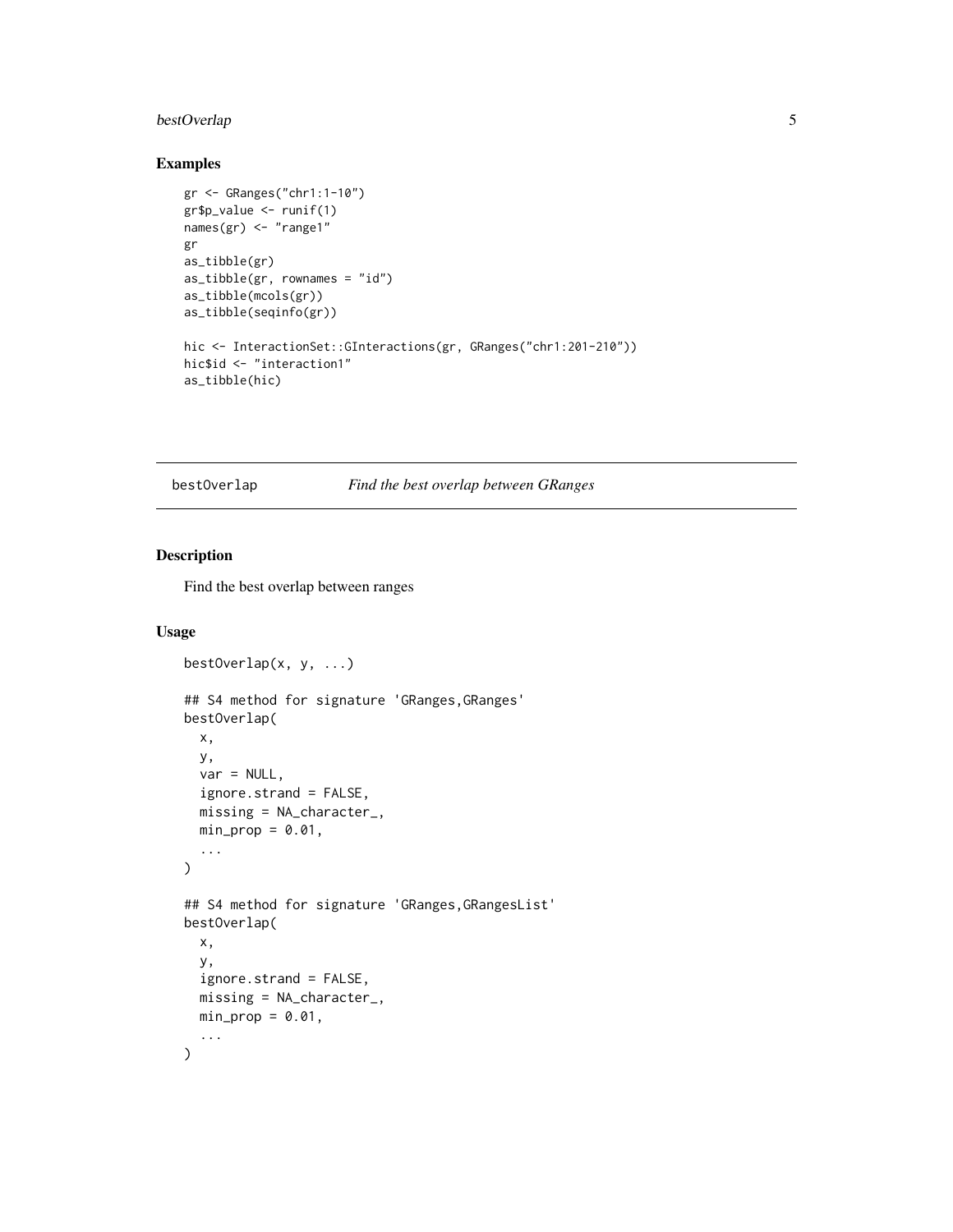#### <span id="page-5-0"></span>Arguments

| X             | a GRanges object                                                        |
|---------------|-------------------------------------------------------------------------|
| У             | a named GRanges List or GRanges object with mool as reference category  |
| $\ddots$ .    | Not used                                                                |
| var           | The variable to use as the category. Not required if y is a GRangesList |
| ignore.strand | logical(1) Passed to findOverlaps                                       |
| missing       | Value to assign to ranges with no overlap                               |
| min_prop      | Threshold below which overlaps are discarded                            |

# Details

This finds the category in the subject GRanges (y) which has the best overlap with the query GRanges (x). The aim is to produce a character vector for best classifying the query GRanges using an external set of features (e.g. promoters, enhancers etc). If the subject (y) is a GRanges object, the values in the specified column will be used as the category. If the subject (y) is a GRangesList, the names of the list will be used to provide the best match

# Value

Character vector the same length as the supplied GRanges object

# Examples

```
gr <- GRanges("chr1:1-10")
gr_cat <- GRanges(c("chr1:2-10", "chr1:5-10"))
gr_cat$category <- c("a", "b")
propOverlap(gr, gr_cat)
bestOverlap(gr, gr_cat, var = "category")
grl <- splitAsList(gr_cat, gr_cat$category)
lapply(grl, function(x) propOverlap(gr, x))
bestOverlap(gr, grl)
```
<span id="page-5-1"></span>chopMC *Keep unique ranges and collapse me***on** 

# Description

Keep unique ranges by 'chopping' mcols

### Usage

 $chopMC(x, simplify = TRUE)$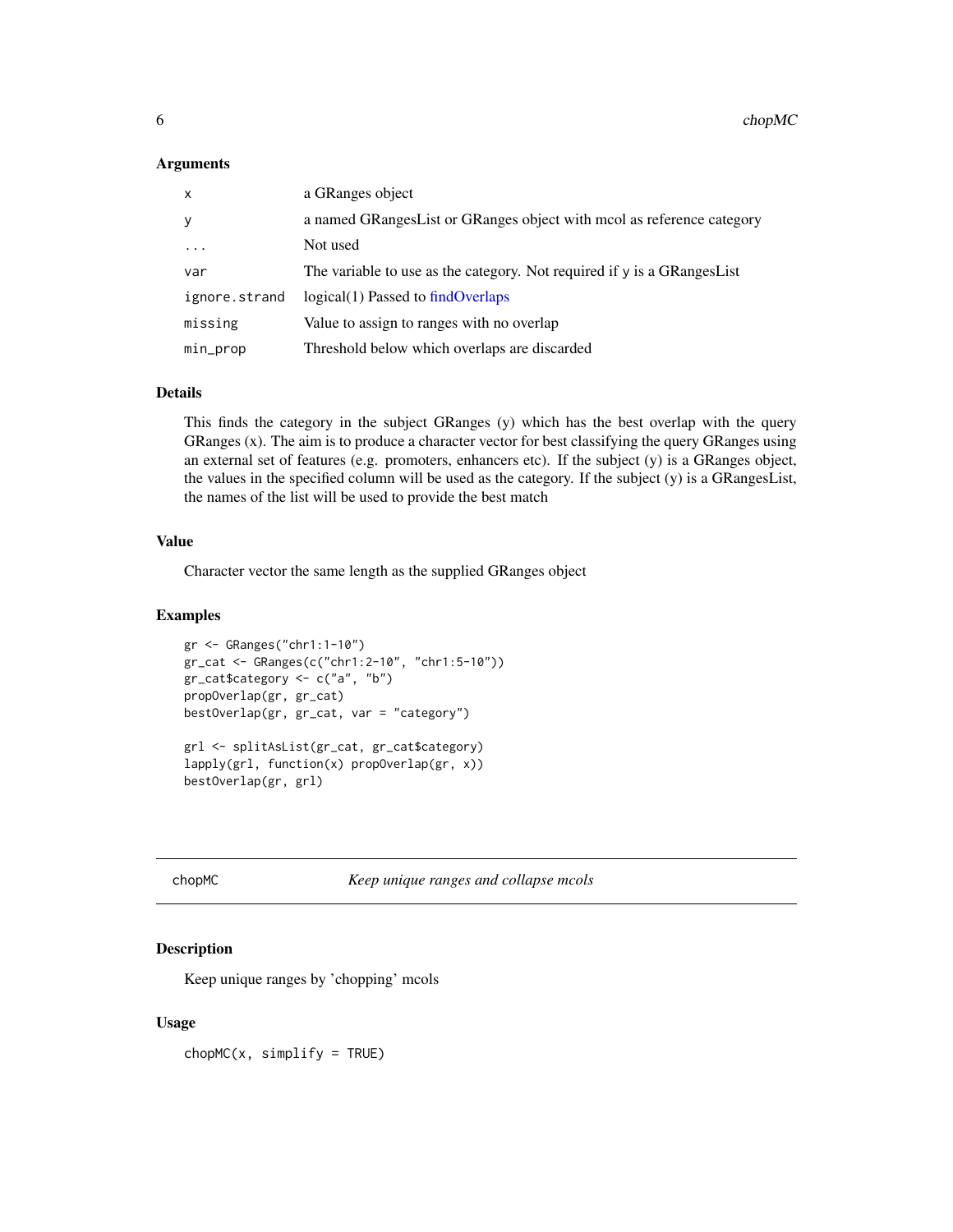# <span id="page-6-0"></span>collapseGenes 7

#### Arguments

|          | A GenomicRanges object |
|----------|------------------------|
| simplify | logical(1)             |

# Details

This function finds unique ranges and chops all mcols in a manner similar to [chop.](#page-0-0) Chopped columns will be returned as CompressedList columns, unless simplify = TRUE (the default). In this case, columns will be returned as vectors where possible.

# Value

A GRanges object

# Examples

```
gr <- GRanges(rep(c("chr1:1-10"), 2))
gr$id <- paste0("range", seq_along(gr))
gr$gene <- "gene1"
gr
chopMC(gr)
```
<span id="page-6-1"></span>collapseGenes *Collapse a vector of gene names*

# Description

Collapse a vector of gene names

```
collapseGenes(
  x,
  sort = TRUE,dedup = TRUE,format = "_",
  sep = " , " ,last = " and ",
  numeric = TRUE,
  width = Inf,
  ...
\mathcal{L}
```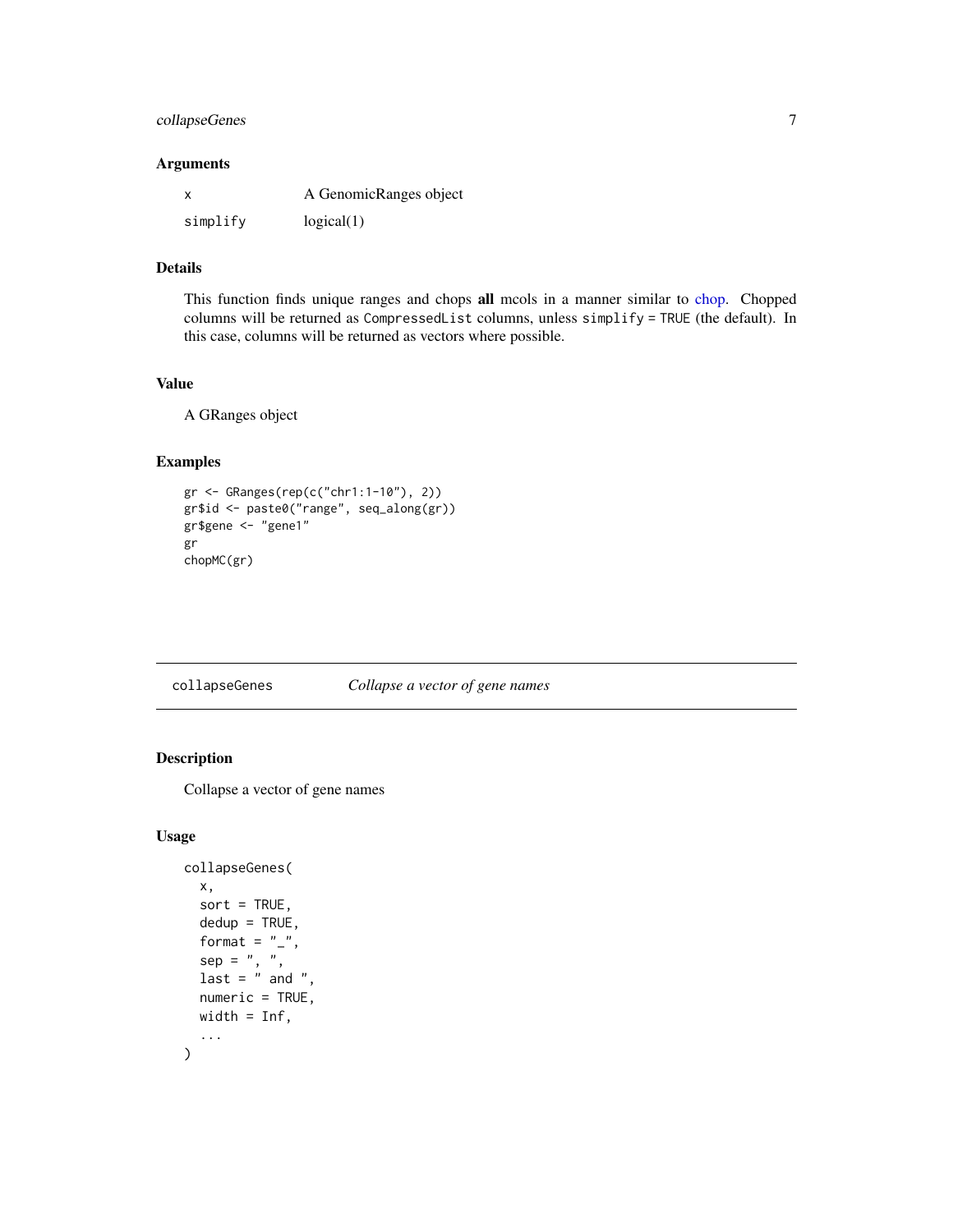# <span id="page-7-0"></span>Arguments

| x       | character vector representing gene names                  |
|---------|-----------------------------------------------------------|
| sort    | logical(1) Should the names be sorted alphabetically      |
| dedup   | logical(1) Should duplicate names be removed              |
| format  | character string for markdown formatting of each element  |
| sep     | separator between vector elements                         |
| last    | character string to place before the last element         |
| numeric | logical(1) sort digits numerically, instead of as strings |
| width   | The maximum width of the string before truncating to      |
|         | passed to str sort                                        |

# Details

Convenience function to collapse a vector of gene names into a character/glue object of length 1. By default, symbols are deduplicated, sorted alpha-numerically and italicised with an underscore.

# Value

a glue object

# Examples

genes <- c("FOXP3", "BRCA1", "TP53") collapseGenes(genes)

<span id="page-7-1"></span>colToRanges *Coerce a column to a GRanges object*

# Description

Coerce a column to a GRanges object from a rectangular object

```
colToRanges(x, ...)
## S4 method for signature 'DataFrame'
colToRanges(x, var, seqinfo = NULL, ...)
## S4 method for signature 'GRanges'
colToRanges(x, var, ...)
## S4 method for signature 'data.frame'
colToRanges(x, var, seqinfo = NULL, ...)
```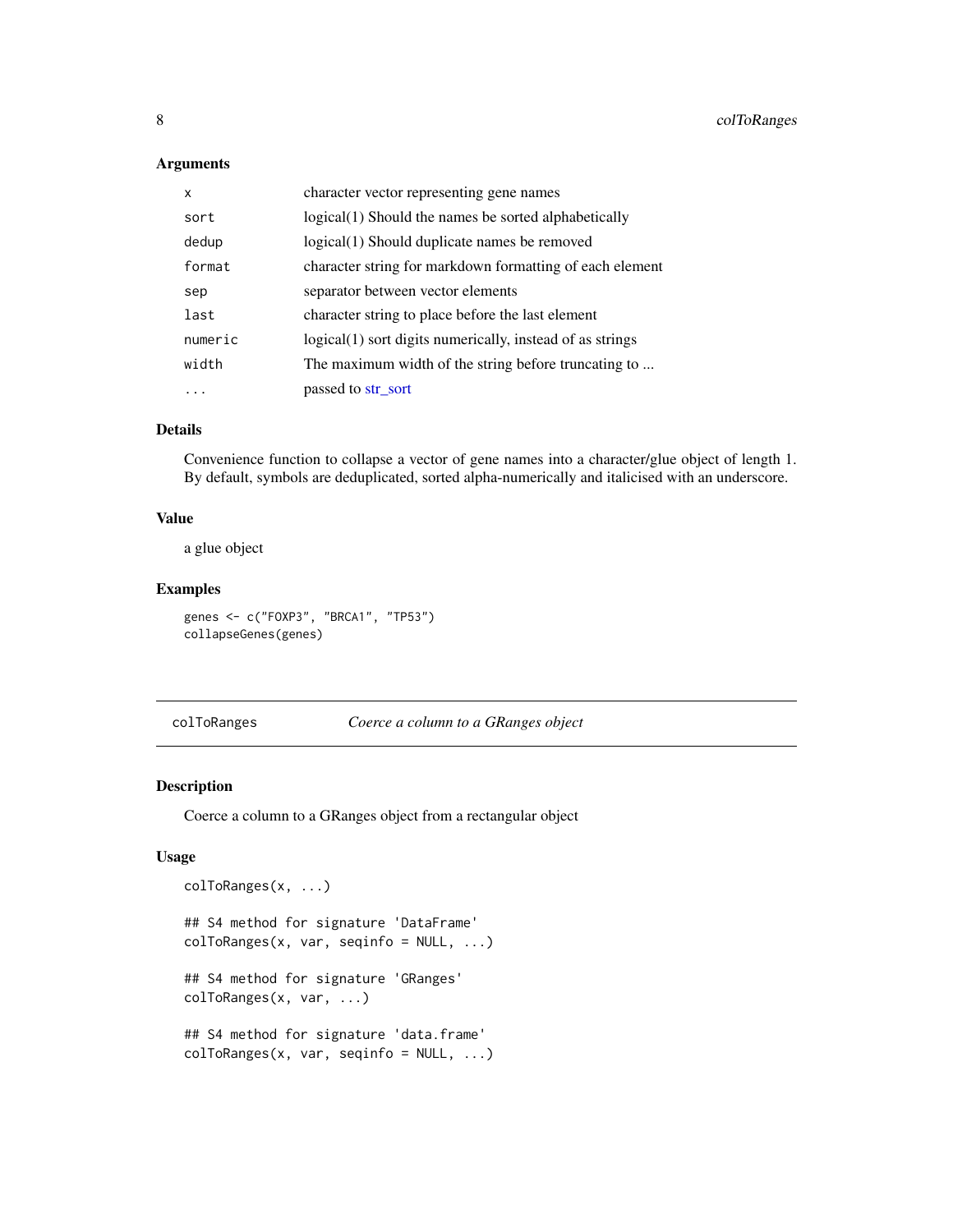#### <span id="page-8-0"></span>cytobands **9**

#### Arguments

| $\mathsf{x}$ | A data-frame or GRanges object containing the column to coerce |
|--------------|----------------------------------------------------------------|
| .            | Not used                                                       |
| var          | The name of the column to coerce                               |
| seginfo      | A seginfo object to be applied to the GRanges object           |

#### Details

Take a data.frame-like object and coerce one column to a GRanges object, setting the remainder as the mcols. A particularly useful application of this is when you have a GRanges object with one mcol being a secondary GRanges object.

Alternatively, if you have a data.frame with GRanges represented as a character column, this provides a simple method of coercion. In this case, no Seqinfo element will be applied to the GRanges element.

# Value

A GenomicRanges object

#### Examples

```
set.seed(73)
x <- GRanges(c("chr1:1-10", "chr1:6-15", "chr1:51-60"))
df \le data.frame(logFC = rnorm(3), logCPM = rnorm(3,8), p = 10^-rexp(3))
mcols(x) < - dfgr <- mergeByCol(x, col = "logCPM", pval = "p")
colToRanges(gr, "keyval_range")
```
cytobands *Cytogenetic bands*

#### <span id="page-8-1"></span>Description

Cytogenetic bands for GRCh37/hg19 and GRCh38/hg38

#### Usage

data(grch37.cytobands)

data(grch38.cytobands)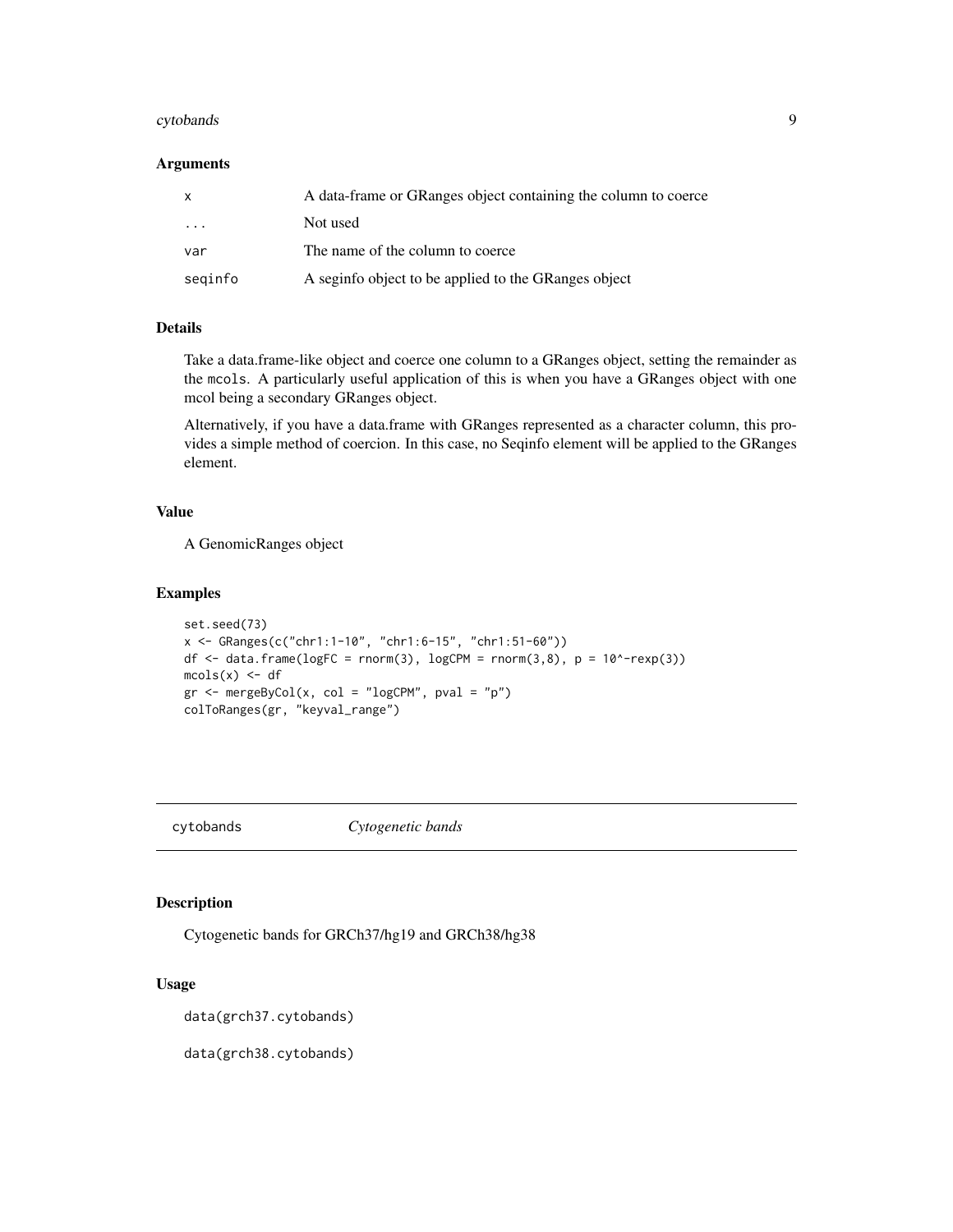# <span id="page-9-0"></span>Format

Cytogenetic bands for standard chromosomes from GRCh37,in the format required by [Ideogram-](#page-0-0)[Track.](#page-0-0) A data.frame with 5 columns:

chrom Chromosome chromStart Starting position for each cytogenetic band chromEnd End position for each cytogenetic band name Name for each band, e.g. p.36.33 gieStain Staining pattern

An object of class data. frame with 862 rows and 5 columns.

#### Source

<https://hgdownload.soe.ucsc.edu/goldenPath/hg19/database/cytoBand.txt.gz> <https://hgdownload.soe.ucsc.edu/goldenPath/hg38/database/cytoBand.txt.gz>

#### Examples

data(grch37.cytobands) head(grch37.cytobands)

data(grch38.cytobands) head(grch38.cytobands)

<span id="page-9-1"></span>distinctMC *Keep distinct ranges and mcols*

#### Description

Keep distinct ranges by including mcols

#### Usage

```
distinctMC(x, ..., keep_a11 = FALSE)
```
### Arguments

| $\times$  | A GenomicRanges object                           |
|-----------|--------------------------------------------------|
| $\cdots$  | <data-masking> Passed to distinct</data-masking> |
| .keep_all | If TRUE, keep all columns in x                   |

#### Details

Wrapper to [distinct](#page-0-0) for GRanges objects. Finds unique ranges and mcols in combination and retains only the distinct combinations, in keeping with the dplyr function.

Will default to unique (granges $(x)$ ) if no columns are provided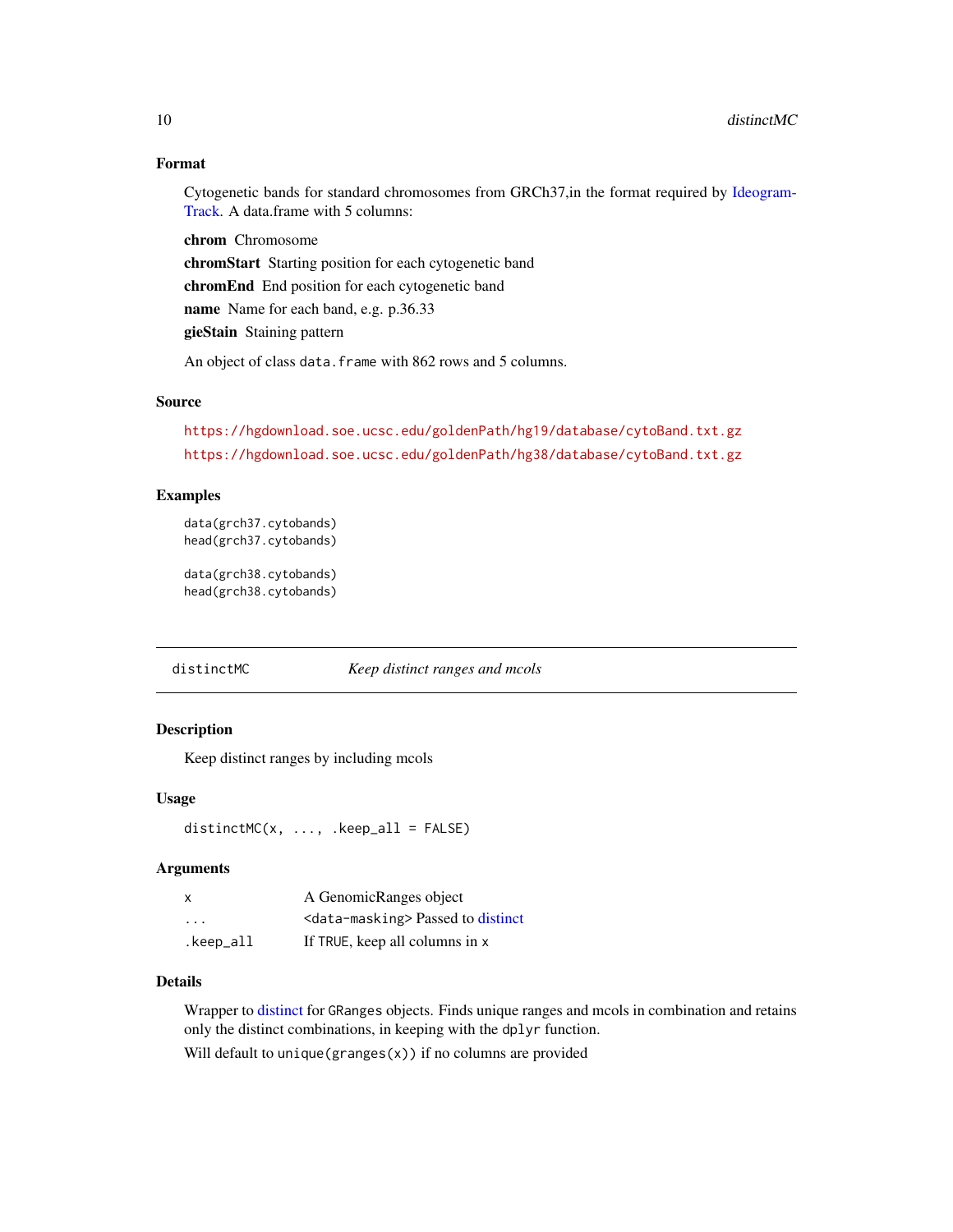#### <span id="page-10-0"></span>dualFilter 11

# Value

A GRanges object

#### Examples

```
gr <- GRanges(rep(c("chr1:1-10"), 2))
gr$id <- paste0("range", seq_along(gr))
gr$gene <- "gene1"
gr
distinctMC(gr)
distinctMC(gr, gene)
distinctMC(gr, gene, .keep_all = TRUE)
```
# <span id="page-10-1"></span>dualFilter *Apply two filters to sliding windows*

# Description

Apply two filters to counts generated using sliding windows

# Usage

```
dualFilter(
 x,
 bg,
 ref,
 q = 0.5,
 logCPM = TRUE,
 keep.totals = TRUE,
 BPPARAM = bpparam()
)
```
#### Arguments

| $\mathsf{x}$   | RangedSummarizedExperiment containing sample counts                                                        |
|----------------|------------------------------------------------------------------------------------------------------------|
| bg             | RangedSummarizedExperiment containing background/input counts                                              |
| ref            | GRanges object containing ranges where signal is expected                                                  |
| q              | The upper percentile of the reference ranges expected to be returned when tuning<br>the filtering criteria |
| logCPM         | logical(1) Add a logCPM assay to the returned data                                                         |
| keep.totals    | logical(1) Keep the original library sizes or replace using only the retained win-<br>dows                 |
| <b>BPPARAM</b> | Settings for running in parallel                                                                           |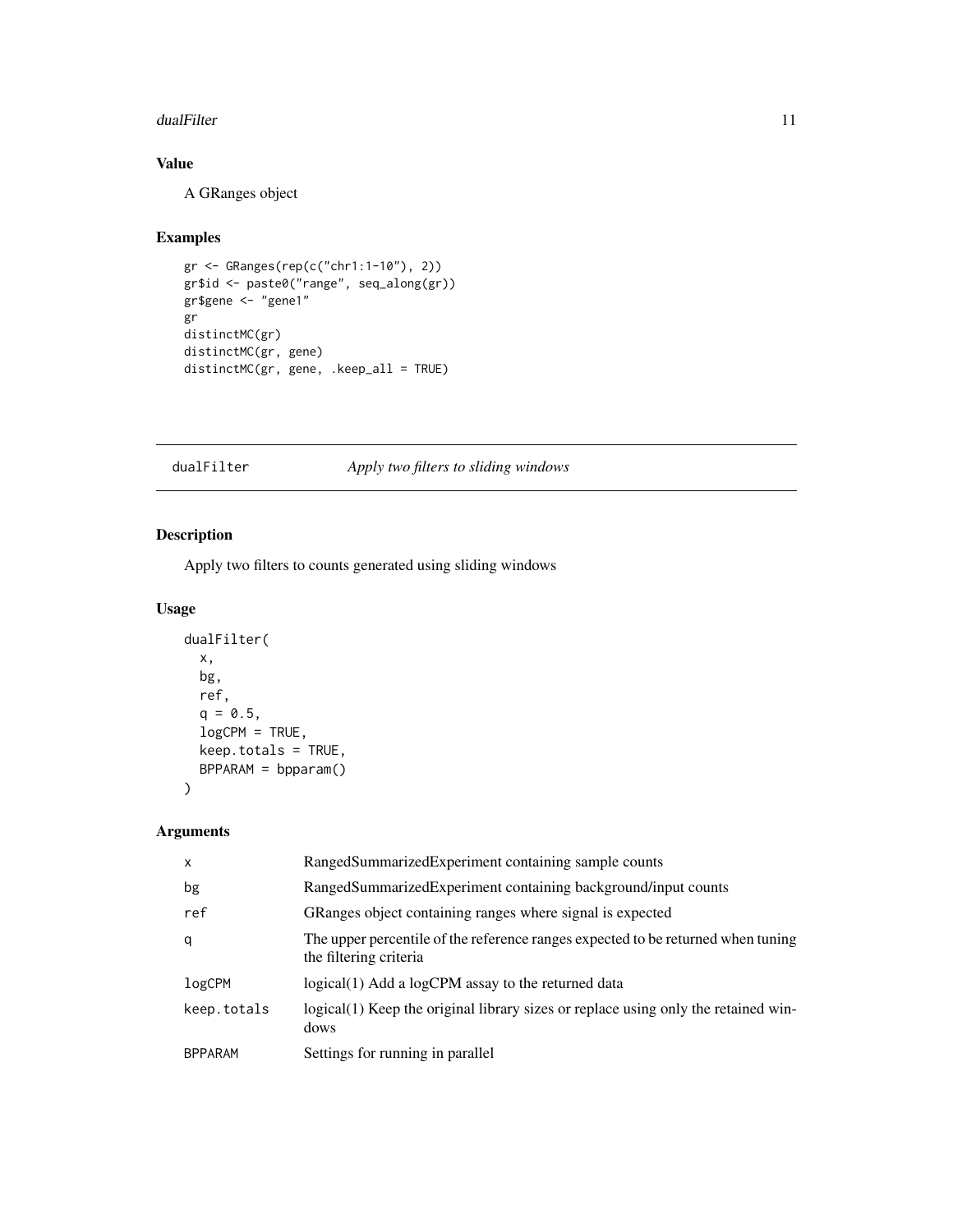# Details

This function will take sliding (or tiling) windows for it's input as a [RangedSummarizedExperiment](#page-0-0) object. The dual strategy of applying [filterWindowsControl](#page-0-0) and [filterWindowsProportion](#page-0-0) will then be applied. A set of reference ranges for which signal is expected is used to refine the filtering criteria.

Cutoff values are found for both signal relative to input and overall signal, such that the  $100 \times q\%$  of the (sliding) windows which overlap a reference range will be returned, along with any others which match the dual filtering criteria. In general, higher values of q will return more windows as those with weak signal and a marginal overlap with a reference range will be returned. Lower values will ensure that fewer windows, generally with the strongest signal, are retained. Cutoff values for both criteria are added to the metadata element of the returned object.

Please note that the any .bam files referred to in the supplied objects must be accessible to this function. It will not run on a separate machine or file structure to that which the original sliding windows were prepared. Please see the example/vignette for runnable conde.

# Value

A [RangedSummarizedExperiment](#page-0-0) which is a filtered subset of the original object. If requested the assay "logCPM" will be added (TRUE by default)

```
## Taken from the differential_binding vignette
library(tidyverse)
library(Rsamtools)
library(csaw)
library(BiocParallel)
library(rtracklayer)
## For this function we need a set of counts using sliding windows and the
## original BamFiles from which they were taken
## First we'll set up the bam file list
bfl <- system.file(
    "extdata", "bam", c("ex1.bam", "ex2.bam", "input.bam"), package = "extraChIPs"
    ) %>%
    BamFileList() %>%
    setNames(c("ex1", "ex2", "input"))
## Then define the readParam settings for csaw::readParam()
rp <- readParam(
   pe = "none",dedup = TRUE,
    restrict = "chr10"
)
## Now we can form our sliding window object with the counts.
wincounts <- windowCounts(
    bam.files = bfl,
    spacing = 60,
    width = 180,
    ext = 200,
```
<span id="page-11-0"></span>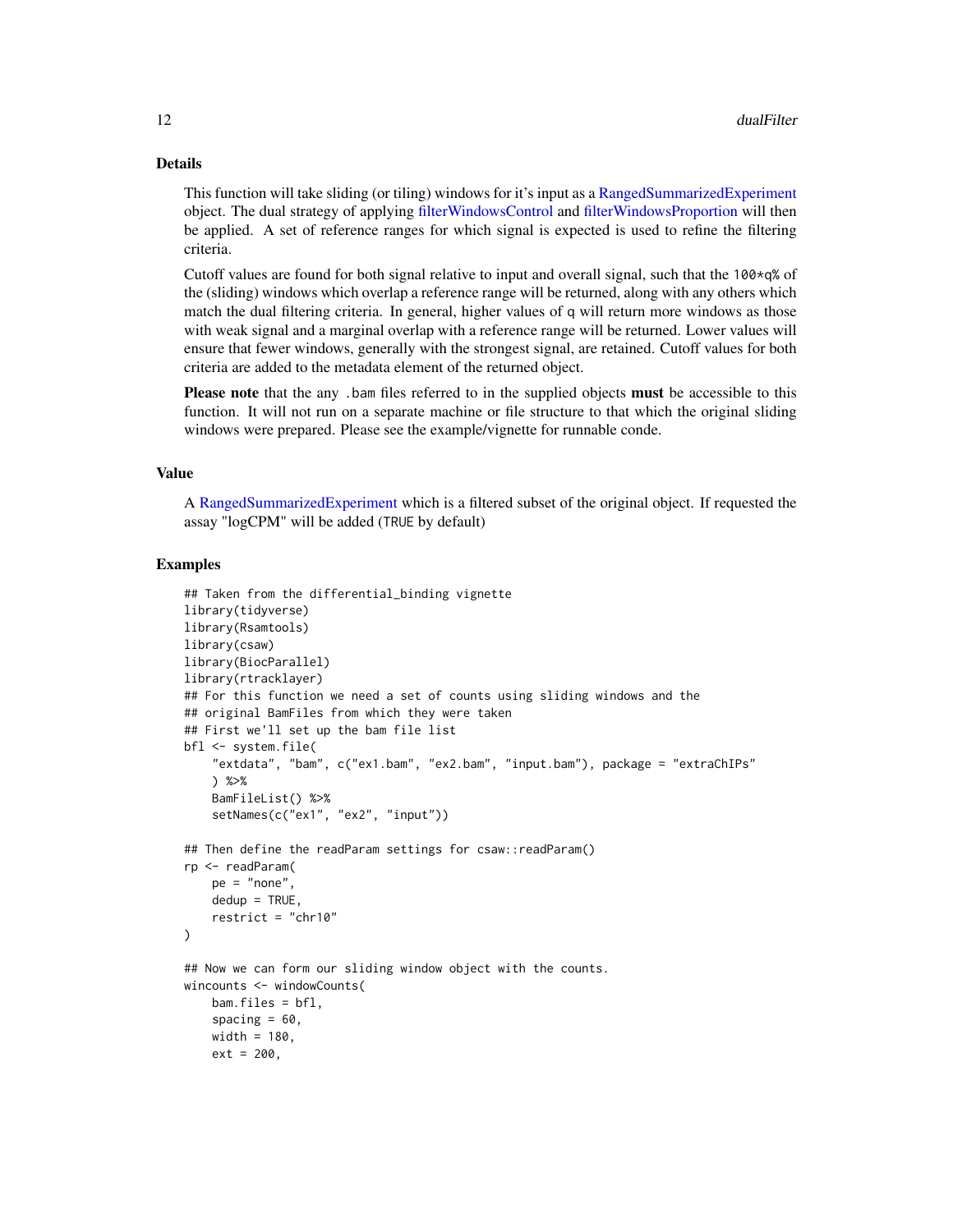<span id="page-12-0"></span>ex\_datasets 13

```
filter = 1,
   param = rp
)
## As this is a subset of reads, add the initial library sizes for accuracy
## Note that this step is not normally required
wincounts$totals <- c(964076L, 989543L, 1172179L)
## We should also update the metadata for our counts
wincounts$sample <- colnames(wincounts)
wincounts$treat <- as.factor(c("ctrl", "treat", NA))
colData(wincounts)
## The function dualFilter requires a set of peaks which will guide the
## filtering step. This indicate where genuine signal is likely to be found
## and will perform the filtering based on a) signal above the input, and
## b) The overall signal level, using the guide set of peaks to inform the
## cutoff values for inclusion
peaks <- import.bed(
    system.file("extdata", "peaks.bed.gz", package = "extraChIPs")
)
filtcounts <- dualFilter(
   x = wincounts[, !is.na(wincounts$treat)],
   bg = wincounts[, is.na(wincounts$treat)],
   ref = peaks,
   q = 0.8 # Better to use q = 0.5 on real data
)
```
ex\_datasets *Datasets for an example region*

#### Description

Various example datasets for demonstrating visualisation strategies. Generation of all datasets is documented in system.file("script/ex\_datasets.md", package = "extraChIPs")

- ex\_genes Simple GRanges object with complete ranges for each gene
- ex\_trans Exon & transcript level information prepared for plotting with Gviz or plotHFGC()
- ex\_prom Regions defined as promoters
- ex hic Example HiC interactions

#### Usage

data(ex\_trans)

data(ex\_genes)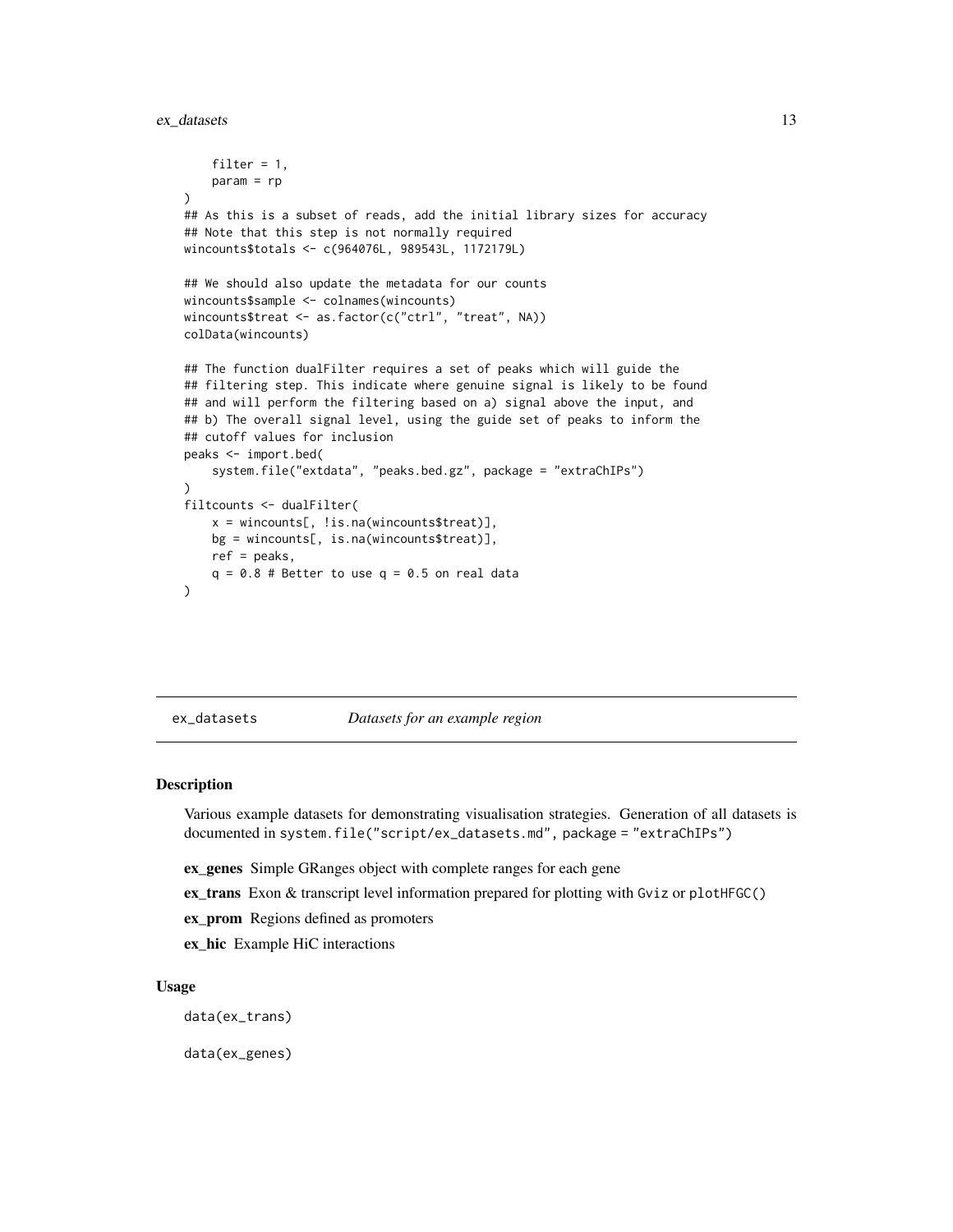```
data(ex_prom)
```
data(ex\_hic)

# Format

GRanges and GInteractions objects

All annotations are from GRCh37

An object of class GRanges of length 4.

An object of class GRanges of length 9.

An object of class GInteractions of length 1.

# Examples

data(ex\_trans) ex\_trans

<span id="page-13-1"></span>getProfileData *Get Profile Data surrounding specified ranges*

# Description

Get coverage Profile Data surrounding specified ranges

```
getProfileData(x, gr, ...)
## S4 method for signature 'BigWigFile,GenomicRanges'
getProfileData(
 x,
  gr,
 upstream = 2500,
 downstream = upstream,
 bins = 100,
 mean_model = "w0",...
)
## S4 method for signature 'BigWigFileList,GenomicRanges'
getProfileData(
  x,
  gr,
  upstream = 2500,
  downstream = upstream,
```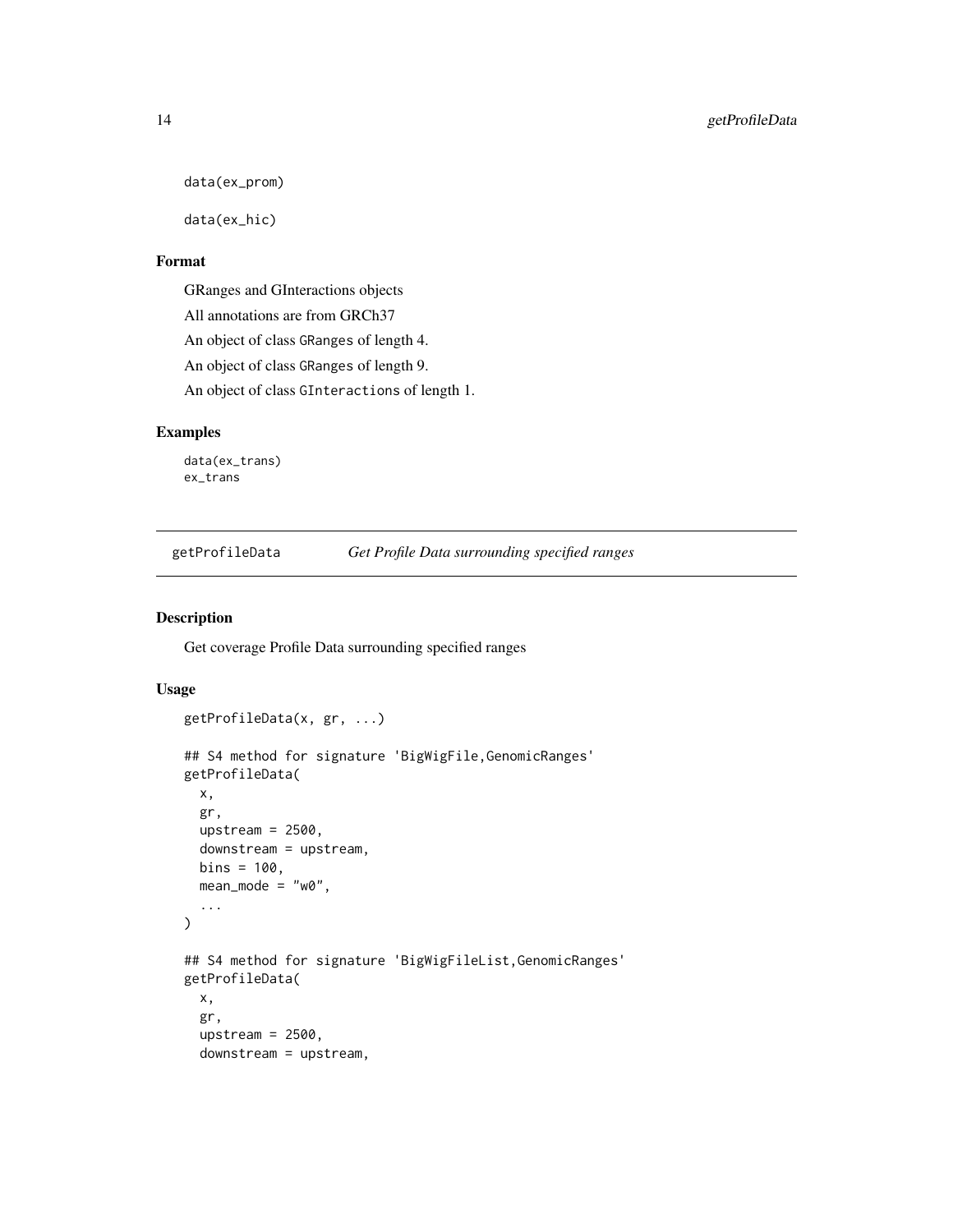# <span id="page-14-0"></span>getProfileData 15

```
bins = 100,
 mean_model = "w0"....
\lambda## S4 method for signature 'character,GenomicRanges'
getProfileData(
 x,
  gr,
 upstream = 2500,
  downstream = upstream,
 bins = 100,
 mean_model = "w0",...
)
```
#### **Arguments**

| X.         | A BigWigFile or BigWiFileList                                                                |
|------------|----------------------------------------------------------------------------------------------|
| gr         | A GRanges object                                                                             |
| $\cdots$   | Passed to normalize ToMatrix                                                                 |
| upstream   | The distance to extend upstream from the centre of each range within gr                      |
| downstream | The distance to extend downstream from the centre of each range within gr                    |
| bins       | The total number of bins to break the extended ranges into                                   |
| mean_mode  | The method used for calculating the score for each bin. See normalizeToMatrix<br>for details |

# Details

This will take all provided ranges and set as identical width ranges, extending by the specified amount both up and downstream of the centre of the provided ranges. By default, the ranges extensions are symmetrical and only the upstream range needs to be specified, however this parameterisation allows for non-symmetrical ranges to be generated.

These uniform width ranges will then be used to extract the value contained in the score field from one or more BigWigFiles. Uniform width ranges are then broken into bins of equal width and the average score found within each bin.

The binned profiles are returned as a DataFrameList called profile\_data as a column within the resized GRanges object. Column names in each DataFrame are score, position and bp.

#### Value

GRanges or GrangesList with column profile\_data, as described above

```
bw <- system.file("tests", "test.bw", package = "rtracklayer")
gr <- GRanges("chr2:500")
```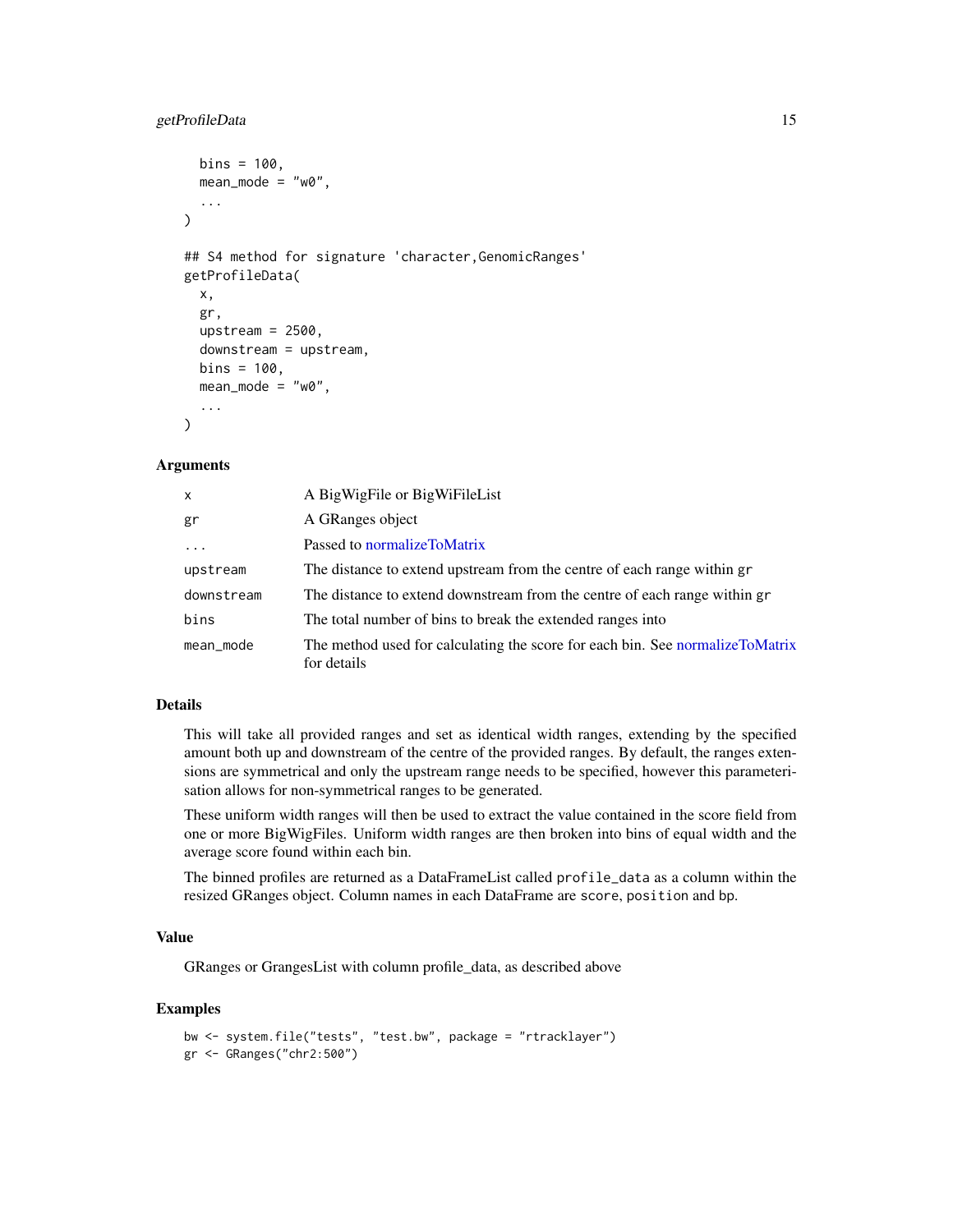```
pd <- getProfileData(bw, gr, upstream = 100, bins = 10)
pd
pd$profile_data
```
<span id="page-15-1"></span>grlToSE *Set columns from a GRangesList as Assays in a SummarizedExperiment*

# Description

Move one or more columns from a GRangesList elements into assays in a RangesSummarizedEperiment

#### Usage

```
grlToSE(x, \ldots)## S4 method for signature 'GRangesList'
grlToSE(
 x,
 assayCols = c(),
 metaCols = c(),
 keyvals = c(),
 by = c("min", "max"),
  ...,
  ignore.strand = FALSE
\lambda
```
#### Arguments

| x             | A GrangesList                                                                |
|---------------|------------------------------------------------------------------------------|
| $\cdots$      | Passed to reduce                                                             |
| assayCols     | Columns to move to separate assays                                           |
| metaCols      | Columns to move to mools within the row Ranges element                       |
| keyvals       | The value to use when choosing representative values                         |
| bν            | How to choose by keyvals                                                     |
| ignore.strand | logical(1). Whether the strand of the input ranges should be ignored or not. |

#### Details

Given a GRangesList which would commonly represent multiple samples, reduce any overlapping ranges into a consensus range, setting any metadata columns to be retained as separate assays. These columns may contain values such as coverage, p-values etc.

Additional columns can also be placed as rowData columns where the original values are better suited to information about the consensus range rather than the sample (or GRangesList element).

Only one value for each range will be retained, and these are chosen using the value provided as the keyvals, taking either the min or max value in this column as the representative range.

<span id="page-15-0"></span>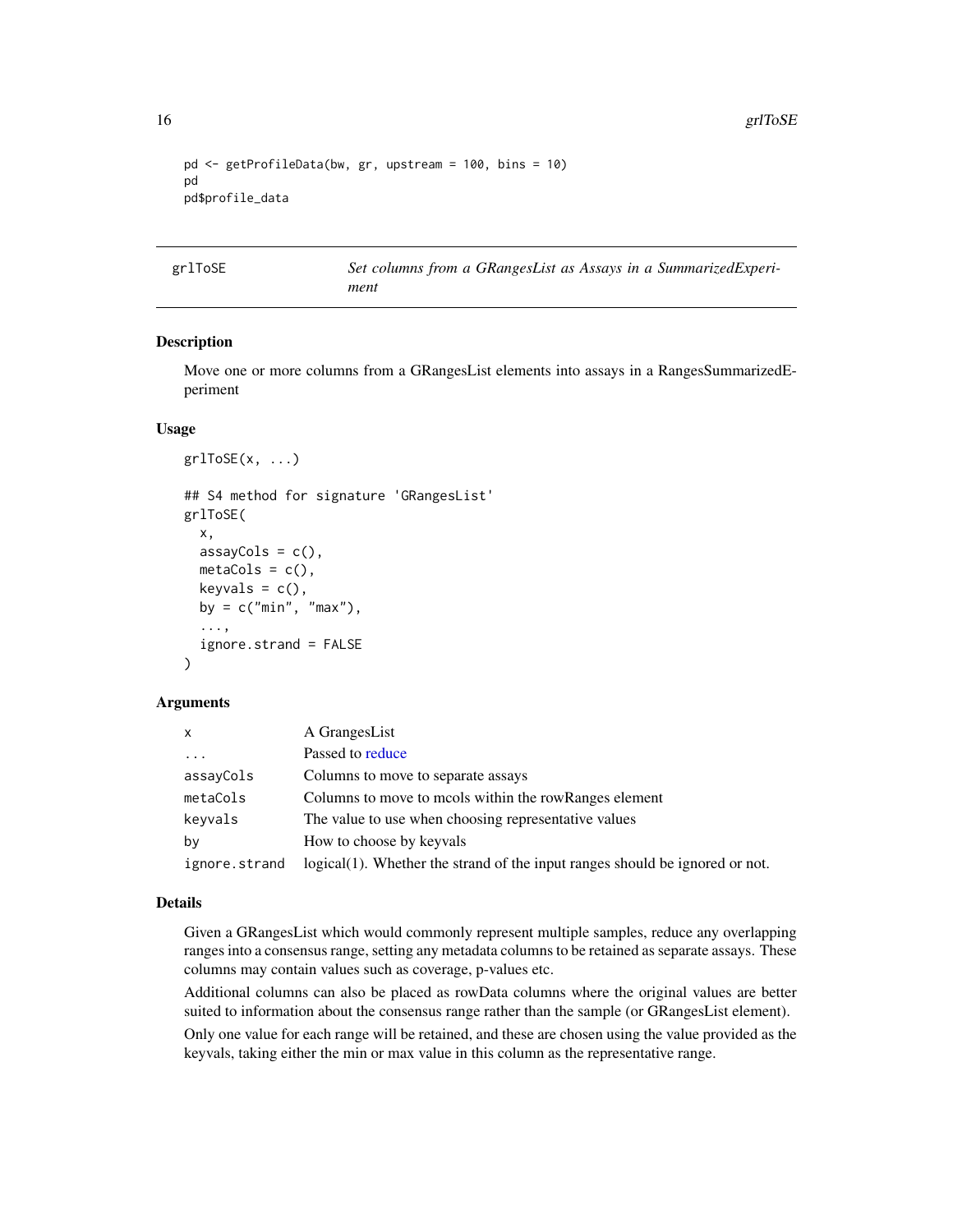# <span id="page-16-0"></span>importPeaks 17

# Value

A RangedSummarizedExperiment

#### Examples

```
a <- GRanges("chr1:1-10")
a$feature <- "Gene"
a$p < -0.1b <- GRanges(c("chr1:6-15", "chr1:15"))
b$feature <- c("Gene", "Promoter")
b$p <- c(0.5, 0.01)
gr1 \leftarrow GRangesList(a = a, b = b)
grl
se <- grlToSE(
  grl, assayCols = "p", metaCols = "feature", keyvals = "p", by = "min"
\lambdaassay(se, "p")
rowRanges(se)
```
<span id="page-16-1"></span>importPeaks *Import peaks*

# Description

Import peaks in narrowPeak or broadPeak format

# Usage

```
importPeaks(
 x,
  type = c("narrow", "broad"),
 blacklist,
 seqinfo,
 pruning.mode = c("coarse", "error"),
 sort = TRUE,setNames = TRUE,
  ...
)
```
# Arguments

| $\mathsf{X}$ | One or more files to be imported. All files must be of the same type, i.e. narrow<br>or broad |
|--------------|-----------------------------------------------------------------------------------------------|
| type         | The type of peaks to be imported                                                              |
| blacklist    | A set of ranges to be excluded                                                                |
| seginfo      | A seqinfo object to be applied to the GRanges objects                                         |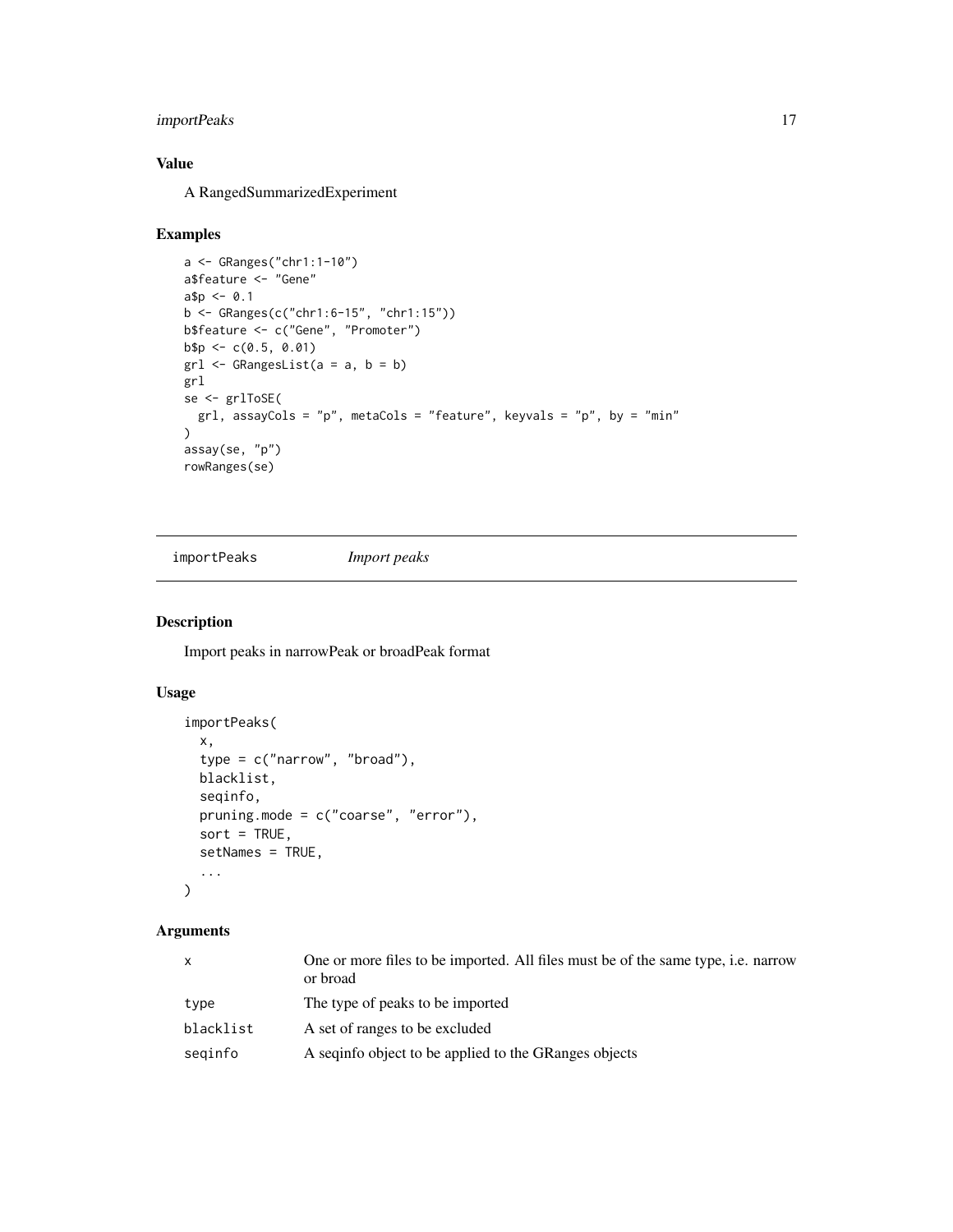<span id="page-17-0"></span>18 mapByFeature

| pruning.mode | How to handle conflicts if supplying a seqinfo object. Defaults to pruning, mode<br>= "coarse". Only "coarse" and "error" are implemented. See seqinfo. |
|--------------|---------------------------------------------------------------------------------------------------------------------------------------------------------|
| sort         | logical. Should the ranges be sorted during import                                                                                                      |
| setNames     | logical Set base name $(x)$ as the name                                                                                                                 |
| .            | passed to sort                                                                                                                                          |

# Details

Peaks are imported from either narrowPeak or broadPeak format as GenomicRanges objects.

# Value

A GRangesList

#### Examples

```
fl <- system.file(
"extdata", "testFiles", "test.narrowPeak", package = "extraChIPs"
)
gr <- importPeaks(fl, "narrow")
```
<span id="page-17-1"></span>

| mapByFeature | Map Genomic Ranges to genes using defined features |  |
|--------------|----------------------------------------------------|--|
|              |                                                    |  |

# Description

Map Genomic Ranges to genes using defined regulatory features

```
mapByFeature(
 gr,
  genes,
 prom,
 enh,
 gi,
  cols = c("gene_id", "gene_name", "symbol"),
 gr2prom = 0,
 gr2enh = 0,
 gr2gi = 0,
 gr2gene = 1e+05,
 prom2gene = 0,
 enh2gene = 1e+05,
 gi2gene = 0,
  ...
\mathcal{L}
```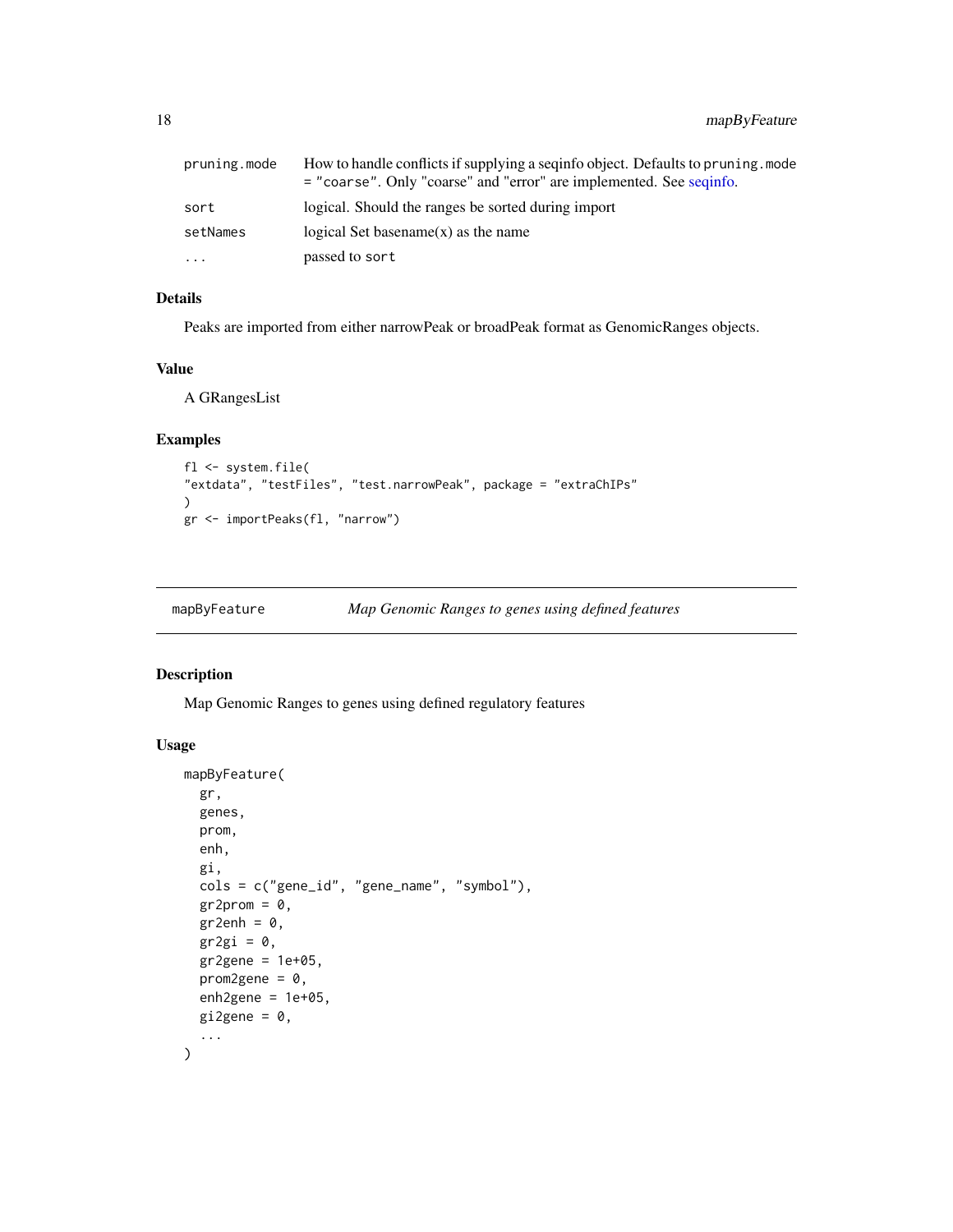# mapByFeature 19

#### Arguments

| gr                    | GRanges object with query ranges to be mapped to genes                                                                                                                                                                                                                                                 |
|-----------------------|--------------------------------------------------------------------------------------------------------------------------------------------------------------------------------------------------------------------------------------------------------------------------------------------------------|
| genes                 | GRanges object containing genes (or any other nominal feature) to be assigned                                                                                                                                                                                                                          |
| prom                  | GRanges object defining promoters                                                                                                                                                                                                                                                                      |
| enh                   | GRanges object defining Enhancers                                                                                                                                                                                                                                                                      |
| gi                    | GInteractions object defining interactions. Mappings from interactions to genes<br>should be performed as a separate prior step.                                                                                                                                                                       |
| cols                  | Column names to be assigned as mcols in the output. Columns must be mini-<br>mally present in genes. If all requested colunms are found in any of prom, enh<br>or gi, these pre-existing mappings will be preferentially used. Any columns not<br>found in utilised reference objects will be ignored. |
| gr2prom               | The maximum permissible distance between a query range and any ranges de-<br>fined as promoters                                                                                                                                                                                                        |
| gr2enh                | The maximum permissible distance between a query range and any ranges de-<br>fined as enhancers                                                                                                                                                                                                        |
| gr2gi                 | The maximum permissible distance between a query range and any ranges de-<br>fined as GInteraction anchors                                                                                                                                                                                             |
| gr2gene               | The maximum permissible distance between a query range and genes (for ranges<br>not otherwise mapped)                                                                                                                                                                                                  |
| prom2gene             | The maximum permissible distance between a range provided in prom and a<br>gene                                                                                                                                                                                                                        |
| enh <sub>2</sub> gene | The maximum permissible distance between a range provided in enh and a gene                                                                                                                                                                                                                            |
| gi2gene               | The maximum permissible distance between a GInteractions anchor (provided<br>in gi) and a gene                                                                                                                                                                                                         |
| $\cdots$              | Passed to findOverlaps nad overlapsAny internally                                                                                                                                                                                                                                                      |

# Details

This function is able to utilise feature-level information and long-range interactions to enable better mapping of regions to genes. If provided, this essentially maps from ranges to genes using the regulatory features as a framework. The following sequential strategy is used:

- 1. Ranges overlapping a promoter are assigned to that gene
- 2. Ranges overlapping an enhancer are assigned to all genes within a specified distance
- 3. Ranges overlapping a long-range interaction are assigned to all genes connected by the interaction
- 4. Ranges with no gene assignment from the previous steps are assigned to *all overlapping genes* or the nearest gene within a specified distance

If information is missing for one of these steps, the algorithm will simply proceed to the next step. If no promoter, enhancer or interaction data is provided, all ranges will be simply mapped by step 4. Ranges can be mapped by any or all of the first three steps, but step 4 is mutually exclusive with the first 3 steps.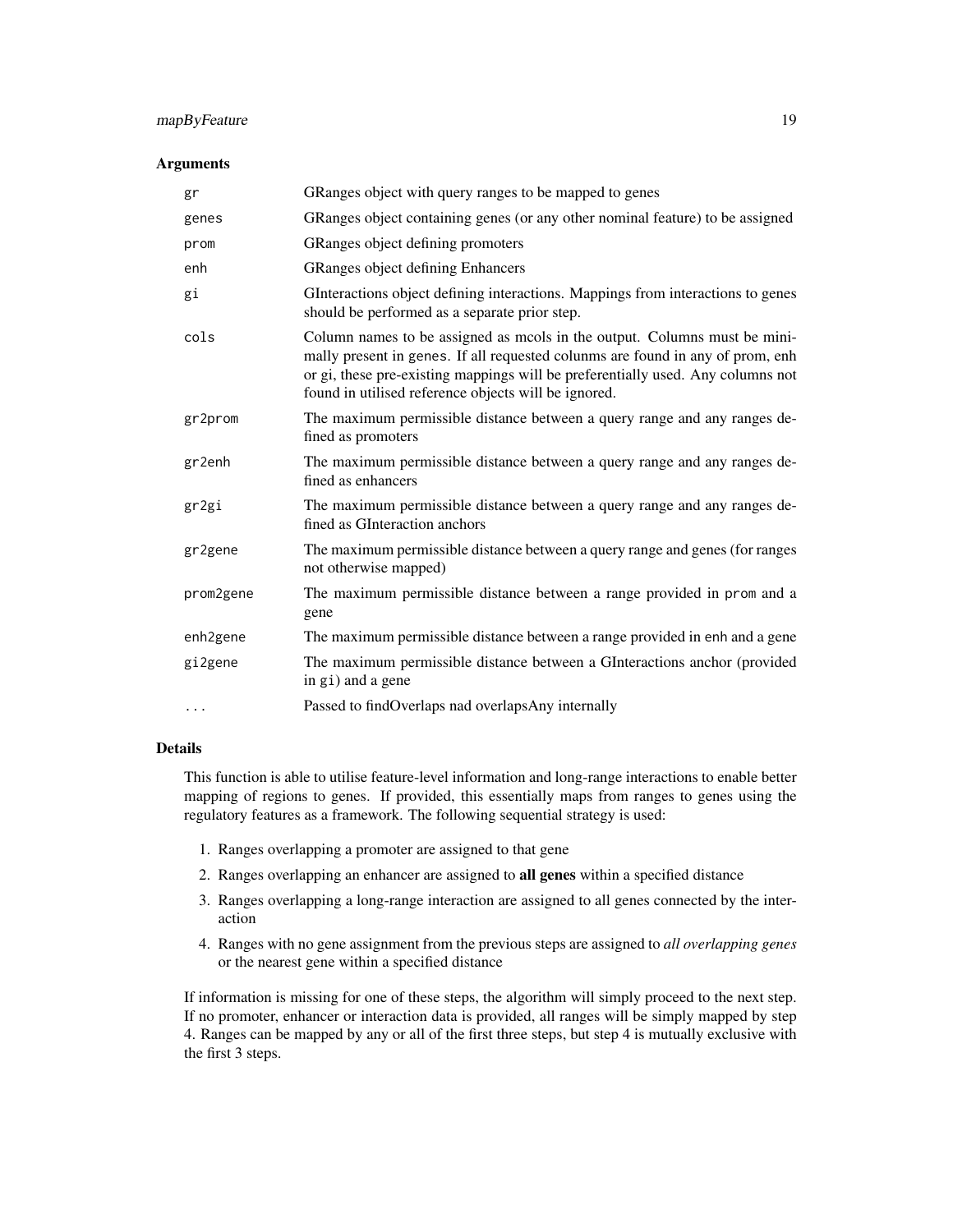Distances between each set of features and the query range can be individually specified by modifying the gr2prom, gr2enh, gr2gi or gr2gene parameters. Distances between features and genes can also be set using the parameters prom2gene, enh2gene and gi2gene.

Additionally, if previously defined mappings are included with any of the prom, enh or gi objects, this will be used in preference to any obtained from the genes object.

# Value

A GRanges object with added mcols as specified

#### Examples

```
## Define some genes
genes <- GRanges(c("chr1:2-10:*", "chr1:25-30:-", "chr1:31-40:+"))
genes$gene_id <- paste0("gene", seq_along(genes))
genes
## Add a promoter for each gene
prom <- promoters(genes, upstream = 1, downstream = 1)
prom
## Some ranges to map
gr <- GRanges(paste0("chr1:", seq(0, 60, by = 15)))
gr
## Map so that any gene within 25bp of the range is assigned
mapByFeature(gr, genes, gr2gene = 25)
## Now use promoters to be more accurate in the gene assignment
## Given that the first range overlaps the promoter of gene1, this is a
## more targetted approach. Similarly for the third range
mapByFeature(gr, genes, prom, gr2gene = 25)
```
<span id="page-19-1"></span>mergeByCol *Merge sliding windows using a specified column*

#### Description

Merge sliding windows using a specified column

```
mergeByCol(x, ...)
## S4 method for signature 'GenomicRanges'
mergeByCol(
  x,
  df = NULL,col,
  by = c("max", "median", "mean", "min"),
```
<span id="page-19-0"></span>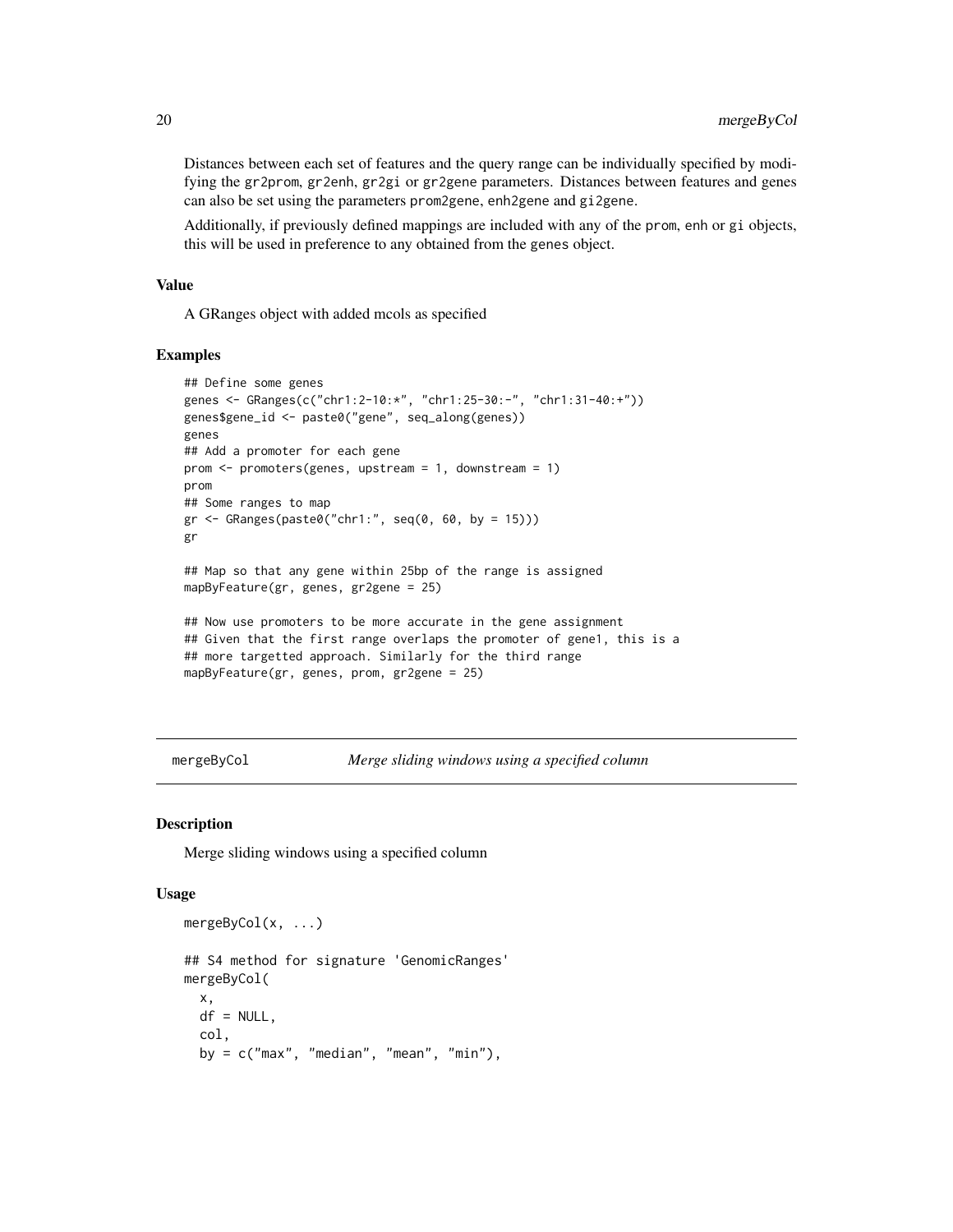# <span id="page-20-0"></span>mergeByCol 21

```
logfc = "logFC",pval = "P",inc_cols,
 p_adj_method = "fdr",
 merge_within = 1L,
  ignore_strand = FALSE,
  ...
\mathcal{L}## S4 method for signature 'RangedSummarizedExperiment'
mergeByCol(
 x,
 df = NULL,col,
 by = c("max", "median", "mean", "min"),logfc = "logFC",
 pval = "P",inc_cols,
 p\_adj\_method = "fdr",merge\_within = 1L,
  ignore_strand = FALSE,
  ...
\mathcal{L}
```
# Arguments

| $\mathsf{x}$  | A GenomicRanges or SummarizedExperiment object                                                                                                                                                                                         |
|---------------|----------------------------------------------------------------------------------------------------------------------------------------------------------------------------------------------------------------------------------------|
| $\cdots$      | Not used                                                                                                                                                                                                                               |
| df            | A data frame-like object containing the columns of interest. If not provided, any<br>columns in the mcols() slot will be used.                                                                                                         |
| col           | The column to select as representative of the merged ranges                                                                                                                                                                            |
| by            | The method for selecting representative values                                                                                                                                                                                         |
| logfc         | Column containing logFC values                                                                                                                                                                                                         |
| pval          | Column containing p-values                                                                                                                                                                                                             |
| inc cols      | Any additional columns to return. Output will always include columns specified<br>in the arguments col, logfc and pval. Note that values from any additional<br>columns will correspond to the selected range returned in keyval_range |
| p_adj_method  | Any of p.adjust.methods                                                                                                                                                                                                                |
| merge_within  | Merge any ranges within this distance.                                                                                                                                                                                                 |
| ignore_strand | Passed internally to reduce and findOverlaps                                                                                                                                                                                           |

# Details

This merges sliding windows using the values in a given column to select representative values for the subsequent merged windows. Values can be chosen from the specified column using any of min(), max(), mean() or median(), although max() is strongly recommended when specifying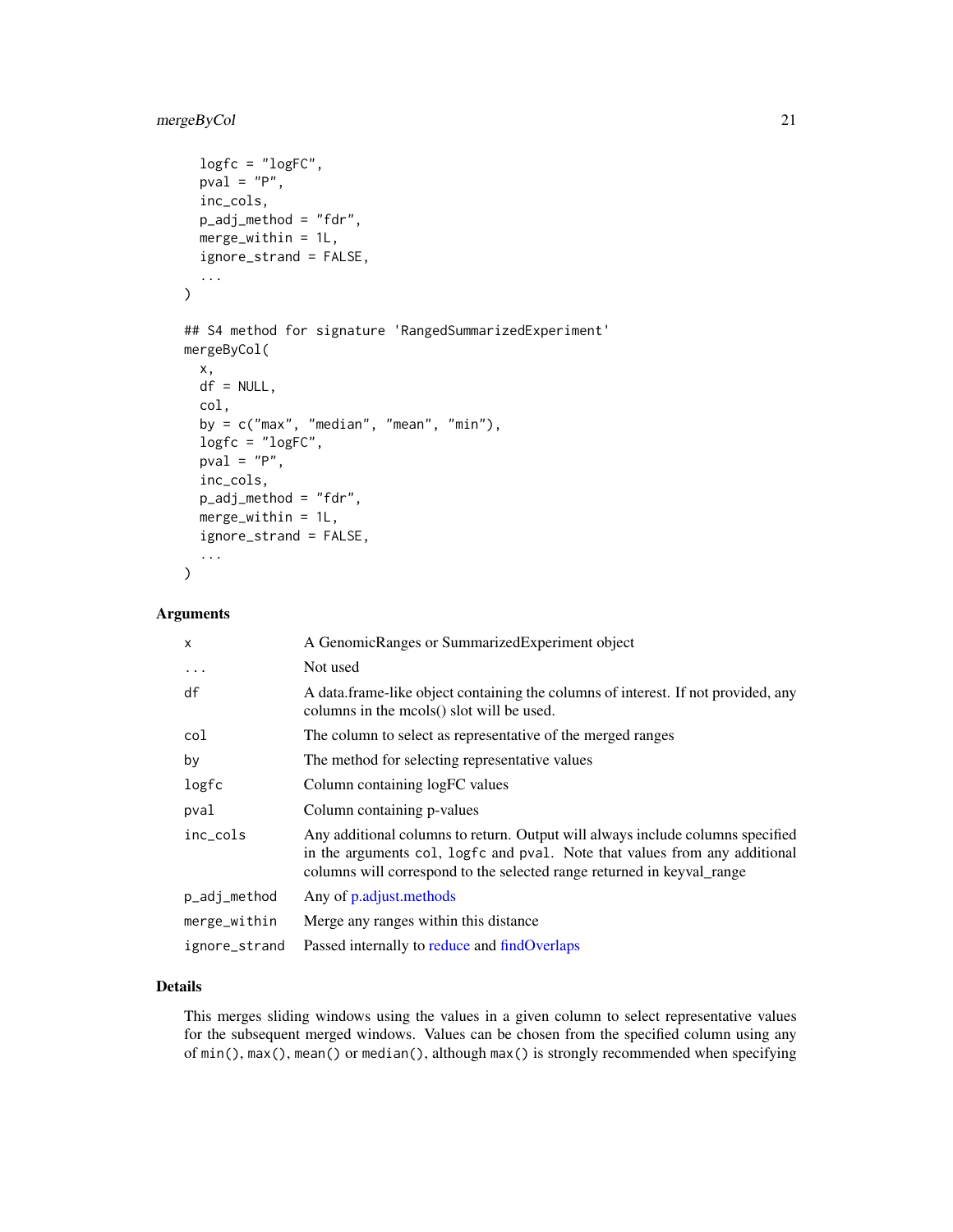values like logCPM. Once a representative range is selected using the specified column, values from columns specified using inc\_cols are also returned. In addition to these columns, the range from the representative window is returned in the mcols element as a GRanges object in the column keyval\_range.

Merging windows using either the logFC or p-value columns is not implemented.

If adjusted p-values are requested an additional column names the same as the initial p-value, but tagged with the adjustment method, will be added. In addition, using the p-value from the selected window, the number of windows with lower p-values are counted by direction and returned in the final object. The selected window will always be counted as up/down regardless of significance as the p-value for this column is taken as the threshold. This is a not dissimilar approach to [cluster](#page-0-0)[direction.](#page-0-0)

If called on a SummarizedExperiment object, the function will be applied to the rowRanges element.

#### Value

A Genomic Ranges object

#### Examples

```
x <- GRanges(c("chr1:1-10", "chr1:6-15", "chr1:51-60"))
df <- DataFrame(logFC = rnorm(3), logCPM = rnorm(3,8), p = 10^{\circ}-rexp(3))
mergeByCol(x, df, col = "logCPM", pval = "p")
mcols(x) < - dfx
mergeByCol(x, col = "logCPM", pval = "p")
```
<span id="page-21-1"></span>partitionRanges *Partition a set of Genomic Ranges*

#### **Description**

Partition a set of Genomic Ranges by another

```
partitionRanges(x, y, ...)
## S4 method for signature 'GRanges,GRanges'
partitionRanges(
  x,
  y,
  y<sub>as</sub>_both = TRUE,
  ignore.strand = FALSE,
  simality = TRUE,
  sufficient + c("x", "y"),
  ...
)
```
<span id="page-21-0"></span>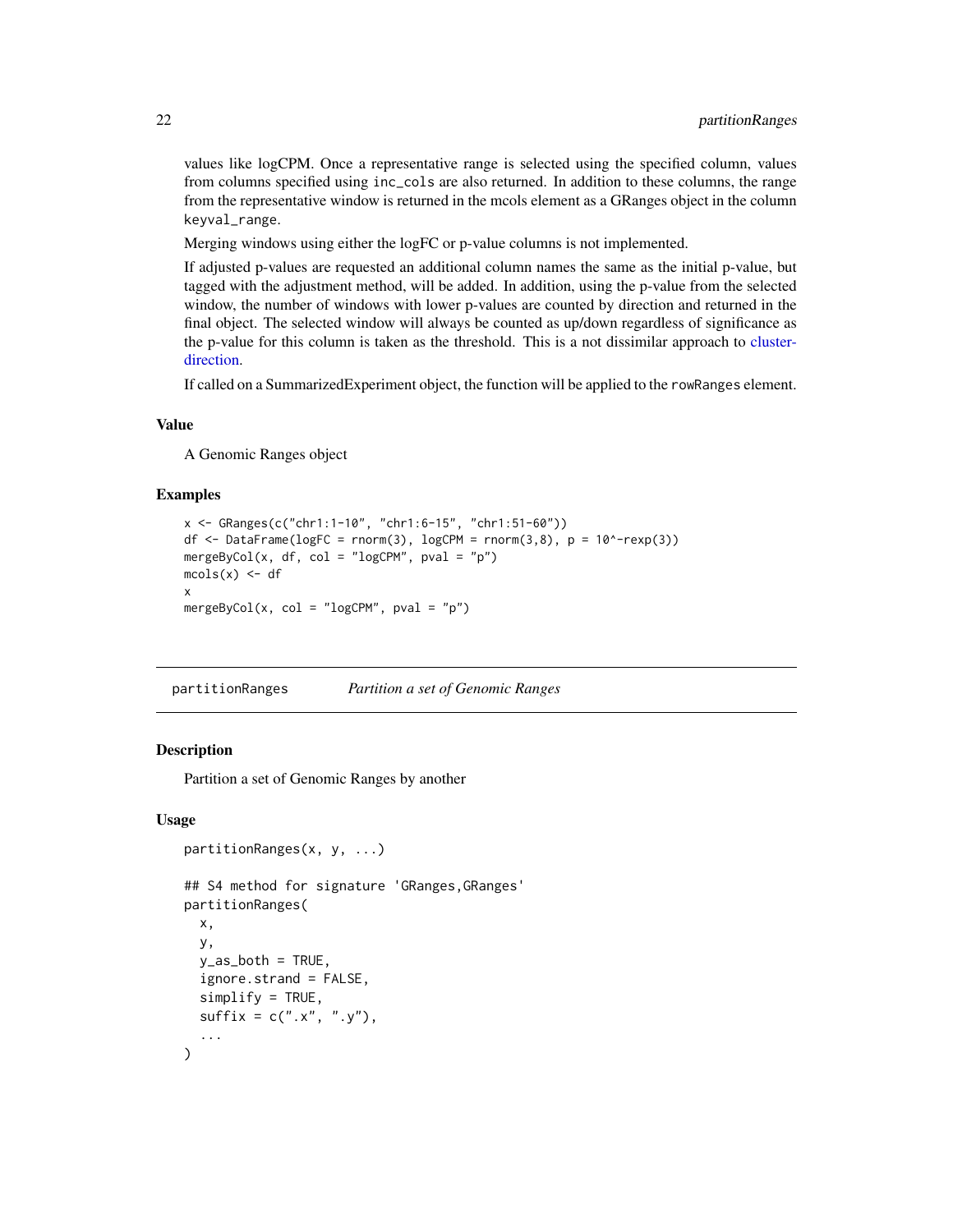#### <span id="page-22-0"></span>Arguments

| x, y          | GenomicRanges objects                                                                                                                                                     |
|---------------|---------------------------------------------------------------------------------------------------------------------------------------------------------------------------|
| $\ddots$ .    | Not used                                                                                                                                                                  |
| y_as_both     | logical(1) If there are any unstranded regions in y, should these be assigned<br>to both strands. If TRUE unstranded regions can be used to partition stranded<br>regions |
| ignore.strand | If set to TRUE, then the strand of x and y is set to " $*$ " prior to any computation.                                                                                    |
| simplify      | Pass to chopMC and simplify mools in the output                                                                                                                           |
| suffix        | Added to any shared column names in the provided objects                                                                                                                  |

# Details

The query set of ranges can be broken in regions which strictly overlap a second set of ranges. The complete set of mcols from both initial objects will included in the set of partitioned ranges

#### Value

A GRanges object

# Examples

```
x <- GRanges(c("chr1:1-10", "chr1:6-15"))
x$id <- paste0("range", seq_along(x))
x
y <- GRanges(c("chr1:2-5", "chr1:6-12"))
y$id <- paste0("range", seq_along(y))
y
partitionRanges(x, y)
```
<span id="page-22-1"></span>plotAssayDensities *Plot Densities for any assay within a SummarizedExperiment*

#### Description

Plot Densities for any assay within a SummarizedExperiment

```
plotAssayDensities(x, ...)
## S4 method for signature 'SummarizedExperiment'
plotAssayDensities(
 x,
  assay = "counts",
 colour = NULL,
```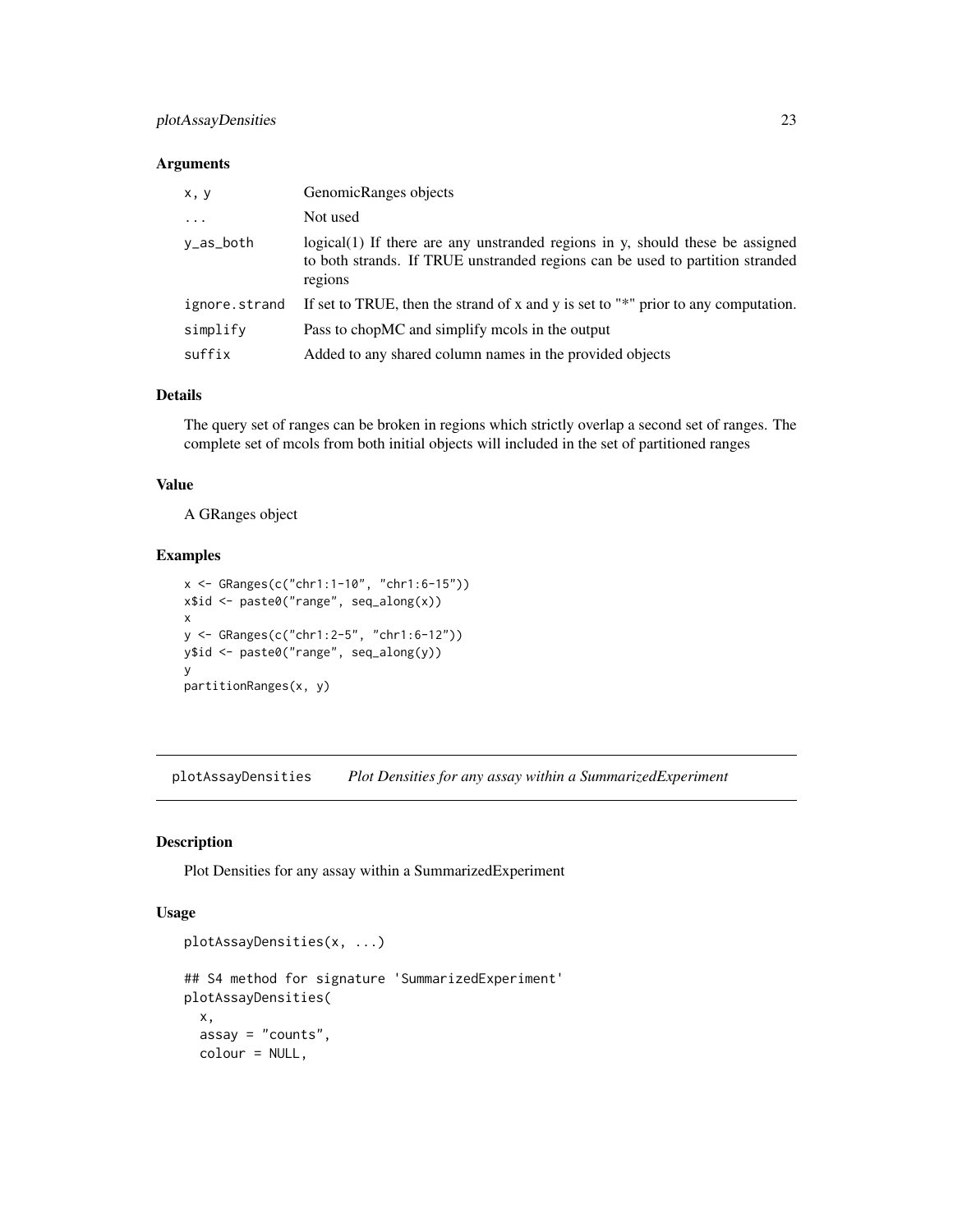```
linetype = NULL,
 trans = NULL,
 n_{max} = Inf,...
)
```
# Arguments

| x        | A Summarized Experiment object                                                                                                 |
|----------|--------------------------------------------------------------------------------------------------------------------------------|
| $\cdots$ | Not used                                                                                                                       |
| assay    | An assay within x                                                                                                              |
| colour   | The column in colData to colour lines by                                                                                       |
| linetype | Any column in colData used to determine linetype                                                                               |
| trans    | character(1). Any transformative function to be applied to the data before cal-<br>culating the density, e.g. $trans = "log2"$ |
| n_max    | Maximum number of points to use when calculating densities                                                                     |
|          |                                                                                                                                |

# Details

Uses ggplot2 to create a density plot for all samples within the selected assay

# Value

A ggplot2 object. Scales and labels can be added using conventional ggplot2 syntax. (See example)

# Examples

```
nrows <- 200; ncols <- 4
counts <- matrix(runif(nrows * ncols, 1, 1e4), nrows)
df <- DataFrame(treat = c("A", "A", "B", "B"))
se <- SummarizedExperiment(
 assays = SimpleList(counts = counts),
  colData = df
\lambdaplotAssayDensities(se, colour = "treat") +
  labs(colour = "Treat")
```
<span id="page-23-1"></span>plotAssayPCA *Plot PCA For any assay within a SummarizedExperiment*

# Description

Plot PCA for any assay within a SummarizedExperiment object

<span id="page-23-0"></span>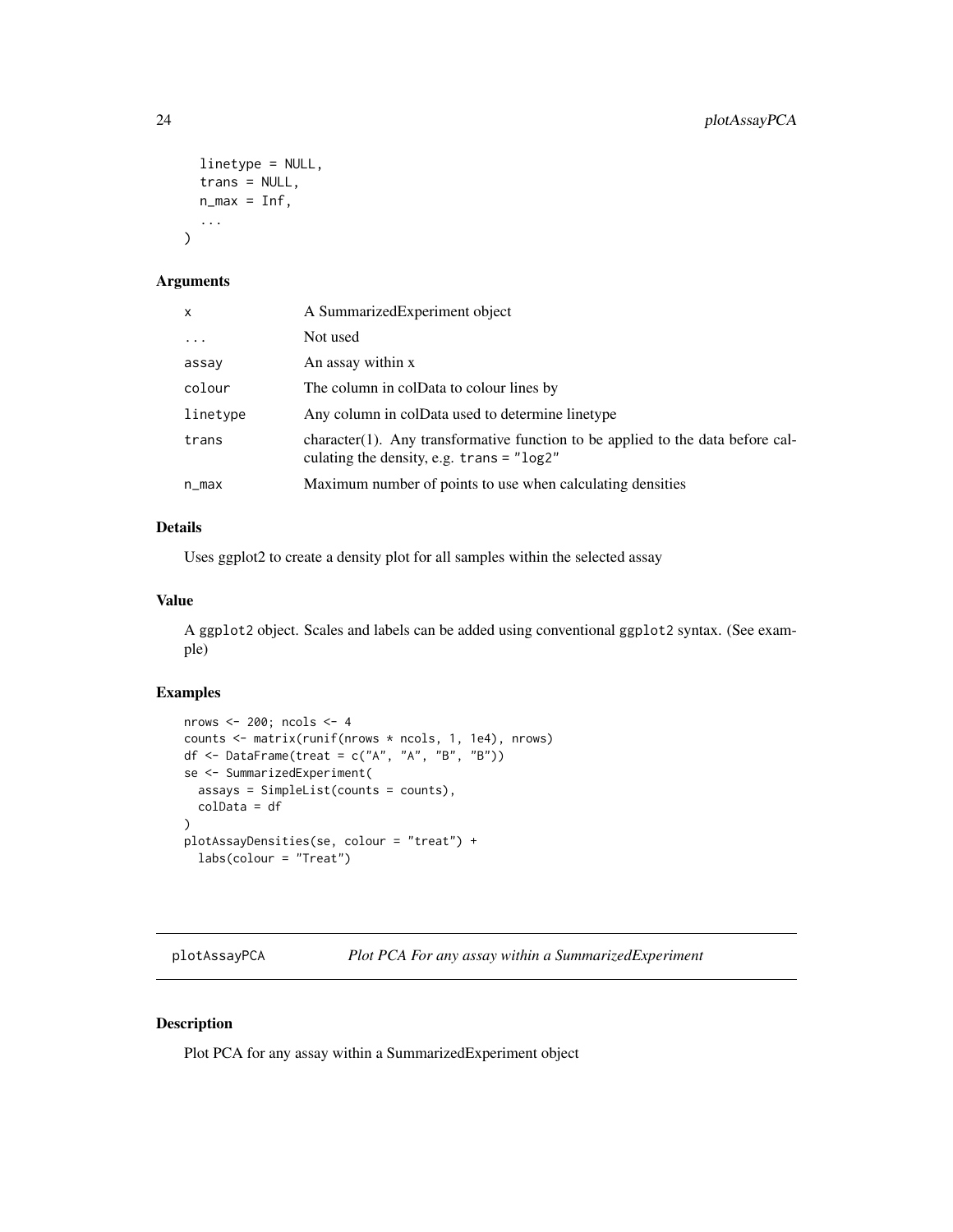# plotAssayPCA 25

# Usage

```
plotAssayPCA(x, ...)
## S4 method for signature 'SummarizedExperiment'
plotAssayPCA(
 x,
 assay = "counts",
 color = c(),
  shape = c(),
 label = c(),
  show_points = TRUE,
 pc_{-}x = 1,
 pc_{y} = 2,
 trans = c(),
 n_{max} = Inf,...
\mathcal{L}
```
# Arguments

| x           | An object containing an assay slot                                                                                        |
|-------------|---------------------------------------------------------------------------------------------------------------------------|
| $\cdots$    | Not used                                                                                                                  |
| assay       | The assay to perform PCA on                                                                                               |
| colour      | The column name to be used for colours                                                                                    |
| shape       | The column name to be used for determining the shape of points                                                            |
| label       | The column name to be used for labels                                                                                     |
| show_points | logical (1). Display the points. If TRUE any labels will repel. If FALSE, labels will<br>appear at the exact points       |
| $pc_{-}x$   | numeric(1) The PC to plot on the x-axis                                                                                   |
| $pc_y$      | numeric(1) The PC to plot on the y-axis                                                                                   |
| trans       | character(1). Any transformative function to be applied to the data before per-<br>forming the PCA, e.g. $trans = "log2"$ |
| n_max       | Subsample the data to this many points before performing PCA                                                              |

# Details

Uses ggplot2 to create a PCA plot for the selected assay. Any numerical transformation prior to performing the PCA can be specified using the trans argument

# Value

A ggplot2 object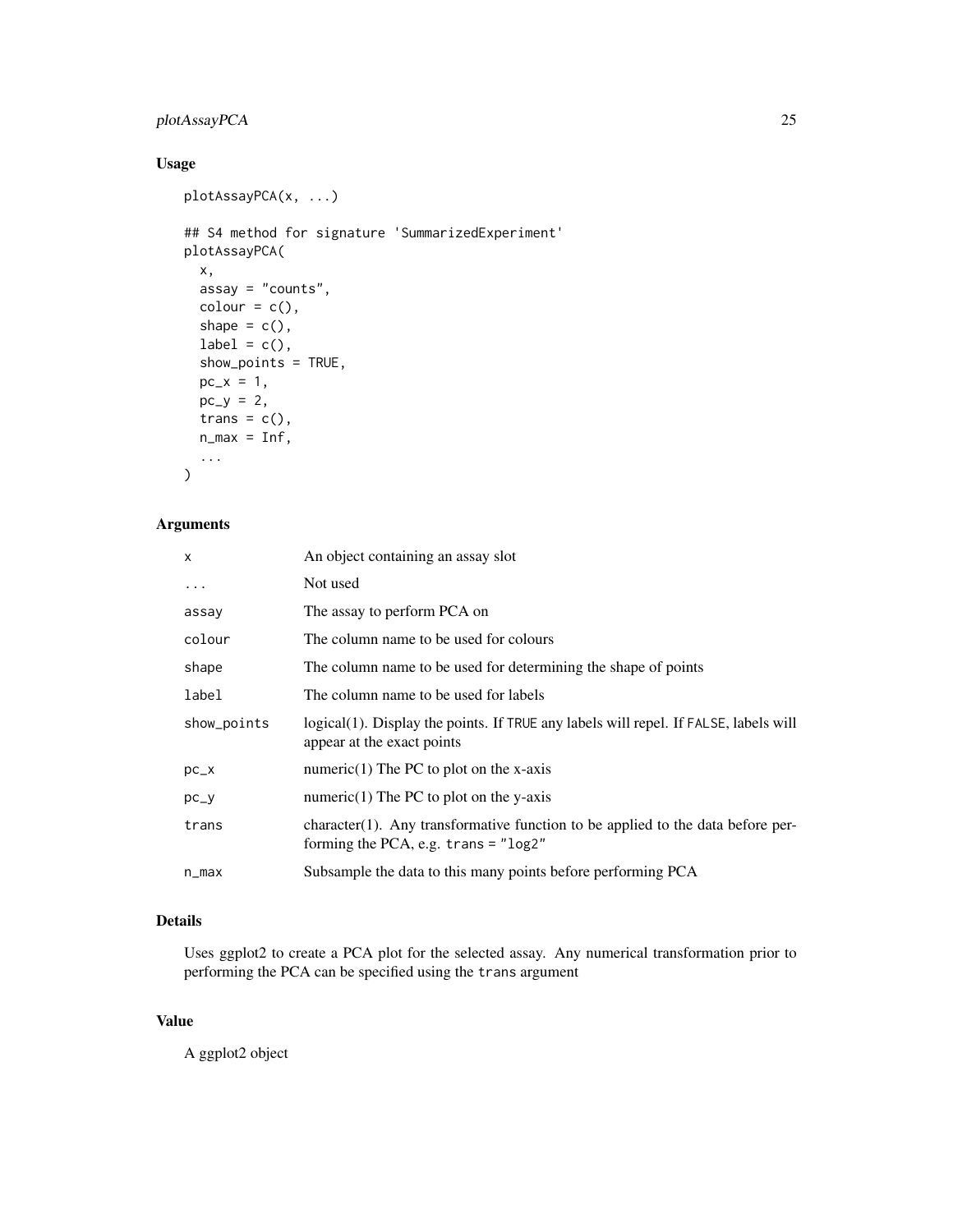# Examples

```
nrows <- 200; ncols <- 4
counts <- matrix(runif(nrows * ncols, 1, 1e4), nrows)
df <- DataFrame(treat = c("A", "A", "B", "B"), sample = seq\_len(4))
se <- SummarizedExperiment(
 assays = SimpleList(counts = counts),colData = df
\lambdaplotAssayPCA(se, "counts", colour = "treat", label = "sample")
```
<span id="page-25-1"></span>

| Plot RLE for a given assay within a SummarizedExperiment<br>plotAssayRle |
|--------------------------------------------------------------------------|
|--------------------------------------------------------------------------|

# Description

Plot RLE for a given assay within a SummarizedExperiment

# Usage

```
plotAssayRle(x, ...)
## S4 method for signature 'SummarizedExperiment'
plotAssayRle(
 x,
 assay = "counts",
 color = c(),
 fill = c(),
 rle\_group = c(),
 x_col = "sample",
 n_{max} = Inf,trans = c(),
  ...
\mathcal{L}
```
#### Arguments

| x          | A Summarized Experiment object                                                                          |
|------------|---------------------------------------------------------------------------------------------------------|
| $\ddots$ . | Not used                                                                                                |
| assay      | The assay to plot                                                                                       |
| colour     | Column from $\text{colData}(x)$ to outline the boxplots                                                 |
| fill       | Column from $\text{colData}(x)$ to fill the boxplots                                                    |
| rle_group  | Column from $colData(x)$ to calculate RLE within groups                                                 |
| x_col      | Any alternative columns in $colData(x)$ to use for the x-axis. Commonly an<br>alternative sample label. |

<span id="page-25-0"></span>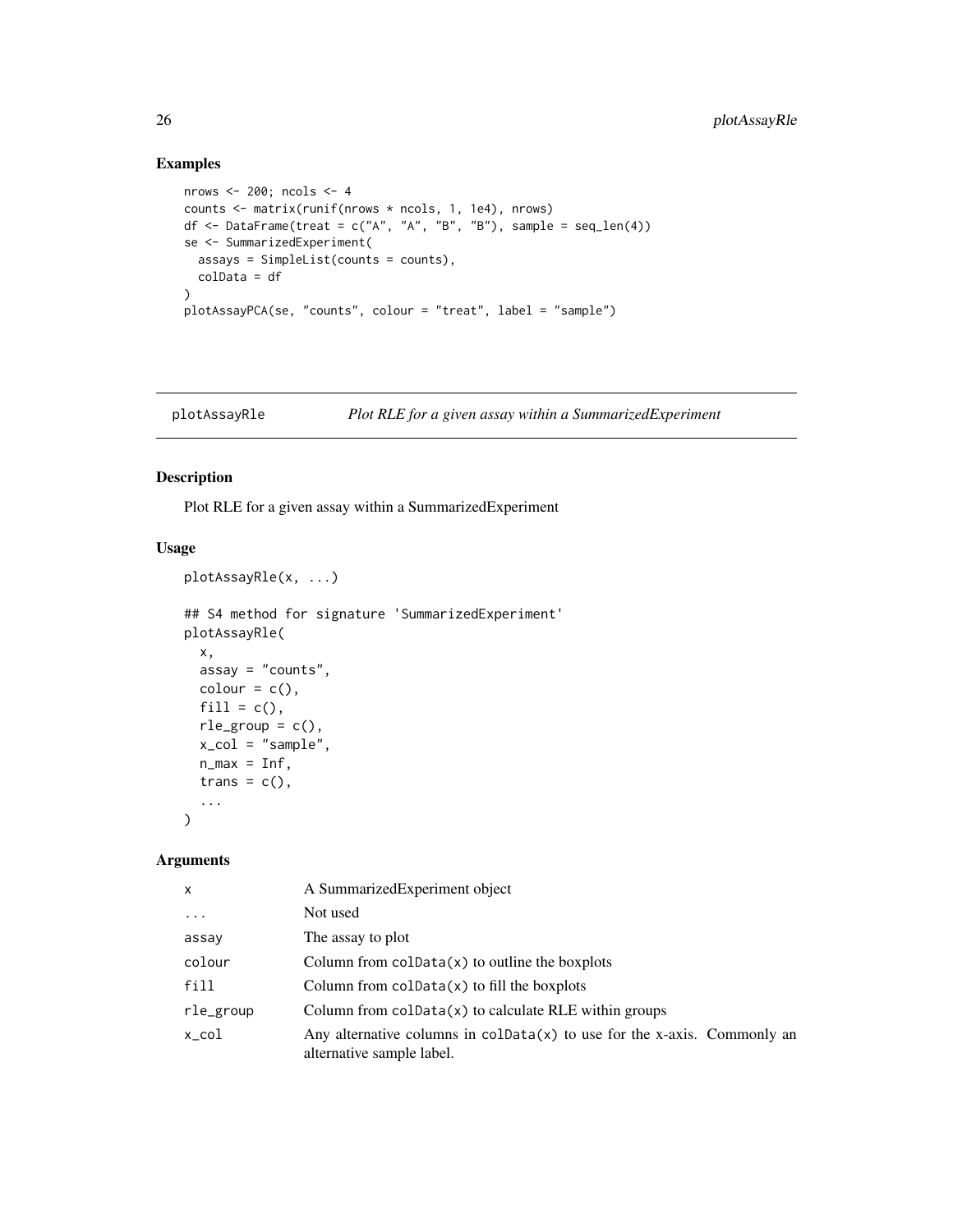#### <span id="page-26-0"></span> $p$ lotHFGC  $\sim$  27

| n max | Maximum number of points to plot                                                             |
|-------|----------------------------------------------------------------------------------------------|
| trans | $character(1)$ . NUmerical transformation to apply to the data prior to RLE calcu-<br>lation |

# Details

Uses ggplot2 to create an RLE plot for the selected assay. Any numerical transformation prior to performing the RLE can be specified using the trans argument

# Value

A ggplot2 object

# Examples

```
nrows <- 200; ncols <- 4
counts <- matrix(runif(nrows * ncols, 1, 1e4), nrows)
df <- DataFrame(treat = c("A", "A", "B", "B"))
se <- SummarizedExperiment(
  assays = SimpleList(counts = counts),
  colData = df
)
plotAssayRle(se, "counts", fill = "treat")
```
<span id="page-26-1"></span>plotHFGC *Plot a Genomic Region showing HiC, Features, Genes and Coverage*

#### Description

Plot a region with showing HiC, Features, Genes and Coverage

```
plotHFGC(
  gr,
 hic,
 features,
  genes,
 coverage,
  annotation,
 zoom = 1,
  shift = 0,
 max = 1e+07,
  axistrack = TRUE,
  cytobands,
  covtype = c("l", "heatmap"),linecol = c(),
```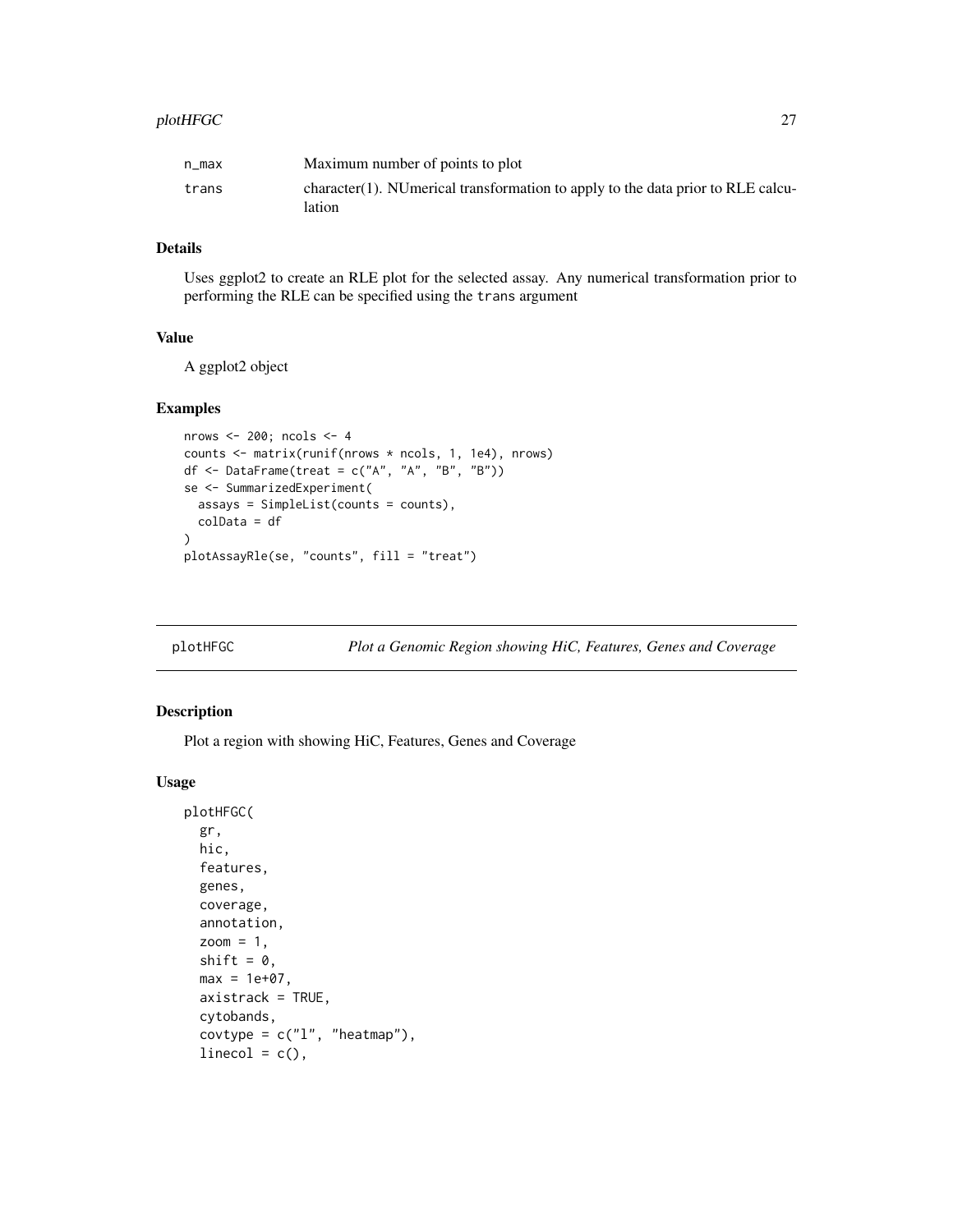```
gradient = hcl.colors(101, "viridis"),
  hiccol = list(anchors = "lightblue", interactions = "red"),
  featcol,
 genecol,
  annotcol,
 highlight = "blue",
 hicsize = 1,
  featsize = 1,
  genesize = 1,
 covsize = 4,
  annotsize = 0.5,
 hicname = "HiC",
  featname = "Features",
 featstack = c("full", "hide", "dense", "squish", "pack"),
 collapseTranscripts = "meta",
 ylim = NULL,
  ...,
  fontsize = 12,
 cex.title = 0.8,
 rotation.title = 0,
 col.title = "white",
 background.title = "lightgray",
 title.width = 1.5
\mathcal{L}
```
# Arguments

| gr         | The range(s) of interest. Must be on a single chromosome                                                                                                                                                                                                                                                                                                                                                       |
|------------|----------------------------------------------------------------------------------------------------------------------------------------------------------------------------------------------------------------------------------------------------------------------------------------------------------------------------------------------------------------------------------------------------------------|
| hic        | Any HiC interactions to be included as a GenomicInteractions object. If not<br>supplied, no HiC track will be drawn.                                                                                                                                                                                                                                                                                           |
| features   | A named GRangesList object containing regulatory features in each list element.<br>Features will be drawn on a single track with colours matching those provided<br>in featcol. If not included, no feature track will be drawn                                                                                                                                                                                |
| genes      | A GRanges object with exon structure for each transcript/gene. If not included,<br>no track will be drawn for gene/transcript structure                                                                                                                                                                                                                                                                        |
| coverage   | A named list of BigWigFileList objects containing the primary tracks to show<br>coverage for. Each list element will be drawn on a separate track, with elements<br>within each BigWigFileList shown on the same track. List names will become<br>track names. Alternatively, a single BigWigFileList will plot all individual files<br>on separate tracks. If not included, no coverage tracks will be drawn. |
| annotation | Annotations for the coverage track(s). A single GRangesList if coverage is a<br>BigWigListList. If coverage is supplied as a list of BigWigFileLists, a named<br>list of GRangesList objects for each coverage track being annotatated. Names<br>must match those given for coverage.                                                                                                                          |
| zoom       | Multiplicative factor for zooming in and out                                                                                                                                                                                                                                                                                                                                                                   |
| shift      | Shift the plot. Applied after zooming                                                                                                                                                                                                                                                                                                                                                                          |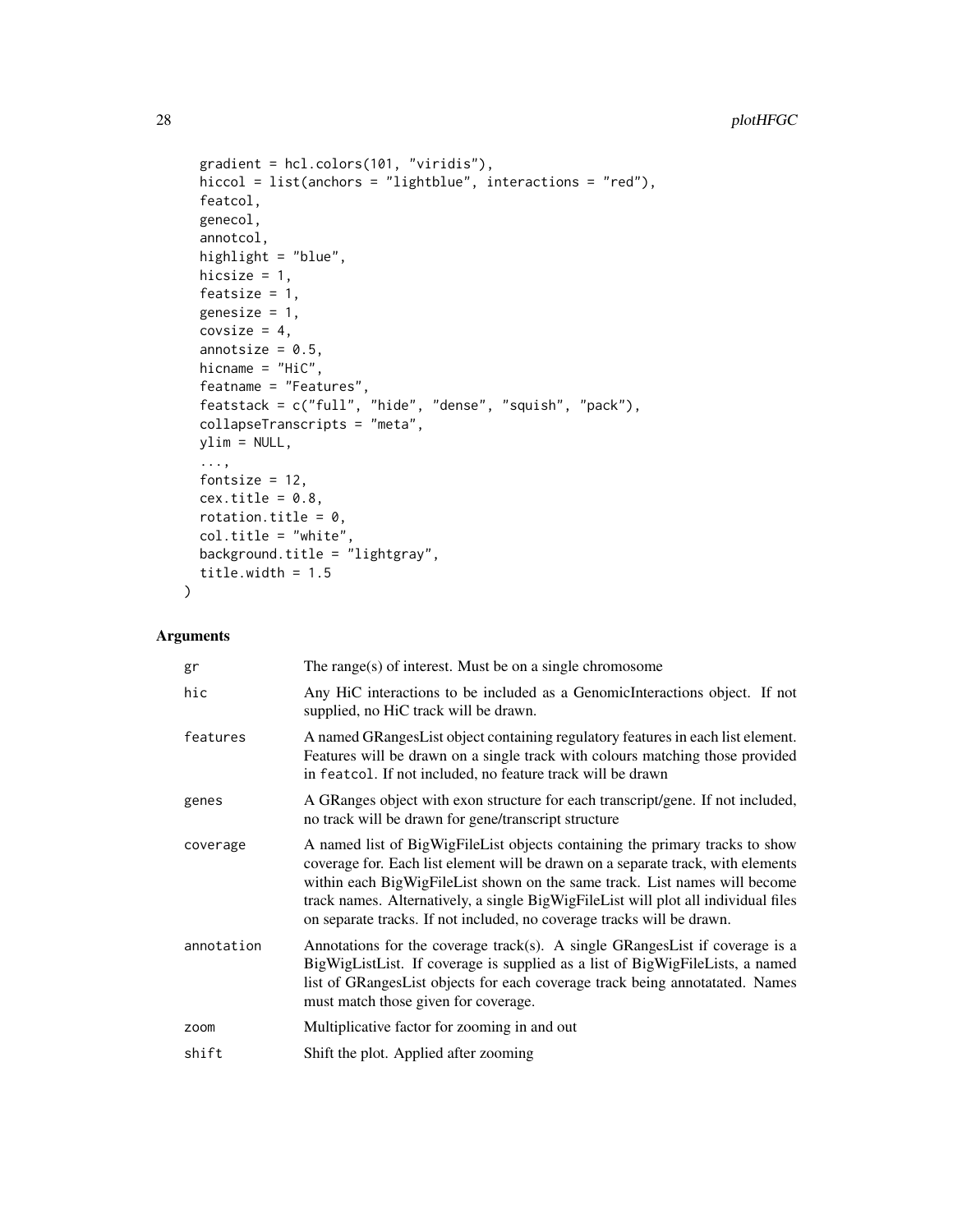# <span id="page-28-0"></span>plotHFGC 29

| max                              | The maximum width of the plotting region. Given that the width of the final<br>plotting window will be determined by any HiC interactions, this argument ex-<br>cludes any interactions beyond this distance. Plotting can be somewhat slow<br>if any long range interactions are included. Ignored if no HiC interactions are<br>supplied.     |
|----------------------------------|-------------------------------------------------------------------------------------------------------------------------------------------------------------------------------------------------------------------------------------------------------------------------------------------------------------------------------------------------|
| axistrack                        | logical. Add an AxisTrack()                                                                                                                                                                                                                                                                                                                     |
| cytobands                        | Cytogenetic bands to be displayed on each chromosome                                                                                                                                                                                                                                                                                            |
| covtype                          | The plot type for coverage. Currently only lines ("1") and heatmaps ("heatmap")<br>are supported                                                                                                                                                                                                                                                |
| linecol                          | If passing a BigWigFileList to coverage, a vector of colours. If passing a list of<br>BigWigFileList objects to coverage, a list of colours with structure that matches<br>the object being passed to coverage, i.e. a named list of the same length, with<br>elements who's length matches each BigWigFileList. Only used if covtype =<br>"1". |
| gradient                         | Colour gradient for heatmaps                                                                                                                                                                                                                                                                                                                    |
| hiccol                           | list with names "anchors" and "interactions". Colours are passed to these<br>elements                                                                                                                                                                                                                                                           |
| featcol                          | Named vector (or list) of colours for each feature                                                                                                                                                                                                                                                                                              |
| genecol                          | Named vector (or list) of colours for each gene category                                                                                                                                                                                                                                                                                        |
| annotcol                         | Colours matching the coverage annotations                                                                                                                                                                                                                                                                                                       |
| highlight                        | Outline colour for the highlight track. Setting this to NULL will remove the high-<br>light                                                                                                                                                                                                                                                     |
|                                  | hicsize, featsize, genesize, covsize, annotsize<br>Relative sizes for each track (hic, features, genes, coverage $\&$ annotation)                                                                                                                                                                                                               |
| hicname, featname                |                                                                                                                                                                                                                                                                                                                                                 |
|                                  | Names displayed in the LHS panel                                                                                                                                                                                                                                                                                                                |
| featstack<br>collapseTranscripts | Stacking for the fature track                                                                                                                                                                                                                                                                                                                   |
|                                  | Passed to GeneRegionTrack for the genes track                                                                                                                                                                                                                                                                                                   |
| ylim                             | If a numeric vector, this will be passed to all coverage tracks. Alternatively, a<br>named list of y-limits for each coverage track with names that match those in<br>each element of the coverage list.                                                                                                                                        |
| $\cdots$                         | Passed to DataTrack for the coverage tracks only. Useful arguments may be<br>things like legend                                                                                                                                                                                                                                                 |
| fontsize                         | Applied across all tracks                                                                                                                                                                                                                                                                                                                       |
| cex.title                        | Passed to all tracks                                                                                                                                                                                                                                                                                                                            |
|                                  | rotation.title Passed to all tracks                                                                                                                                                                                                                                                                                                             |
| col.title<br>background.title    | Passed to all tracks                                                                                                                                                                                                                                                                                                                            |
|                                  | Passed to all tracks                                                                                                                                                                                                                                                                                                                            |
| title.width                      | Expansion factor passed to plotTracks, and used to widen the panels on the LHS<br>of all tracks. Can have unpredictable effects on the font size of y-axis limits due<br>to the algorithm applied by plotTracks                                                                                                                                 |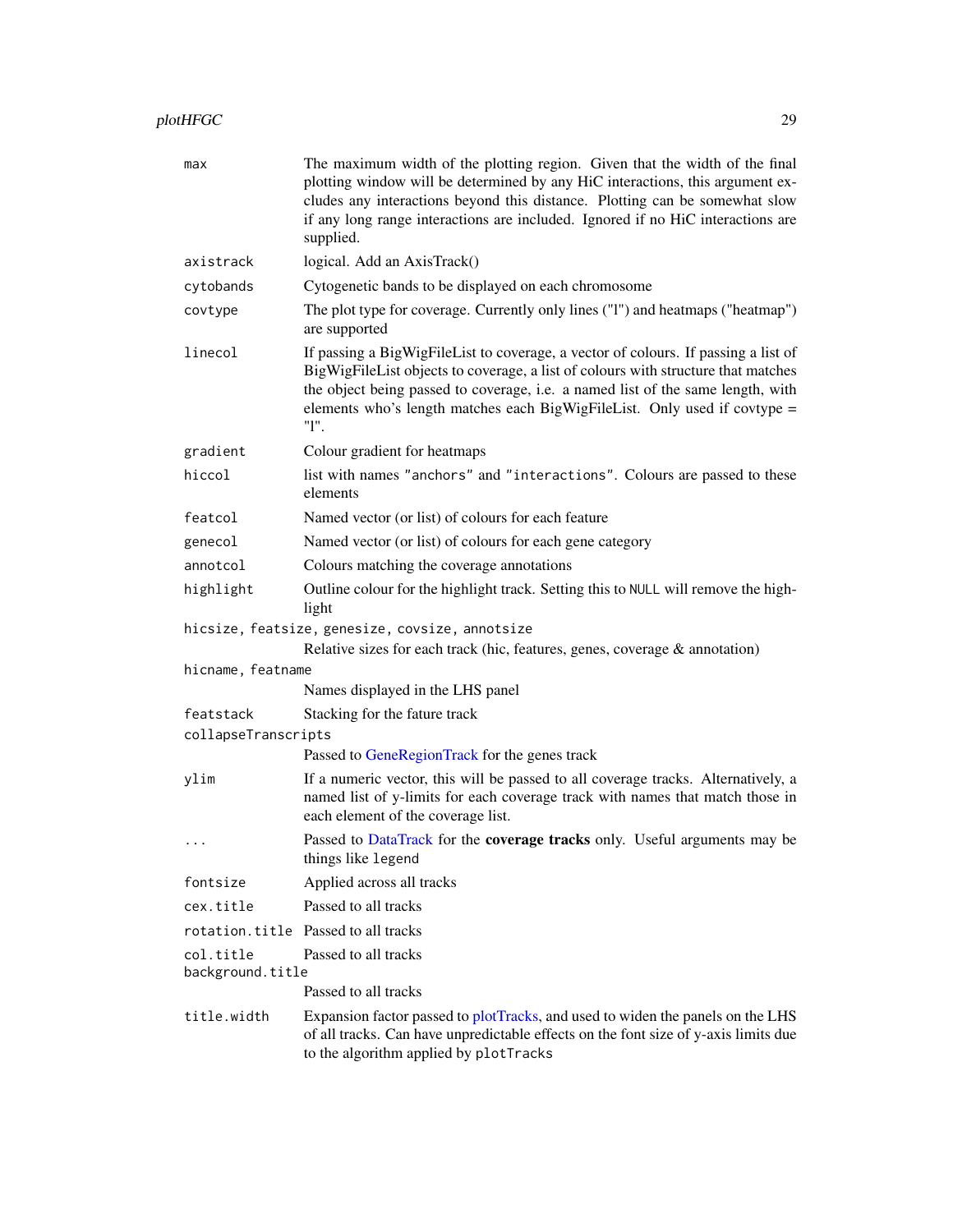#### Details

Convenience function for plotting a common set of tracks. All tracks are optional. For more fine control, users are advised to simply use Gviz directly.

The primary tracks defined in this function are H (HiC), F (features), G (genes), and C (coverage). Axis and Ideogram tracks are an additional part of this visualisation

Use all tracks specific to this dataset to generate a simple visualisation. In descending order the tracks displayed will be:

- 1. HiC Interactions (if supplied)
- 2. Regulatory features
- 3. Genes/genes
- 4. Coverage tracks as supplied

All tracks are optional and will simply be omitted if no data is supplied. See individual sections below for a more detailed explanation of each track

If wanting a single track of genes, simply pass a GRanges object in the format specified for a [GeneRegionTrack.](#page-0-0) Passing a GRangesList with the same format will yield an individual track for each list element, with each track shown by default as a separate colour. This can be used for showing Up/Down-regulated genes, or Detected/Undetected genes.

If passing a BigWigFileList for the coverage track, each file within the object will be drawn on a separate track. If specified, the same y-limits will be applied to each track If passing a list of BigWigFileList objects, each list element will be drawn as a single track with the individual files within each BigWigFileList overlaid within each track.

Cytogenetic band information must be in the structure required by [IdeogramTrack,](#page-0-0) with data for both GRCh37 and GRCh38 provided in this package [\(grch37.cytobands,](#page-8-1) [grch38.cytobands\)](#page-8-1).

A highlight overlay over the GRanges provided as the gr argument will be added if a colour is provided. If set to NULL, no highlight will be added.

# Value

A Gviz object

#### Displaying HiC Interactions

The available arguments for displaying HiC Interactions are defined below. If hic is supplied, a single [InteractionTrack](#page-0-0) will be added displaying all interactions with an anchor within the range specified by gr. Only interactions with an anchor explicitly overlapping gr will be shown. If no interactions are found within gr, the track will not be displayed. The **plotting range will expand to** incorporate these interactions, with the paramater max providing an upper limit on the displayed range.

hic This is the GInteractions object required for inclusion of a HiC track in the final output. Will be ignored if not supplied

hiccol Determines the colours used for display of anchors and interactions

hicsize Relative size of the track compared to others

hicname The name to display on the LHS panel

<span id="page-29-0"></span>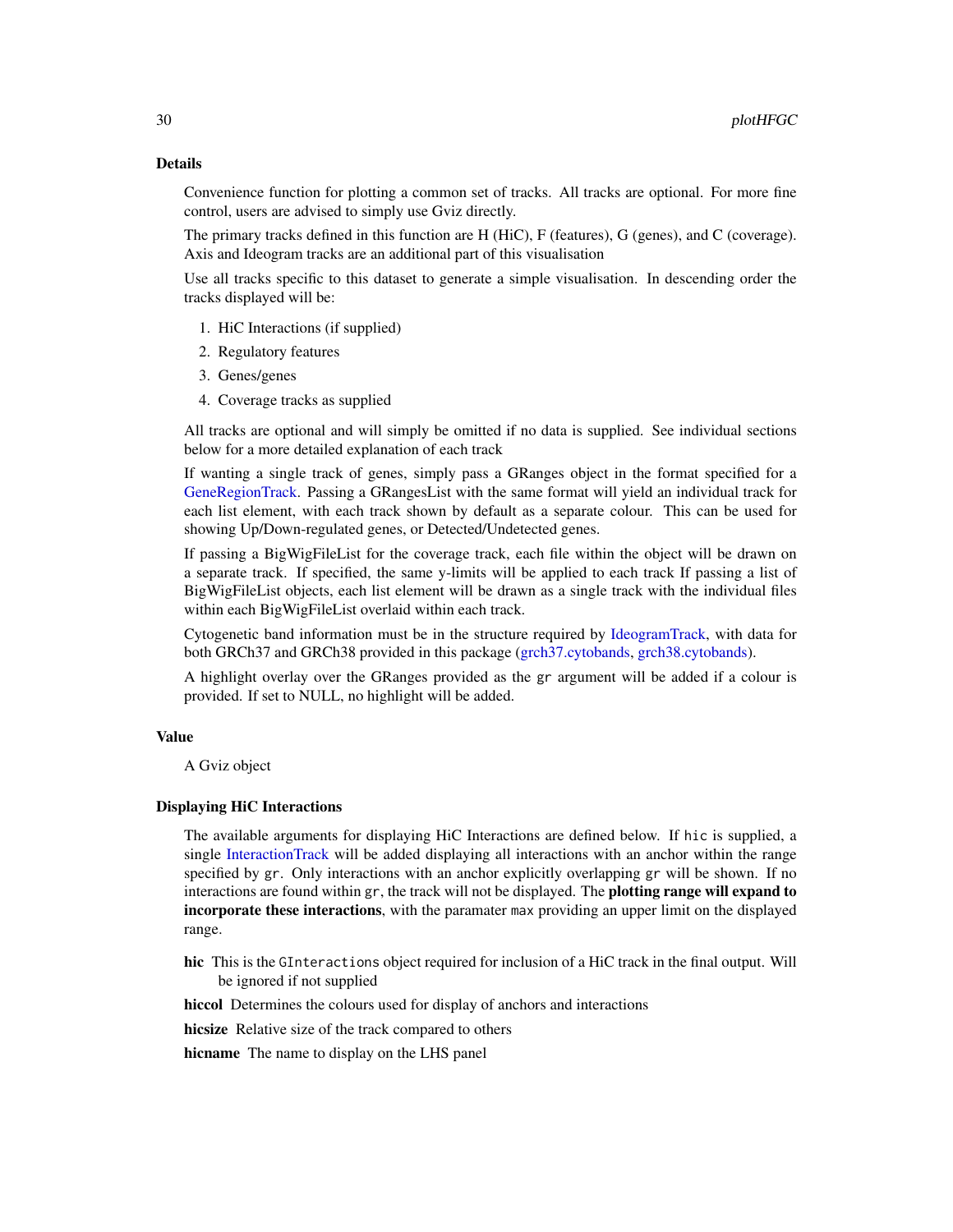#### <span id="page-30-0"></span> $p$ lotHFGC  $\qquad \qquad 31$

max The maximum width of the plotted region. If multiple long-range interactions are identified, this provides an upper limit for the display. This defaults to 10Mb.

#### Displaying Features

If wanting to add an [AnnotationTrack](#page-0-0) with regions defined as 'features', the following arguments are highly relevant. All are ignored if features is not provided.

- features A named GRangesList. Each element will be considered as a separate feature and drawn as a block in a distinct colour. Any mcols data will be ignored.
- featcol A named vector (or list) providing a colour for each element of features

featname The name to display on the LHS panel

featstack Stacking to be applied to all supplied features

featsize Relative size of the track compared to others

#### Displaying Genes And Transcripts

To display genes or transcripts, simply provide a single GRanges object if you wish to display all genes on a single track. The mcols element of this object should contain the columns feature, gene, exon, transcript and symbol as seen on the [GeneRegionTrack](#page-0-0) help page.

Alternatively, a GRangesList can be provided to display genes on separate tracks based on their category. This can be useful for separating and colouring Up/Down regulated genes in a precise way. All elements should be as described above. Again, all parameters associated with this trackset will be ignored of no object is supplied to this argument.

- genes A GRanges or GRangesList object as described above
- **genecol** A single colour if supplying a GRanges object, or a **named** vector/list of colours matching the GRangesList
- genesize Relative size of the track compared to others
- collapseTranscripts Passed to all tracks. See the GeneRegionTrack section in [settings](#page-0-0) for detail regarding possible arguments. If genes is a GRangesList, can be a named vector/list with names matching the names of the genes object.

#### Displaying Coverage Tracks

This section contains the most flexibility and can take two types of input. The first option is a BigWigFileList, which will lead to each BigWig file being plotted on it's own track. An alternative is a list of BigWigFileList objects. In this case, each list element will be plotted as a separate track, with all individual BigWig files within each list element overlaid within the relevant track.

In addition to the coverage tracks, annotations can be added to each BigWigFileList in the form of coloured ranges, indicating anything of the users choice. Common usage may be to indicate regions with binding of a ChIP target is found to be detected, unchanged, gained or lost.

coverage A BigWigFileList or list of BigWigFileList objects. A single BigWigFileList will be displayed with each individual file on a separate track with independent y-axes. Each element of the BigWigFileList must be named and these names will be displayed on the LHS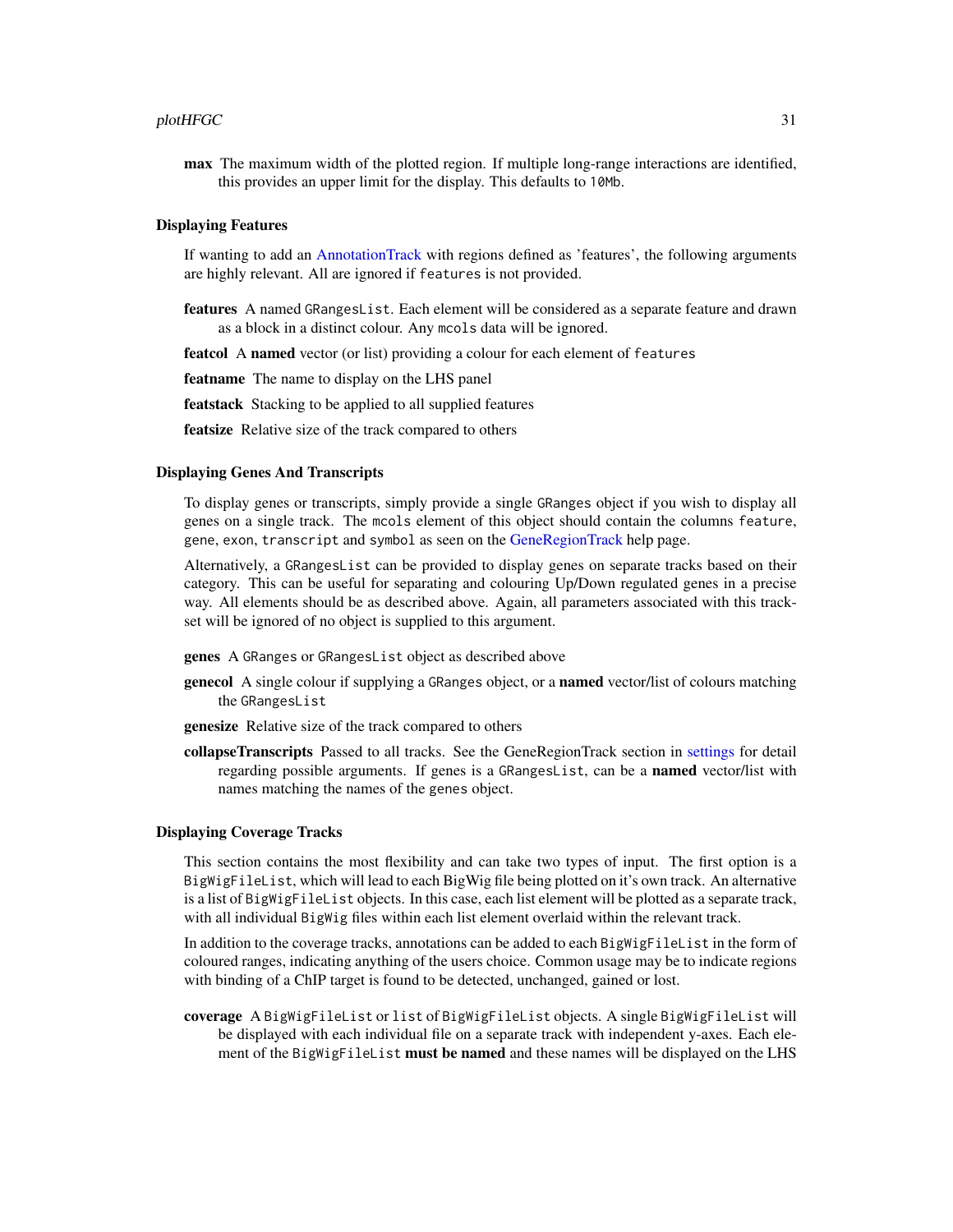panels A list of BigWigFileList objects will be displayed with each list element as a separate track, with any BigWig files overlaid using the same y-axis. The list **must be named** with these names displayed on the LHS panel. Each internal BigWig within a BigWigFileList must also be named.

- covtype Currently only lines (covtype =  $"1"$ ) and heatmaps (covtype =  $"heatmap$ ) are supported. Colours can be specified using the arguments below
- linecol Can be a single colour applied to all tracks, or a *named* vector (or list) of colours. If coverage is a single BigWigFileList, these names should match the names of this object exactly. If coverage is a list of BigWigFileList objects, linecol should be a list with matching names. Each element of this list should also be a named vector with names that exactly match those of each corresponding BigWigFileList.
- gradient A colour gradient applied to all heatmap tracks. No specific structure is required beyond a vector of colours.
- covsize Relative size of the tracks compared to others
- ylim Can be a vector of length 2 applied to all coverage tracks. Alternatively, if passing a list of BigWigFlieList objects to the coverage argument, this can be a named list of numeric vectors with names matching coverage
- annotation Each BigWigFileList needs annotations to be passed to this argument as a named GRangesList, with names being used to associate unique colours with that set of ranges. If coverage is a BigWigFileList a simple GRangesList would be supplied and a single 'annotation' track will appear at the top of the set of coverage tracks. If coverage is a list, then a named list of GRangesList objects should be supplied, with each being displayed above the corresponding track from the coverage object.
- annotcol A vector of colours corresponding to all names within all GRangesList elements supplied as annotation. It is assumed that the same colour scheme will be applied to all annotation tracks and, as such, the colours should not be provided as a list which matches the coverage tracks. Instead, every named element anywhere in the annotation GRanges, across all of the tracks must be included as a colour

annotsize Relative size of the tracks compared to others

```
library(rtracklayer)
## Make sure we have the cytobands active
data(grch37.cytobands)
## Prepare the HiC, promoter & transcript information
```

```
data(ex_hic, ex_trans, ex_prom)
ex_features <- GRangesList(Promoter = ex_prom)
featcol <- c(Promoter = "red")
```

```
## Prepare the coverage
fl <- system.file(
"extdata", "bigwig", c("ex1.bw", "ex2.bw"), package = "extraChIPs"
)
bwfl <- BigWigFileList(fl)
names(bwfl) <- c("ex1", "ex2")
bw_col <- c(ex1 = "#4B0055", ex2 = "#007094")
```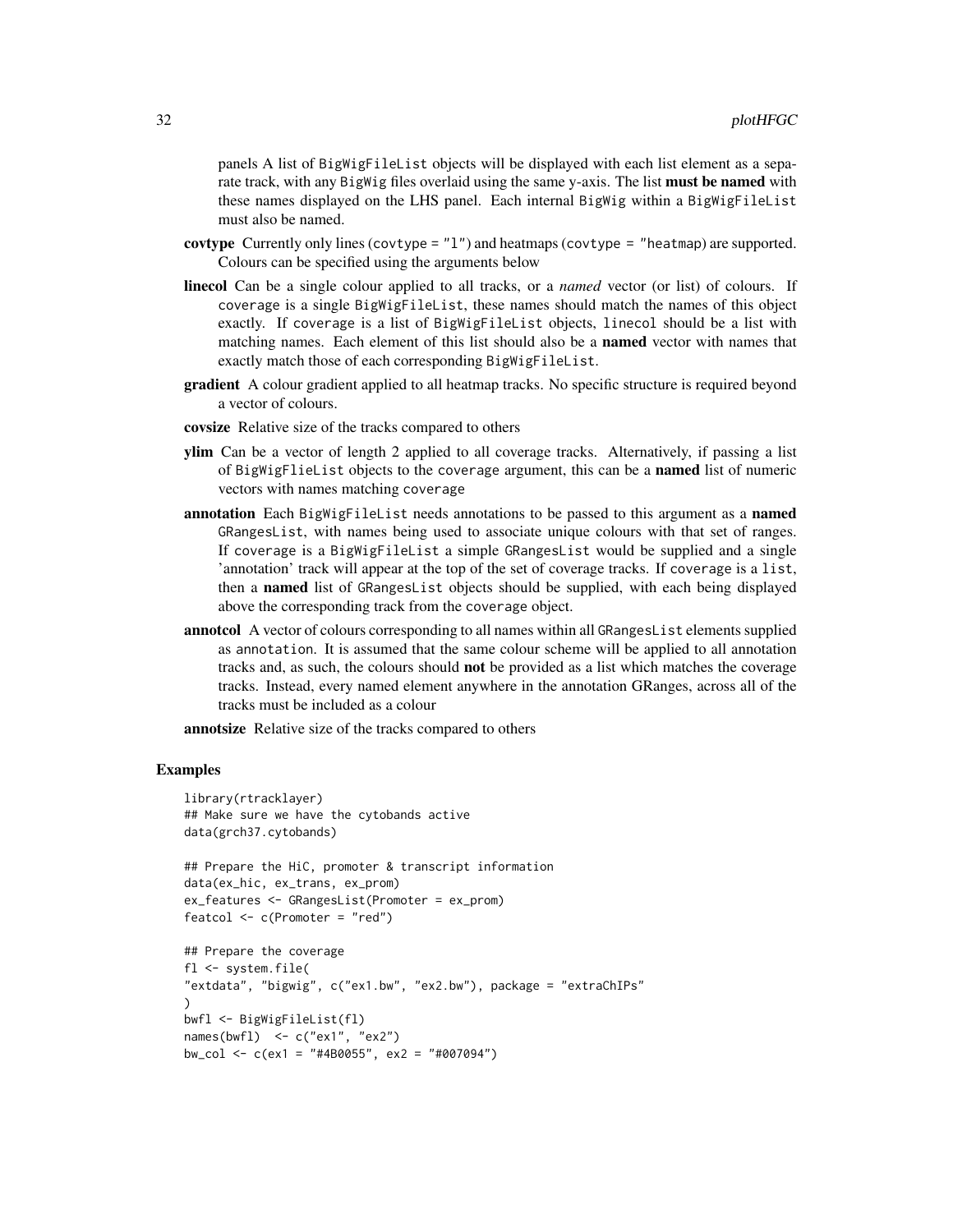#### <span id="page-32-0"></span>plotPie 33

```
## Define the plotting range
gr <- GRanges("chr10:103862000-103900000")
## Now create the basic plot
plotHFGC(
 gr,
  hic = ex_hic, features = ex_features, genes = ex_trans, coverage = bwfl,
  featcol = featcol, linecol = bw_col,
  collapseTranscripts = FALSE, cytobands = grch37.cytobands
\mathcal{L}
```
#### <span id="page-32-1"></span>plotPie *Draw Pie Graphs based on one or more columns*

#### Description

Draw Pie Graphs based one or more data.frame columns

```
plotPie(object, ...)
## S4 method for signature 'GRanges'
plotPie(object, scale_by = c("n", "width"), ...)## S4 method for signature 'DataFrame'
plotPie(object, ...)
## S4 method for signature 'data.frame'
plotPie(
 object,
  fill,
  x,
 y,
  scale_by,
  width = 0.8,
  show_total = TRUE,
  label_fill = "white",label_1alpha = 1,
  label\_size = 3,
  min_p = 0.01,
  show_category = TRUE,
  category_size = 3,
  category_colour = "black",
  category_width = 15,
```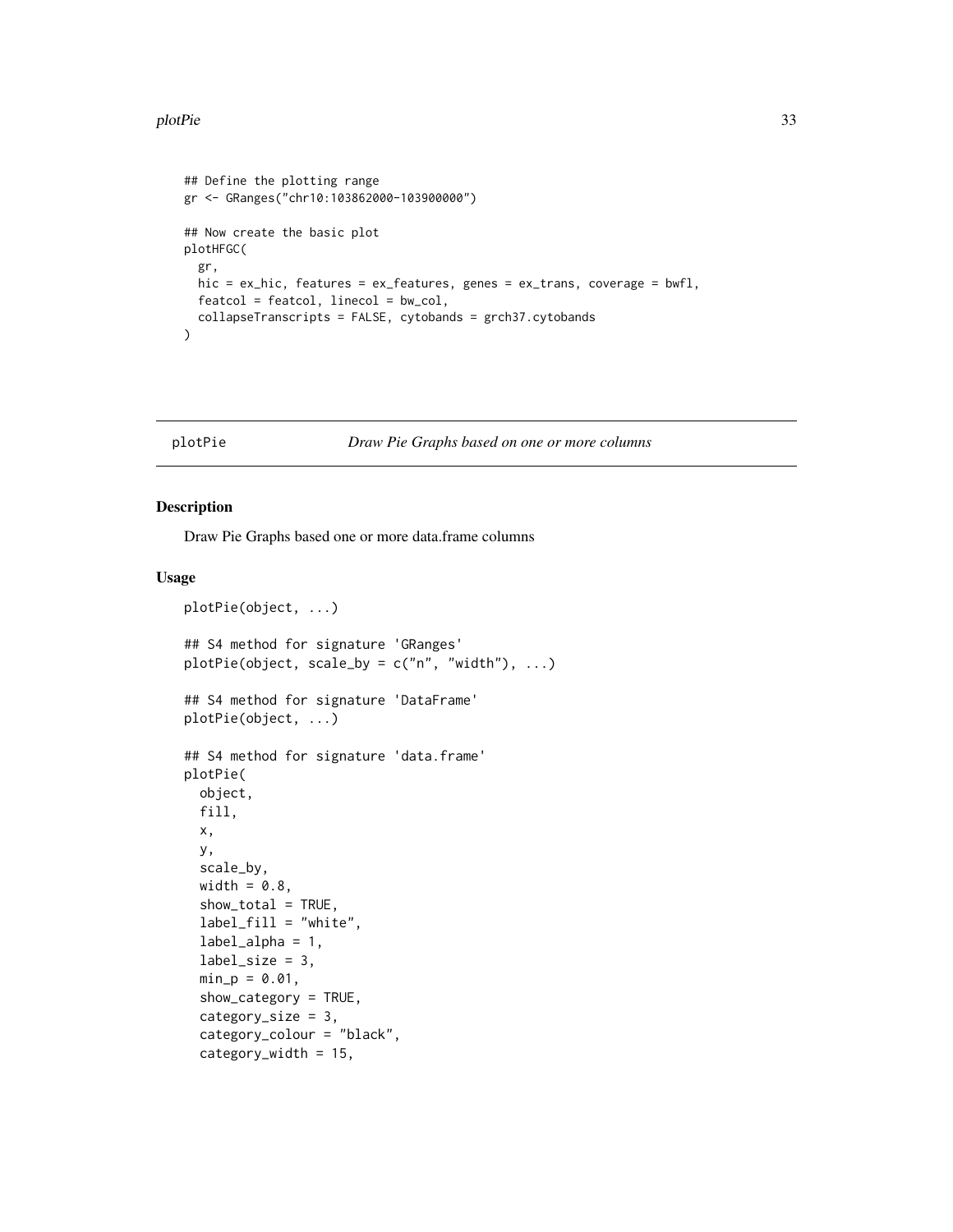<span id="page-33-0"></span>... )

# Arguments

| object                           | An object (data.frame)                                                                                                                                                                                                                                     |
|----------------------------------|------------------------------------------------------------------------------------------------------------------------------------------------------------------------------------------------------------------------------------------------------------|
| $\ldots$                         | Not used                                                                                                                                                                                                                                                   |
| scale_by                         | Scale the counts by this column. In this case of a GRanges object this defaults<br>to the count (scale_by = $\ln$ ") but can also be specified as being width of each<br>range (scale_by = "width"). If choosing width, width will be displayed in Kb      |
| fill                             | The category/column used to fill the slices of the pie charts                                                                                                                                                                                              |
| X                                | The second (optional) category/column to place along the x-axis                                                                                                                                                                                            |
| У                                | The final (optional) category/column to plce along the y-axis                                                                                                                                                                                              |
| width                            | Scale the width of all pies                                                                                                                                                                                                                                |
| show_total                       | logical(1) Show labels on each pie chart with the tally for that complete chart                                                                                                                                                                            |
| label_fill                       | The background colour for tally labels                                                                                                                                                                                                                     |
| label_alpha                      | Transparency for tally labels                                                                                                                                                                                                                              |
| label_size                       | Size of the tally labels. Passed to geom_label                                                                                                                                                                                                             |
| $min_p$                          | The minimum proportion of the total required for adding labels. Effectively<br>removes labels from pie charts with few members. Alternatively when only one<br>column is specified, categories below this will not be shown around the edge of<br>the plot |
| show_category                    | Show category labels around the edge of the plot if only one category/column is<br>specified                                                                                                                                                               |
| category_size<br>category_colour | The size of category labels if only one category/column is specified                                                                                                                                                                                       |
|                                  | The colour of category labels if only one column is specified                                                                                                                                                                                              |
|                                  | category_width Width at which category labels will wrap onto a new line                                                                                                                                                                                    |

### Details

Using a data. frame as input, this function will draw pie graphs based on one ore more columns, by simply counting the values in combination across these columns. One column must be selected for the fill as a bare minimum, with up to three being possible. Additional columns can be set for the x-axis to draw a series of pie-graphs in a row, with a further column able to added to layout a series of pie graphs in a grid

If only one column/category is chosen, category labels will be added around the edge of the plot

If show\_total = TRUE the overall counts for each pie graph will be added in the centre using [geom\\_label.](#page-0-0) Parameters for these labels are customisable

# Value

A ggplot2 object able to be customised with colour scales and themes.

Also note that the \$data element of the returned object will contain the data.frame used for plotting. The additional column label\_radians represents the mid-point of each pie slice and can be used for manually adding labels to each pie. Only applies when plotting across the x or y axes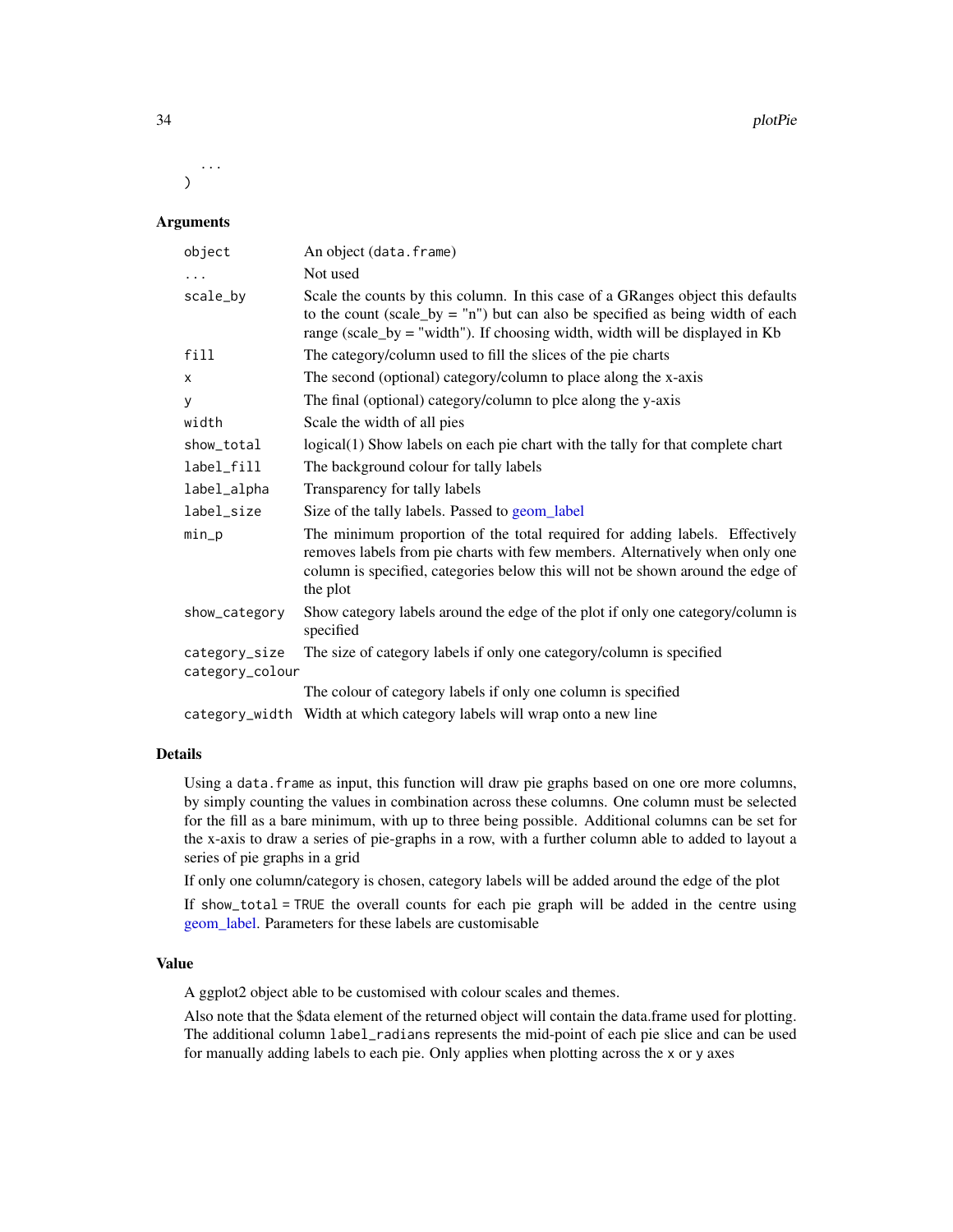# <span id="page-34-0"></span>plotProfileHeatmap 35

#### Examples

```
set.seed(200)
df <- data.frame(
  feature = sample(
    c("Promoter", "Enhancer", "Intergenic"), 200, replace = TRUE
  ),
  TF1 = sample(c("Up", "Down", "Unchanged"), 200, replace = TRUE),
  TF2 = sample(c("Up", "Down", "Unchanged"), 200, replace = TRUE),
  w = \text{rev}(200)\lambdaplotPie(df, fill = "feature")
plotPie(df, fill = "feature", scale_by = "w")
plotPie(df, fill = "feature", x = "TF1")
plotPic(df, fill = "feature", x = "TF1", y = "TF2") +scale_fill_viridis_d() +
 theme_bw()
## Manually adding percentages
plotPic(df, fill = "feature", x = "TF1", label_size = 5) +geom_label(
  aes(x_lab, y_lab, label = lab),
  data = . %>%
     dplyr::mutate(
      x<sub>-</sub>lab = x + 0.5*r*sin(label_radians),
       y_{\text{lab}} = 1 + 0.5*r*cos(label_radians),
      lab = scales::percent(p, 0.1)),
   size = 3.5)
## And using a GRanges object
data("ex_prom")
gr <- ex_prom
mcols(gr) <- df[seq_along(gr),]
## Show values by counts
plotPie(gr, fill = "feature")
## Show values scaled by width of each range
plotPie(gr, fill = "feature", scale_by = "width")
```
<span id="page-34-1"></span>plotProfileHeatmap *Draw a coverage Profile Heatmap*

#### Description

Plot a coverage Profile Heatmap across multiple ranges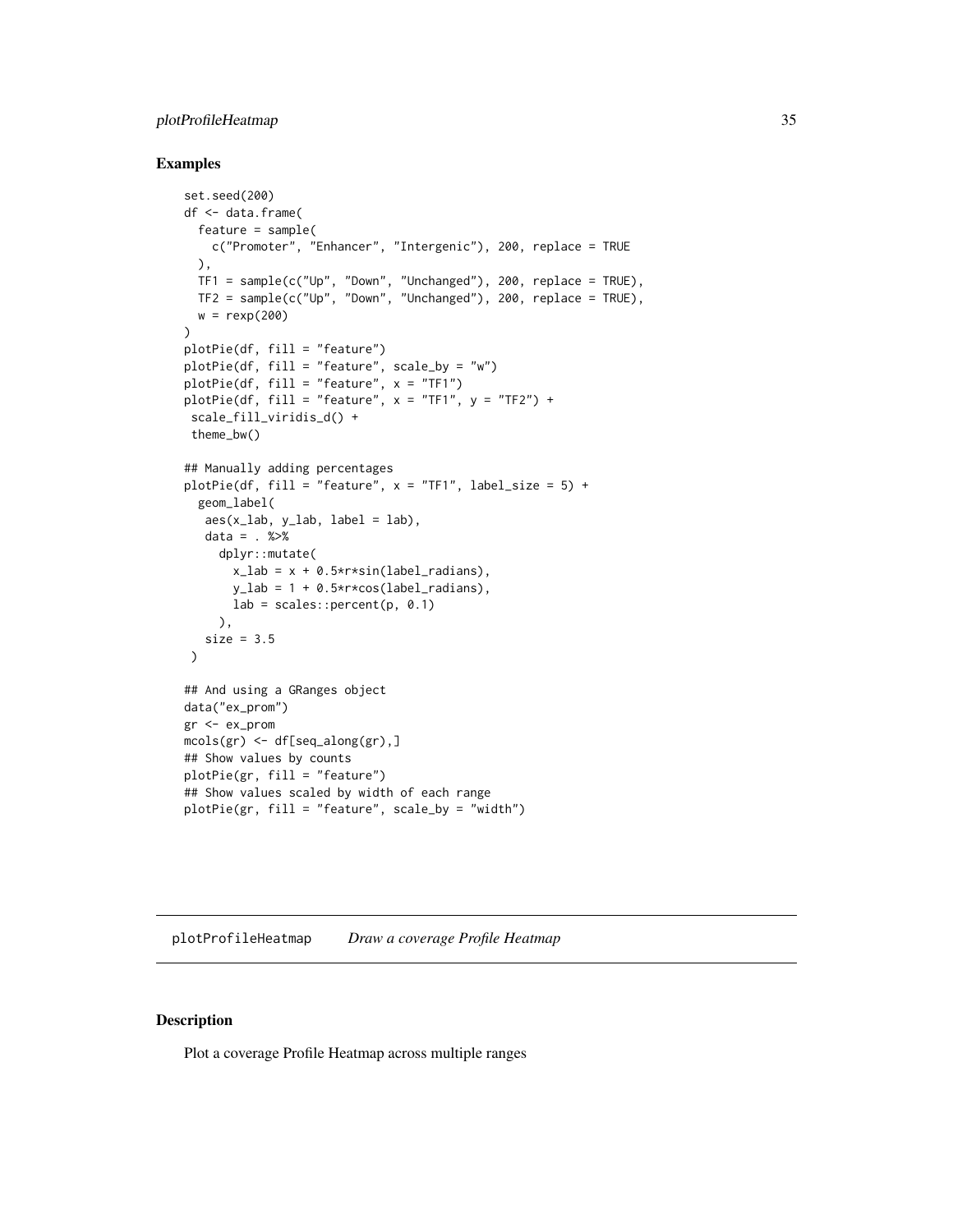# Usage

```
plotProfileHeatmap(object, ...)
## S4 method for signature 'GenomicRangesList'
plotProfileHeatmap(
 object,
  profileCol,
 xValue = "bp",
  fillValue = "score",
  facetX = NULL,facetY = NULL,
 colour = facetY,
 linetype = NULL,
  summariseBy = c("mean", "median", "min", "max", "none"),
 xLab = xValue,
 yLab = NULL,fillLab = fillValue,
 relHeight = 0.3,
  ...
)
## S4 method for signature 'GenomicRanges'
plotProfileHeatmap(
 object,
 profileCol,
  xValue = "bp",
  fillValue = "score",
  facetX = NULL,
  facetY = NULL,color = facetY,linetype = NULL,
  summariseBy = c("mean", "median", "min", "max", "none"),
  xLab = xValue,
 yLab = NULL,fillLab = fillValue,
 relHeight = 0.3,
  ...
\mathcal{L}
```
#### Arguments

| object            | A GRanges or GRanges List object                                                                              |
|-------------------|---------------------------------------------------------------------------------------------------------------|
| $\ddots$          | Passed to facet_grid internally. Can be utilised for switching panel strips or<br>passing a labeller function |
| profileCol        | Column name specifying where to find the profile DataFrames                                                   |
| xValue, fillValue |                                                                                                               |
|                   | Columns within the profile DataFrames for heatmaps                                                            |

<span id="page-35-0"></span>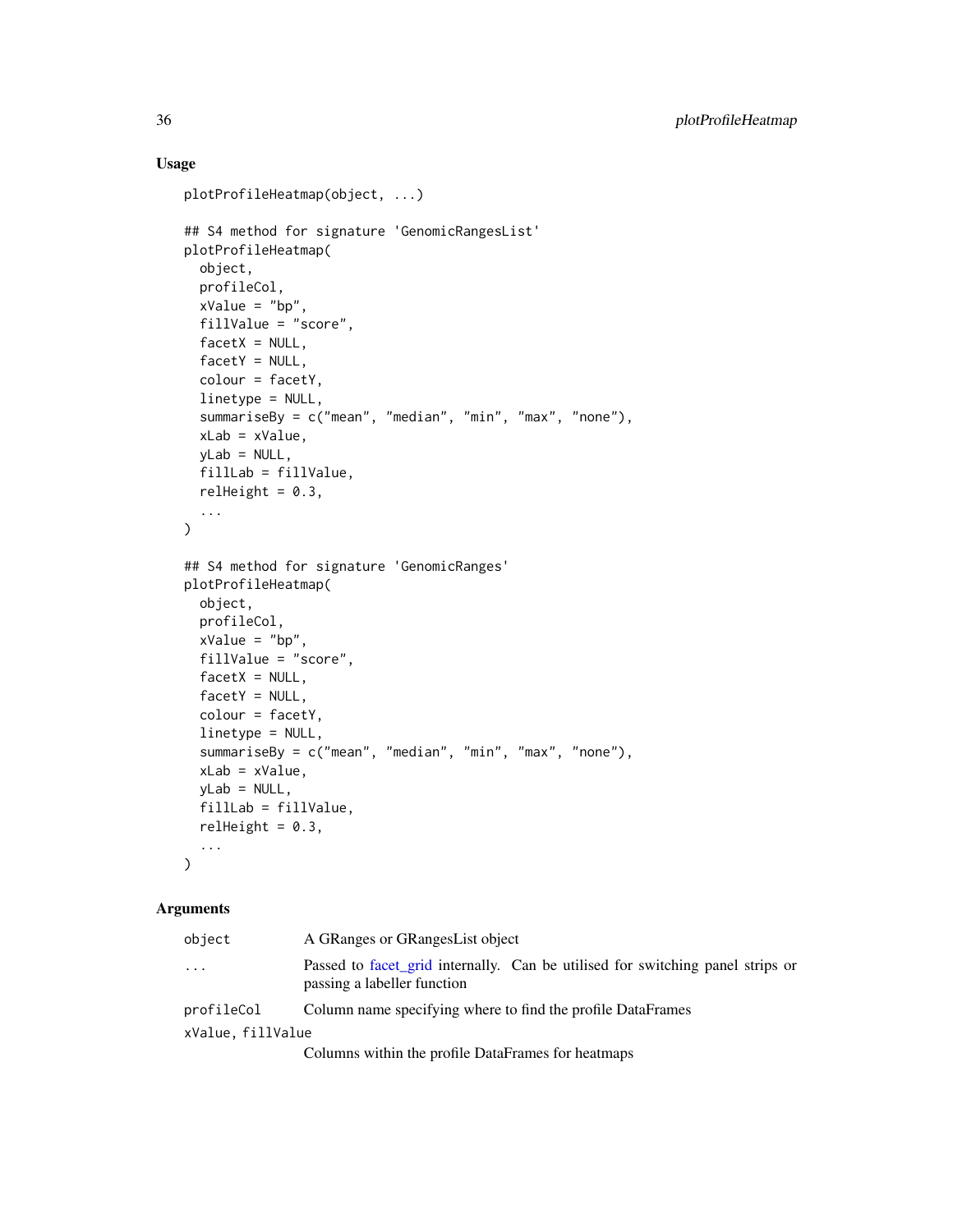<span id="page-36-0"></span>

| facetX, facetY      | Column used for facetting across the x- or y-axis respectively                                                                                                                                                       |  |
|---------------------|----------------------------------------------------------------------------------------------------------------------------------------------------------------------------------------------------------------------|--|
| colour              | Column used for colouring lines in the summary panel. Defaults to any column<br>used for facetY                                                                                                                      |  |
| linetype            | Column used for linetypes in the summary panel                                                                                                                                                                       |  |
| summariseBy         | Function for creating the summary plot in the top panel. If set to 'none', no<br>summary plot will be drawn. Otherwise the top panel will contain a line-plot<br>representing this summary value for each x-axis bin |  |
| xLab, yLab, fillLab |                                                                                                                                                                                                                      |  |
|                     | Labels for plotting aesthetics. Can be overwritten using labs() on any returned<br>object                                                                                                                            |  |
| relHeight           | The relative height of the top summary panel. Represents the fraction of the<br>plotting area taken up by the summary panel.                                                                                         |  |

# Details

Convenience function for plotting coverage heatmaps across a common set of ranges, shared between one or more samples. These are most commonly the coverage values from merged samples within a treatment group. THe input data structure is based on that obtained from [getProfileData,](#page-13-1) and can be provided either as a GRanges object (generally for one sample) or as a GRangesList.

A 'profile DataFrame' here refers to a data.frame (or tibble, or DataFrame) with a coverage value in one column that corresponds to a genomic bin of a fixed size denoted in another, as generated by [getProfileData.](#page-13-1) Given that multiple ranges are most likely to be drawn, each profile data frame must be the same size in terms of the number of bins, each of which represent a fixed number of nucleotides. At a minimum this is a two column data frame although getProfileData will provide three columns for each specified genomic region.

If using a GRangesList, each list element will be drawn as a separate panel by default. These panels will appear in the same order as the list elements of the GRangesList, although this can easily be overwritten by passing a column name to the facetX argument. The default approach will add the original element names as the column "name" which can be seen in the \$data element of any resultant ggplot object produced by this function.

#### Value

A ggplot2 object, able to be customised using standard ggplot2 syntax

```
library(rtracklayer)
fl <- system.file(
"extdata", "bigwig", c("ex1.bw", "ex2.bw"), package = "extraChIPs"
)
bwfl <- BigWigFileList(fl)
names(bwfl) <- c("ex1", "ex2")
gr <- GRanges(
 c(
    "chr10:103880281-103880460", "chr10:103892581-103892760",
    "chr10:103877281-103877460"
```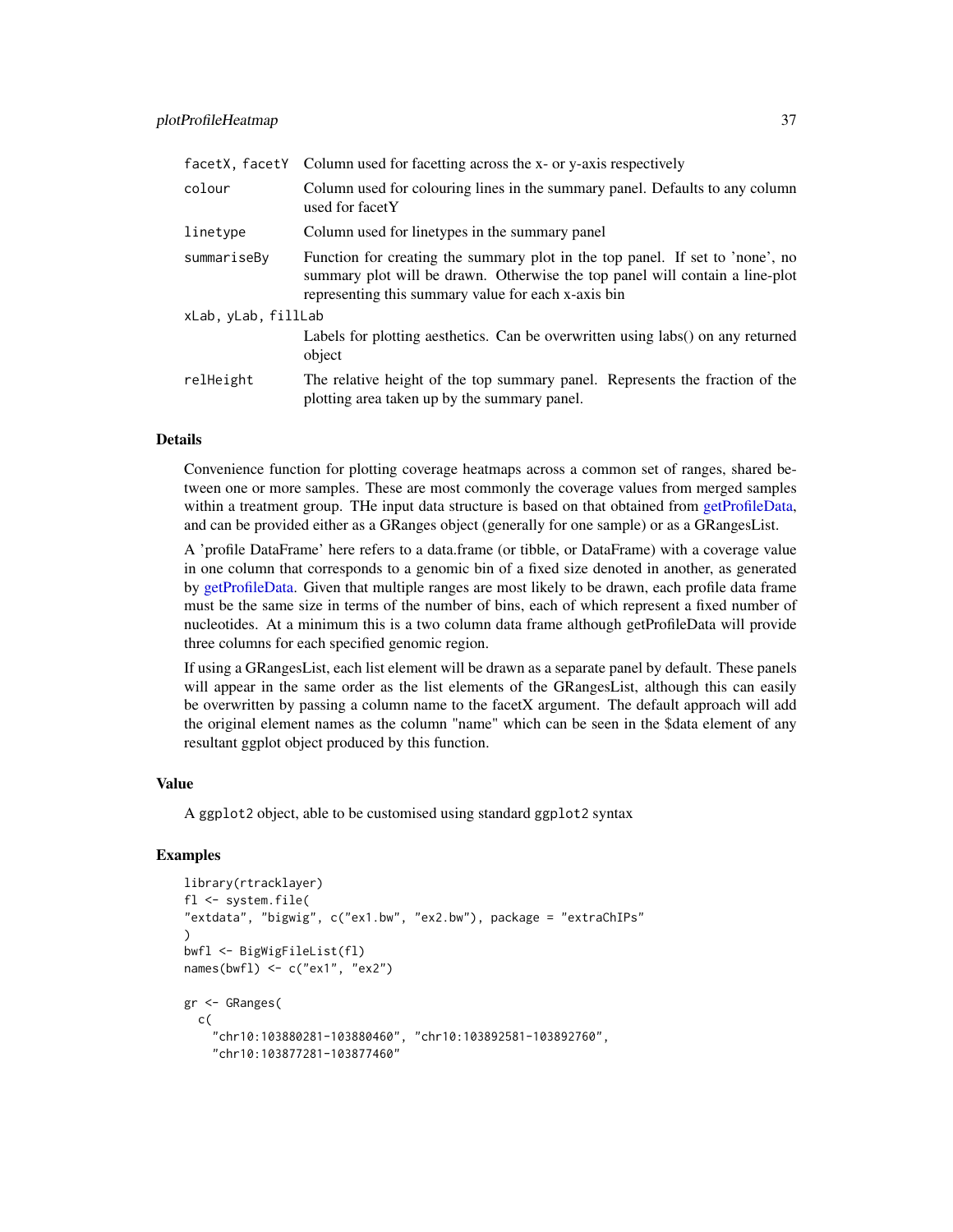# <span id="page-37-0"></span>38 propOverlap

```
)
\mathcal{L}pd <- getProfileData(bwfl, gr)
plotProfileHeatmap(pd, "profile_data") +
  scale_fill_viridis_c(option = "inferno", direction = -1) +
  labs(fill = "Coverage")
```
<span id="page-37-1"></span>

propOverlap *Find the proportions of an overlapping range*

# Description

Find the proportion of a query reange which overlaps the subject

# Usage

propOverlap(x, y, ...)

## S4 method for signature 'GRanges,GRanges'  $propOverlap(x, y, ignore.strand = FALSE, ...)$ 

#### Arguments

| x.v      | A GenomicRanges object                                                                            |
|----------|---------------------------------------------------------------------------------------------------|
| $\cdots$ | Not used                                                                                          |
|          | ignore, strand If set to TRUE, then the strand of x and y is set to "*" prior to any computation. |

# Details

This behaves similarly to [overlapsAny](#page-0-0) except the proportion of the query range which overlaps one or more subject ranges is returned instead of a logical vector

#### Value

Numeric vector the same length as x

```
x <- GRanges("chr1:1-10")
y <- GRanges("chr1:1-5")
propOverlap(x, y)
propOverlap(y, x)
```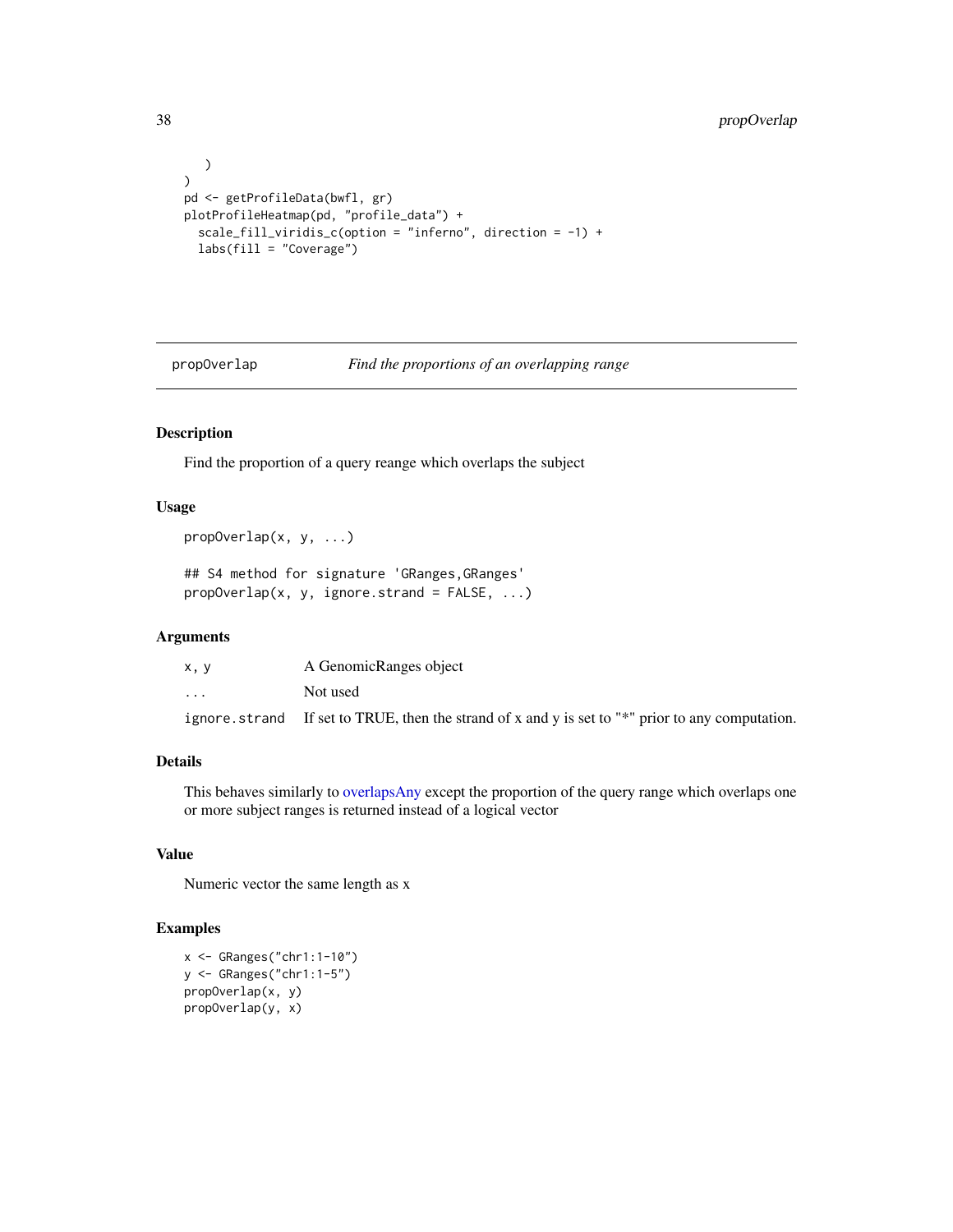<span id="page-38-1"></span><span id="page-38-0"></span>

# Description

Reduce ranges retaining mcols

#### Usage

```
reduceMC(x, ignore.strand = FALSE, simplify = TRUE, ...)
```
# Arguments

| X        | A GenomicRanges object                                                                                |
|----------|-------------------------------------------------------------------------------------------------------|
|          | ignore, strand If set to TRUE, then the strand of x and y is set to " $*$ " prior to any computation. |
| simplify | logical(1). Attempt to simplify returned columns where possible                                       |
| $\cdots$ | Passed to reduce                                                                                      |

# Details

This function extends [reduce](#page-0-0) so that all mcols are returned in the output. Where the reduced ranges map to multiple ranges in the original range, mcols will be returned as CompressedList columns.

If simplify = TRUE columns will be returned as vectors where possible.

# Value

A GRanges object

```
x <- GRanges(c("chr1:1-10:+", "chr1:6-12:-"))
x$id <- c("range1", "range2")
reduceMC(x)
reduceMC(x, ignore-strand = TRUE)
```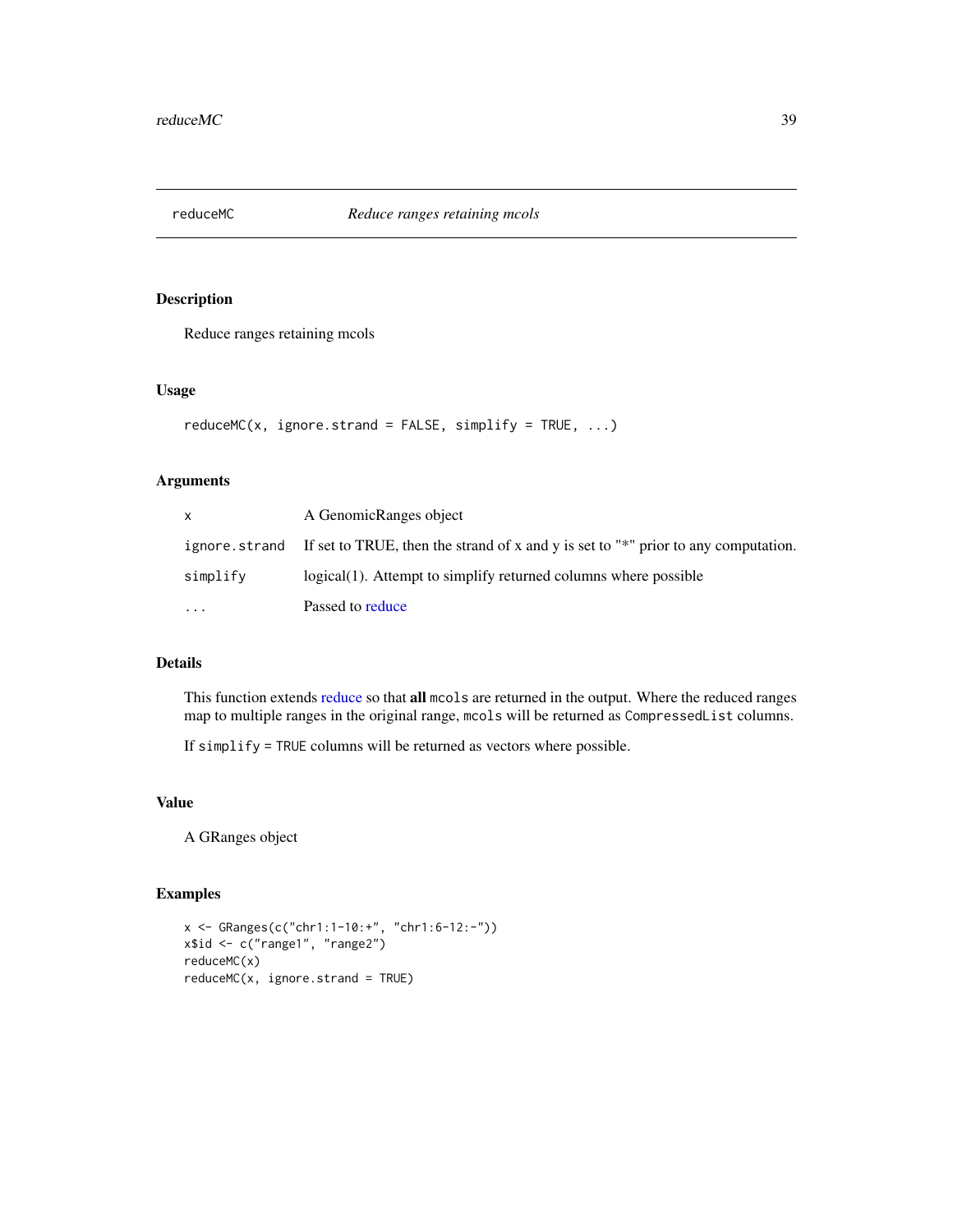<span id="page-39-0"></span>

#### <span id="page-39-1"></span>Description

Perform set operations retaining all mcols from the query range

#### Usage

```
setdiffMC(x, y, ...)
intersectMC(x, y, ...)
unionMC(x, y, \ldots)## S4 method for signature 'GRanges,GRanges'
setdiffMC(x, y, ignore.strand = FALSE, simplify = TRUE, ...)## S4 method for signature 'GRanges,GRanges'
intersectMC(x, y, ignore.strand = FALSE, simplify = TRUE, ...)## S4 method for signature 'GRanges, GRanges'
unionMC(x, y, ignore.strand = FALSE, simplify = TRUE, \ldots)
```
#### Arguments

| x, y     | GenomicRanges objects                                                                                                                                                  |
|----------|------------------------------------------------------------------------------------------------------------------------------------------------------------------------|
| $\cdots$ | Not used                                                                                                                                                               |
|          | ignore, strand If set to TRUE, then the strand of x and y is set to " $*$ " prior to any computation.                                                                  |
| simplify | logical(1) If TRUE, any List columns will be returned as vectors where possible.<br>This can only occur if single, unique entries are present in all initial elements. |

#### Details

This extends the methods provided by [setdiff,](#page-0-0) [intersect](#page-0-0) and [union](#page-0-0) so that mcols from x will be returned as part of the output.

Where output ranges map back to multiple ranges in x, CompressedList columns will be returned. By default, these will be simplified if possible, however this behaviour can be disabled by setting simplify = FALSE.

All columns will be returned which can also be time-consuming. A wise approach is to only provide columns you require as part of the query ranges x.

If more nuanced approaches are required, the returned columns can be further modified by many functions included in the plyranges package, such as mutate().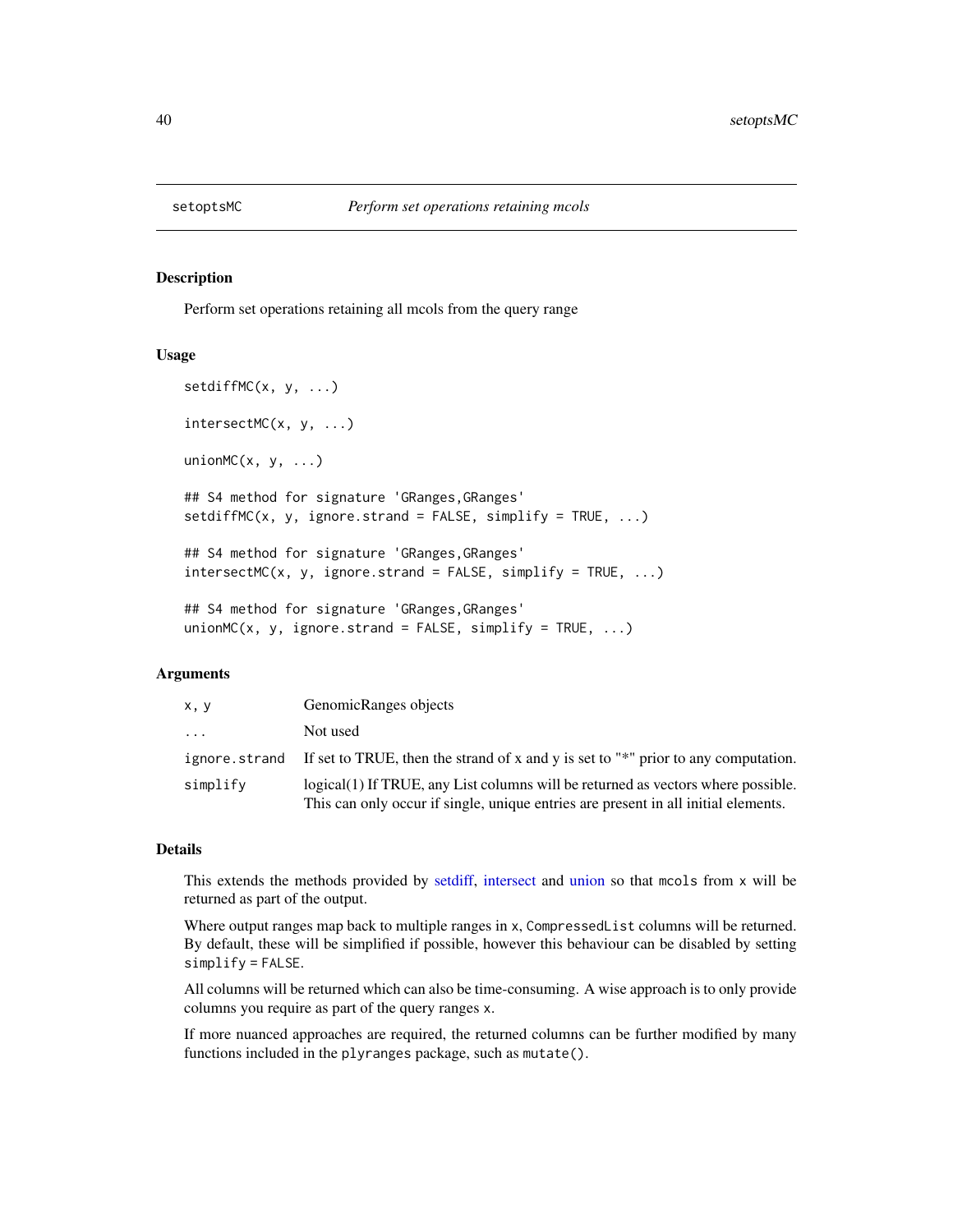# <span id="page-40-0"></span>stitchRanges 41

#### Value

A GRanges object with all mcols returned form the original object. If a range obtained by setdiff maps back to two or more ranges in the original set of Ranges, mcols will be returned as [Compress](#page-0-0)[edList](#page-0-0) columns

#### Examples

```
x <- GRanges("chr1:1-100:+")
x$id \leq "range1"
y <- GRanges(c("chr1:51-60:+", "chr1:21-30:-"))
setdiffMC(x, y)
setdiffMC(x, y, ignore.strand = TRUE)
# The intersection works similarly
intersectMC(x, y)
# Union may contain ranges not initially in x
unionMC(x, y)
unionMC(x, y, ignore.strand = TRUE)
```
<span id="page-40-1"></span>stitchRanges *Stitch Ranges within a given distance*

# Description

Stitch together ranges within a given distance, using excluded ranges as barriers that cannot be crossed

#### Usage

stitchRanges(x, exclude, maxgap = 12500L, ignore.strand = TRUE)

#### Arguments

| X                     | Ranges to be stitched together                     |
|-----------------------|----------------------------------------------------|
| exclude               | Ranges to exclude                                  |
| maxgap                | The maximum distance between ranges to be stitched |
| ignore.strand logical |                                                    |

#### Details

Stitches together ranges within a given distance, using any ranges provided for exclusion as barriers between stitched ranges. This may be particularly useful if wanting to stitch enhancers whilst excluding promoters.

All inputs and outputs are Genomic Ranges objects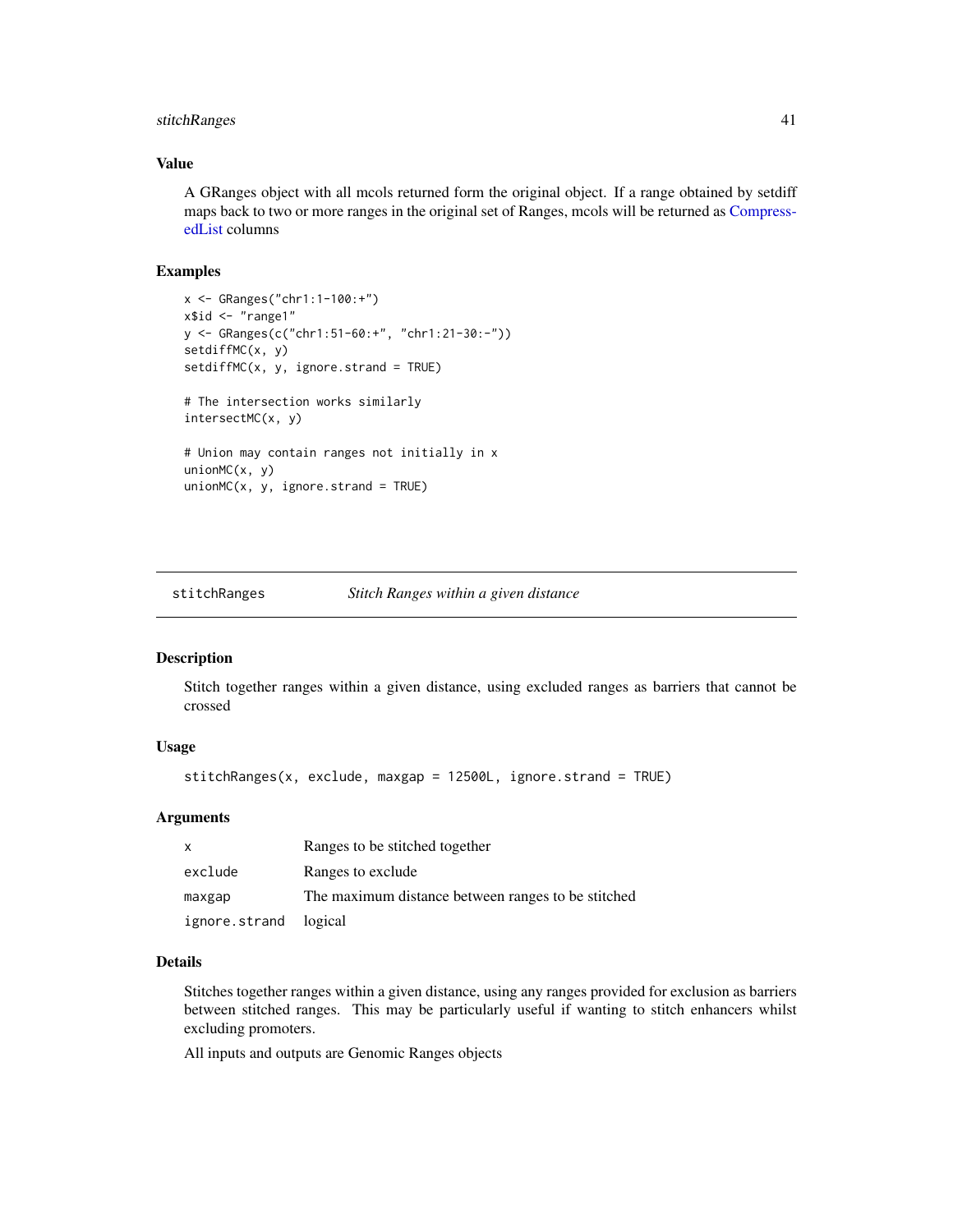# Value

A GRanges object

# Examples

```
x <- GRanges(c("chr1:1-10", "chr1:101-110", "chr1:201-210", "chr2:1-10"))
y <- GRanges("chr1:200:+")
stitchRanges(x, exclude = y, maxgap = 100)
```
<span id="page-41-1"></span>voomWeightsFromCPM *Estimate voom precision weights directly From CPM values*

# Description

Estimate voom precision weights directly From CPM values

# Usage

```
voomWeightsFromCPM(
  cpm,
  design = NULL,
 w0 = NULL,lib.size = NULL,
  isLogCPM = TRUE,
  span = 0.5,
  ...
)
```
# Arguments

| cpm       | Matrix of CPM or logCPM values                                                                                                       |
|-----------|--------------------------------------------------------------------------------------------------------------------------------------|
| design    | The design matrix for the experiment                                                                                                 |
| w0        | Initial vector of sample weights. Should be calculated using array Weights                                                           |
| lib.size  | Initial library sizes. Must be provided as these are no estimable from CPM<br>values                                                 |
| isLogCPM  | logical(1). Indicates whether the data is log2 transformed already. Most com-<br>monly (e.g. if using the output of cqn) it will be, |
| span      | Width of the smoothing window used for the lowess mean-variance trend. Ex-<br>pressed as a proportion between 0 and 1.               |
| $\ddotsc$ | Passed to lmFit internally                                                                                                           |

<span id="page-41-0"></span>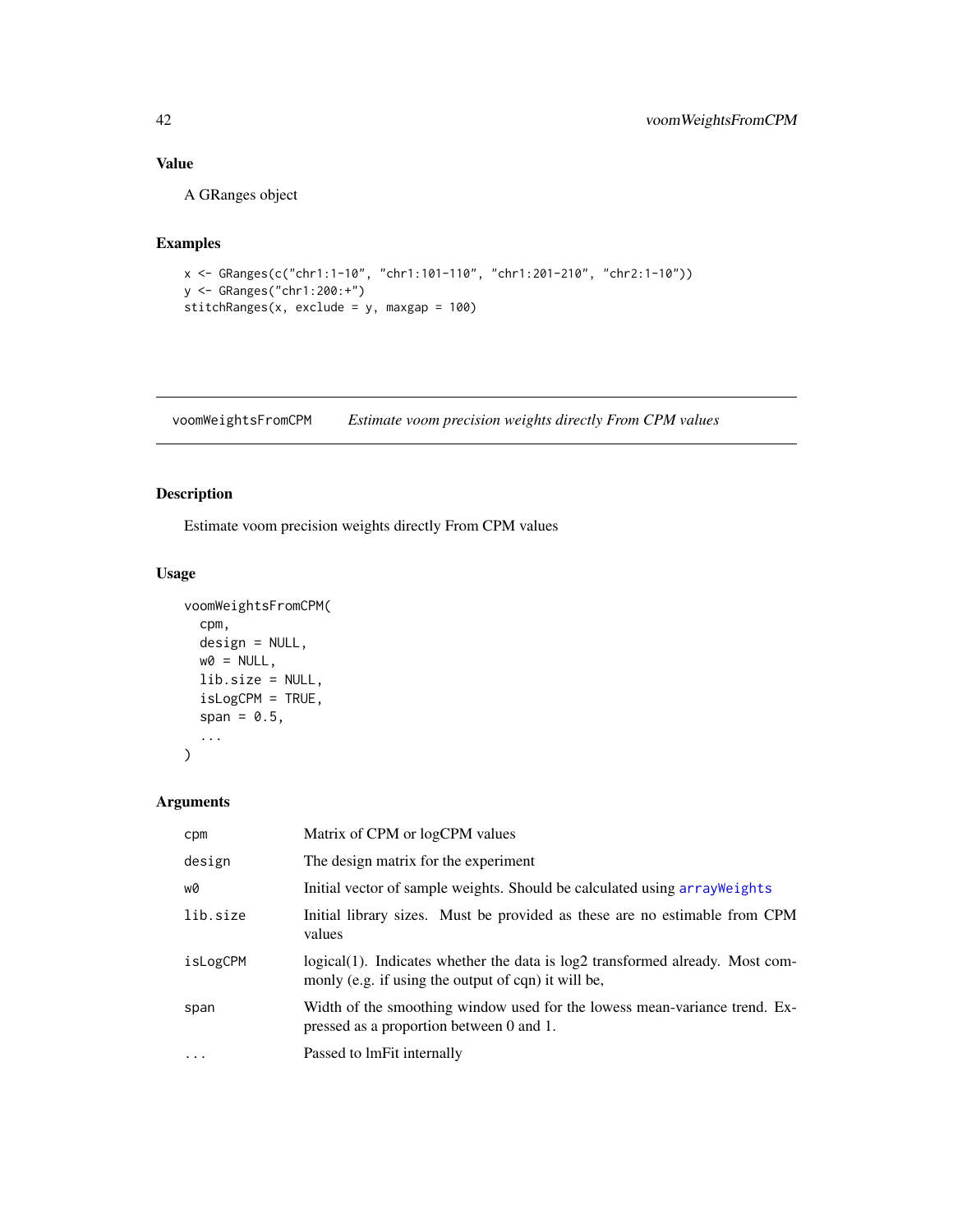#### <span id="page-42-0"></span>Details

This function takes CPM or logCPM values and estimates the precision weights as would be done by providing counts directly to the [voom](#page-0-0) function. Using this function enables the use of logCPM values which have been normalised using other methods such as Conditional-Quantile or Smooth-Quantile Normalisation.

The precision weights are returned as part of the EList output, and these are automatically passed to the function [lmFit](#page-0-0) during model fitting. This will ensure that the mean-variance relationship is appropriate for the linear modelling steps as performed by limma.

Initial sample weights can be passed to the function, and should be calculated using [arrayWeights](#page-0-0) called on the normalised logCPM values. The returned sample weights will be different to these, given that the function [voomWithQualityWeights](#page-0-0) performs two rounds of estimation. The first is on the initial data, with the inappropriate mean-variance relationship, whilst the second round is after incorporation of the precision weights.

#### Value

An object of class EList as would be output by voom. Importantly, there will be no genes element, although this can be added later. Similarly, the returned targets element will only contain sample names and library sizes. This can be incorporated with any other metadata as required.

Plotting data is always returned, noting the the value sx has been offset by the library sizes and will be simple logCPM values. As such, the fitted Amean is also returned in this list element.

If initial sample weights were provided, modified weights will also be returned, as the initial function [voomWithQualityWeights](#page-0-0) performs two rounds of estimation of sample weights. Here we would simply provide the initial weights a priori, with the second round performed within the function. Importantly, this second round of sample weight estimation uses the precision weights ensuring the correct mean-variance relationship is used for the final estimation of sample weights

```
bamFiles <- system.file("exdata", c("rep1.bam", "rep2.bam"), package="csaw")
wc <- csaw::windowCounts(bamFiles, filter=1)
cpm <- edgeR::cpm(wc, log = TRUE)
el <- voomWeightsFromCPM(cpm, lib.size = wc$totals)
```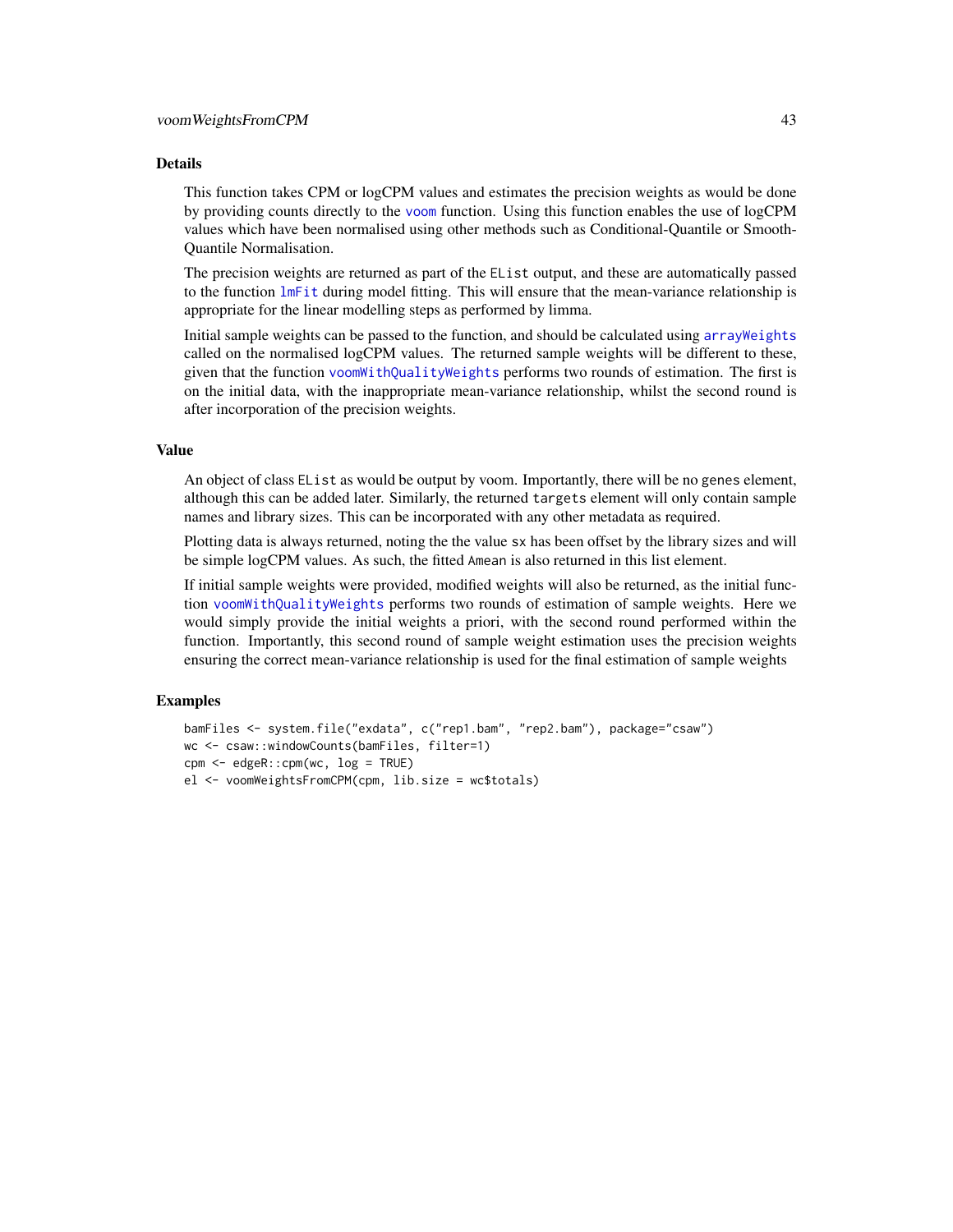# <span id="page-43-0"></span>**Index**

∗ datasets cytobands, [9](#page-8-0) ex\_datasets, [13](#page-12-0) AnnotationTrack, *[31](#page-30-0)* arrayWeights, *[42,](#page-41-0) [43](#page-42-0)* as\_tibble, [4](#page-3-0) as\_tibble( $),$ <sup>[3](#page-2-0)</sup> bestOverlap, [5](#page-4-0) bestOverlap(), *[3](#page-2-0)* bestOverlap,GRanges,GRanges-method *(*bestOverlap*)*, [5](#page-4-0) bestOverlap,GRanges,GRangesList-method *(*bestOverlap*)*, [5](#page-4-0) chop, *[7](#page-6-0)* chopMC, [6](#page-5-0) chopMC(), *[3](#page-2-0)* cluster-direction, *[22](#page-21-0)* collapseGenes, [7](#page-6-0) collapseGenes(), *[3](#page-2-0)* colToRanges, [8](#page-7-0) colToRanges(), *[3](#page-2-0)* colToRanges,data.frame-method *(*colToRanges*)*, [8](#page-7-0) colToRanges,DataFrame-method *(*colToRanges*)*, [8](#page-7-0) colToRanges,GRanges-method *(*colToRanges*)*, [8](#page-7-0) CompressedList, *[41](#page-40-0)* cytobands, [9](#page-8-0) DataTrack, *[29](#page-28-0)* distinct, *[10](#page-9-0)* distinctMC, [10](#page-9-0) distinctMC(), *[3](#page-2-0)* dualFilter, [11](#page-10-0) dualFilter(), *[3](#page-2-0)* edgeR::cpm(), *[3](#page-2-0)*

ex\_datasets, [13](#page-12-0) ex\_genes *(*ex\_datasets*)*, [13](#page-12-0) ex\_hic *(*ex\_datasets*)*, [13](#page-12-0) ex\_prom *(*ex\_datasets*)*, [13](#page-12-0) ex\_trans *(*ex\_datasets*)*, [13](#page-12-0) extraChIPs-package, [2](#page-1-0) facet\_grid, *[36](#page-35-0)* filterWindowsControl, *[12](#page-11-0)* filterWindowsProportion, *[12](#page-11-0)* findOverlaps, *[6](#page-5-0)*, *[21](#page-20-0)* GeneRegionTrack, *[29](#page-28-0)[–31](#page-30-0)* geom\_label, *[34](#page-33-0)* getProfileData, [14,](#page-13-0) *[37](#page-36-0)* getProfileData(), *[3](#page-2-0)* getProfileData,BigWigFile,GenomicRanges-method *(*getProfileData*)*, [14](#page-13-0) getProfileData,BigWigFileList,GenomicRanges-method *(*getProfileData*)*, [14](#page-13-0) getProfileData,character,GenomicRanges-method *(*getProfileData*)*, [14](#page-13-0) grch37.cytobands, *[30](#page-29-0)* grch37.cytobands *(*cytobands*)*, [9](#page-8-0) grch38.cytobands, *[30](#page-29-0)* grch38.cytobands *(*cytobands*)*, [9](#page-8-0) grlToSE, [16](#page-15-0) grlToSE(), *[3](#page-2-0)* grlToSE,GRangesList-method *(*grlToSE*)*, [16](#page-15-0) IdeogramTrack, *[10](#page-9-0)*, *[30](#page-29-0)* importPeaks, [17](#page-16-0) importPeaks(), *[3](#page-2-0)* InteractionTrack, *[30](#page-29-0)* intersect, *[40](#page-39-0)* intersectMC *(*setoptsMC*)*, [40](#page-39-0) intersectMC(), *[3](#page-2-0)* intersectMC,GRanges,GRanges-method *(*setoptsMC*)*, [40](#page-39-0)

IRanges::CompressedList, *[3](#page-2-0)*